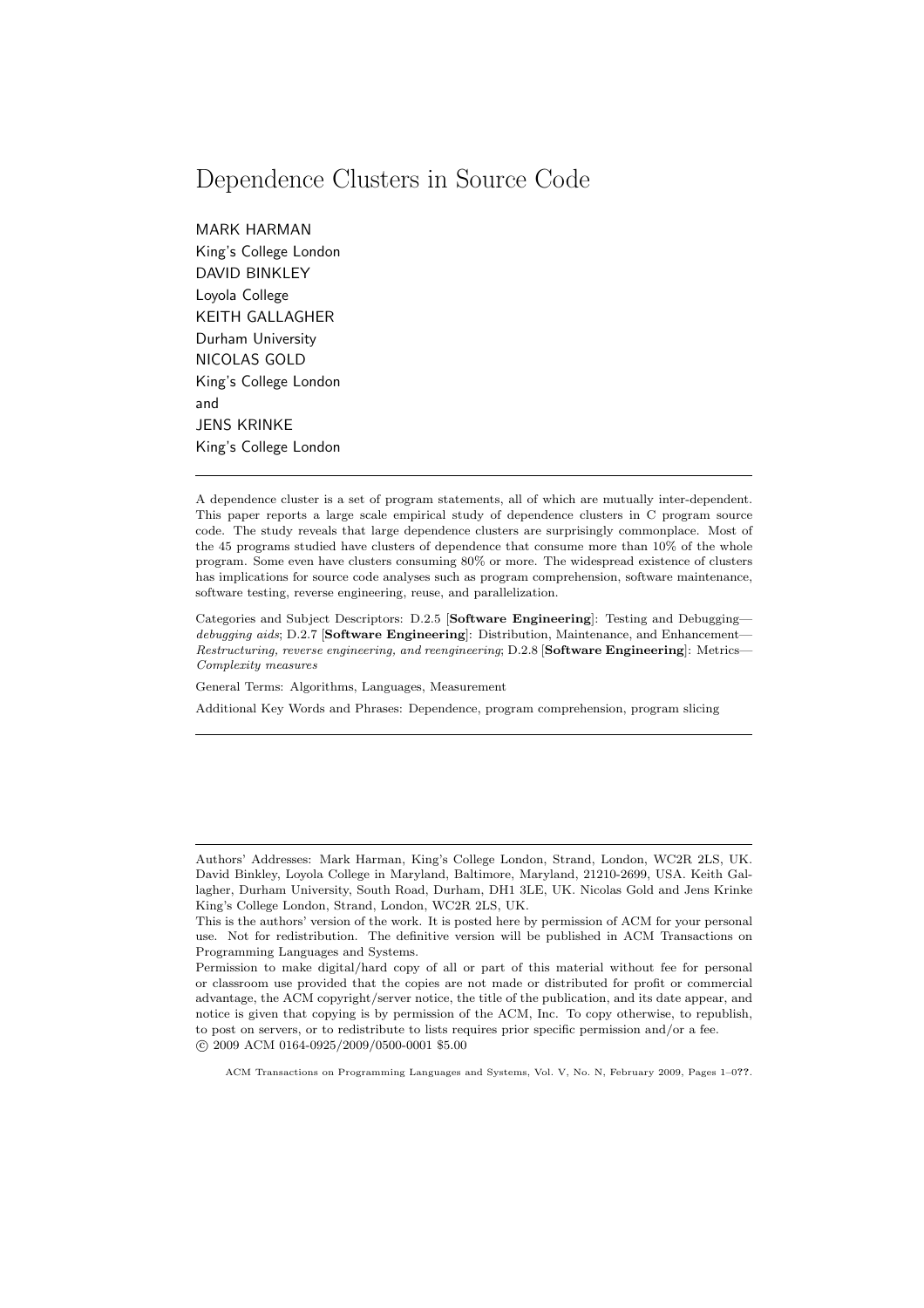# 1. INTRODUCTION

Program dependence analysis explores the dependence relationships between program statements. This statement-level dependence analysis is the cornerstone of many activities that rely upon program analysis, such as program comprehension [De Lucia et al. 1996; Korel and Rilling 1997; 1998; Harman et al. 2003; Binkley et al. 2000; Ning et al. 1994], procedure extraction [Komondoor and Horwitz 2000; Harman et al. 2004], clone detection [Gallagher and Layman 2003], visualization [Gallagher and O'Brien 2001], impact analysis and reduction [Black 2001; Gallagher et al. 2003; Tonella 2003], reuse [Cimitile et al. 1995; 1996], software measurement [Bieman and Ott 1994; Hall et al. 2005; Lakhotia 1993; Yau and Collofello 1985], software maintenance [Gallagher and Lyle 1991], testing and debugging [Bates and Horwitz 1993; Binkley 1997; Gallagher and Binkley 2003; Gupta et al. 1992; Harman et al. 2004], virus detection [Lakhotia and Singh 2003], validation [Krinke and Snelting 1998], integration [Binkley et al. 1995; Horwitz et al. 1989], and restructuring, reverse engineering and reuse [Beck and Eichmann 1993; Canfora et al. 1998; Canfora et al. 1994; Jackson and Rollins 1994; Lakhotia and Deprez 1998].

Since program dependence is essentially a relation on program statements it is typically represented as a graph. This 'graph nature' of dependence raises a natural question as to whether large connected components are found in real-world programs. In this paper such clusters of interdependent statements are termed dependence clusters, because they denote clusters of program components that all mutually depend upon one another.

At higher levels of abstraction, such as modules and functions, clustering has been considered important for the evolution of good software architecture and so these higher-level dependence clusters have been widely studied [Harman et al. 2005; Mahdavi et al. 2003; Gallagher and Binkley 2003; Mitchell and Mancoridis 2002; 2006]. However, despite the relative importance of statement-level dependence, there have been no previous studies of them. This paper presents an empir-ACM Transactions on Programming Languages and Systems, Vol. V, No. N, February 2009.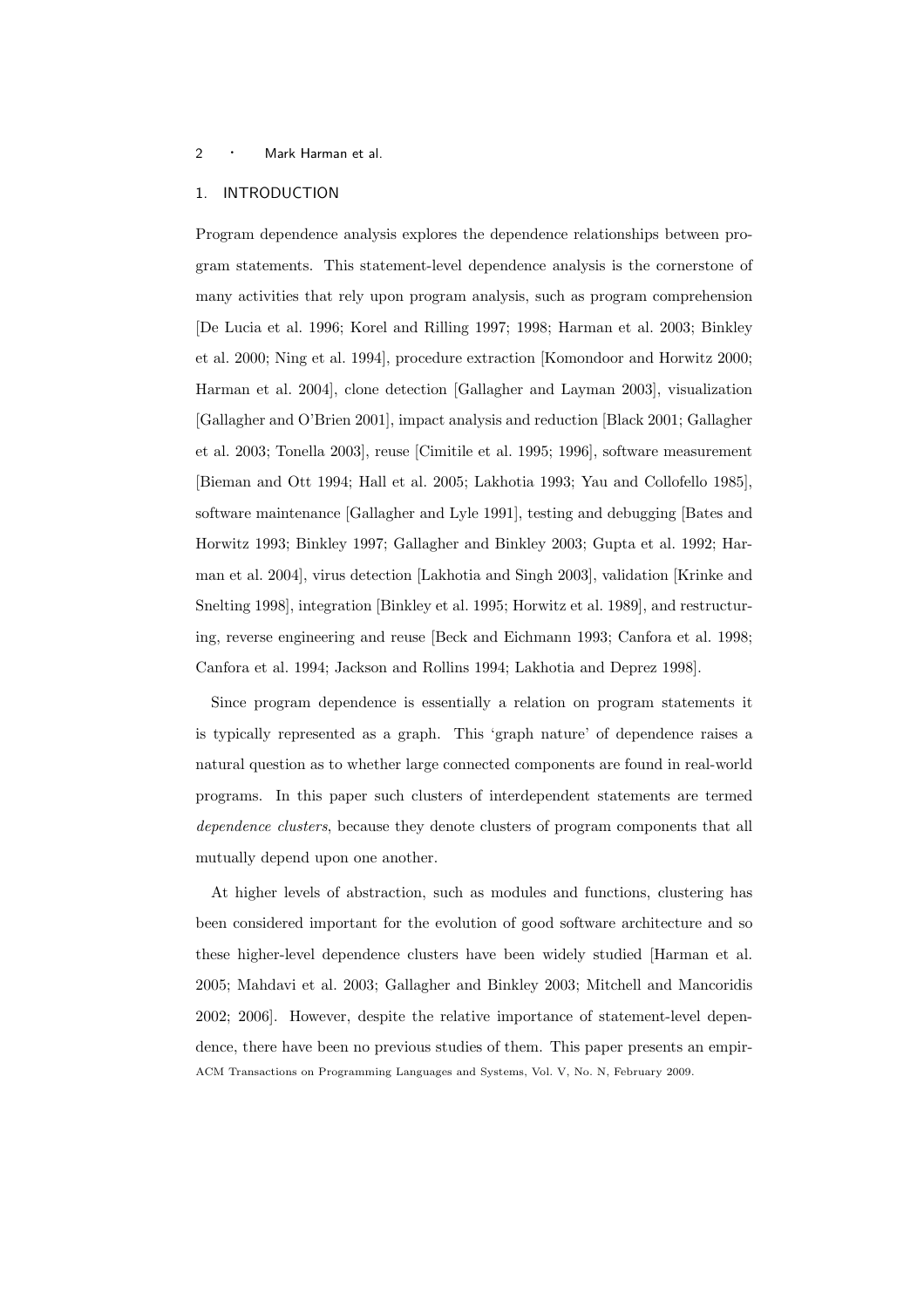### Dependence Clusters in Source Code <sup>1</sup> 3



Fig. 1. A cluster caused by data (black) dependences and control (grey) dependences.

ical analysis of statement-level dependence clusters, providing evidence that such dependence clusters are surprisingly widespread.

A dependence cluster (hereinafter, the term dependence cluster refers to a statement-level dependence cluster) is formally defined in the next section as the solution to a reachability problem. This definition is instantiated using reachability over a program's System Dependence Graph (SDG) [Horwitz et al. 1990].

As a simple illustrative example of a dependence cluster, consider the example in Figure 1. In this example, the predicate  $i < 10$  data depends on the assignment to i, this assignment control depends on the predicate of the if statement, and the if control depends on the predicate  $i < 10$ . As a result, all three statements are mutually inter-dependence; they form a dependence cluster. Any change to any one of the three will have a potential effect on the others.

The paper examines the prevalence of dependence clusters, revealing them to be surprisingly large and widespread in the code studied. The paper considers both forward and backward dependence and examines some of the causes and implications of the prevalence of large dependence clusters.

The paper uses an approach that approximates whether two or more statements (or, more precisely, dependence graph nodes) are in a dependence cluster by checking to see if the sizes of their slices [Binkley and Gallagher 1996] are identical. This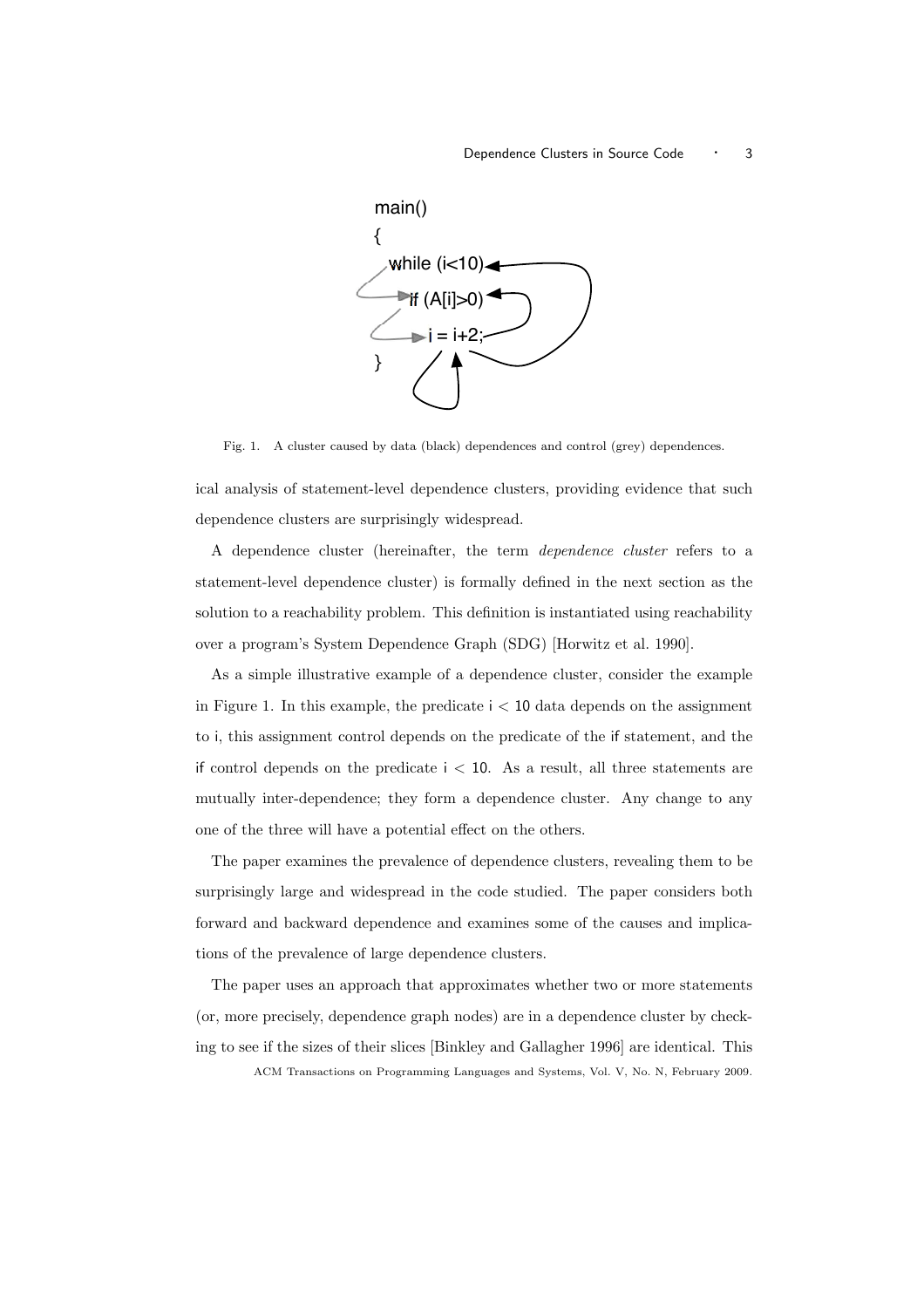'same size slice' approach is a conservative (and therefore safe) approximation to the true dependence cluster relation; it may produce false positives, but never false negatives. Results are visualized with the aid of the Monotone Slice-size Graph (MSG) whose construction is made possible using massive slicing optimizations to the basic SDG-based slicing algorithm [Binkley et al. 2007]. A group of slices of similar size appears as a "plateau" in the monotonically increasing profile of slice sizes in the MSG.

The paper presents results from two empirical studies<sup>1</sup>. These are designed to evaluate the concept of a dependence cluster. One of these studies provides verification, while the other is concerned with validation. The verification question addressed is

"How precise is the approximation which underpins the MSG?"

Verification is concerned with whether the approach works. Since the approach is a conservative approximation, capable of yielding false positives, it is important to gauge how often these false positives occur in practice. If they are too frequent then the approach is not viable. For very small slices, it is expected that two slices could have the same size and yet be different. However, it is just too much of a coincidence to find two large slices of the same or very similar size but entirely different content. The verification study bears out this informal observation. It shows that, when the slices in dependence clusters are considered, for 99.5% of clusters, the slices in these clusters are all 99+% identical.

The validation question is

"How common are large dependence clusters?"

Validation is concerned with whether large dependence clusters exist in real programs (making dependence cluster analysis a valid course of study). Of course,

<sup>1</sup>An earlier version of these studies was presented by Binkley and Harman [2005b]. The present paper extends the empirical study to consider more than twice as many programs, presenting results in greater detail and with extended discussion of the findings and their implications.

ACM Transactions on Programming Languages and Systems, Vol. V, No. N, February 2009.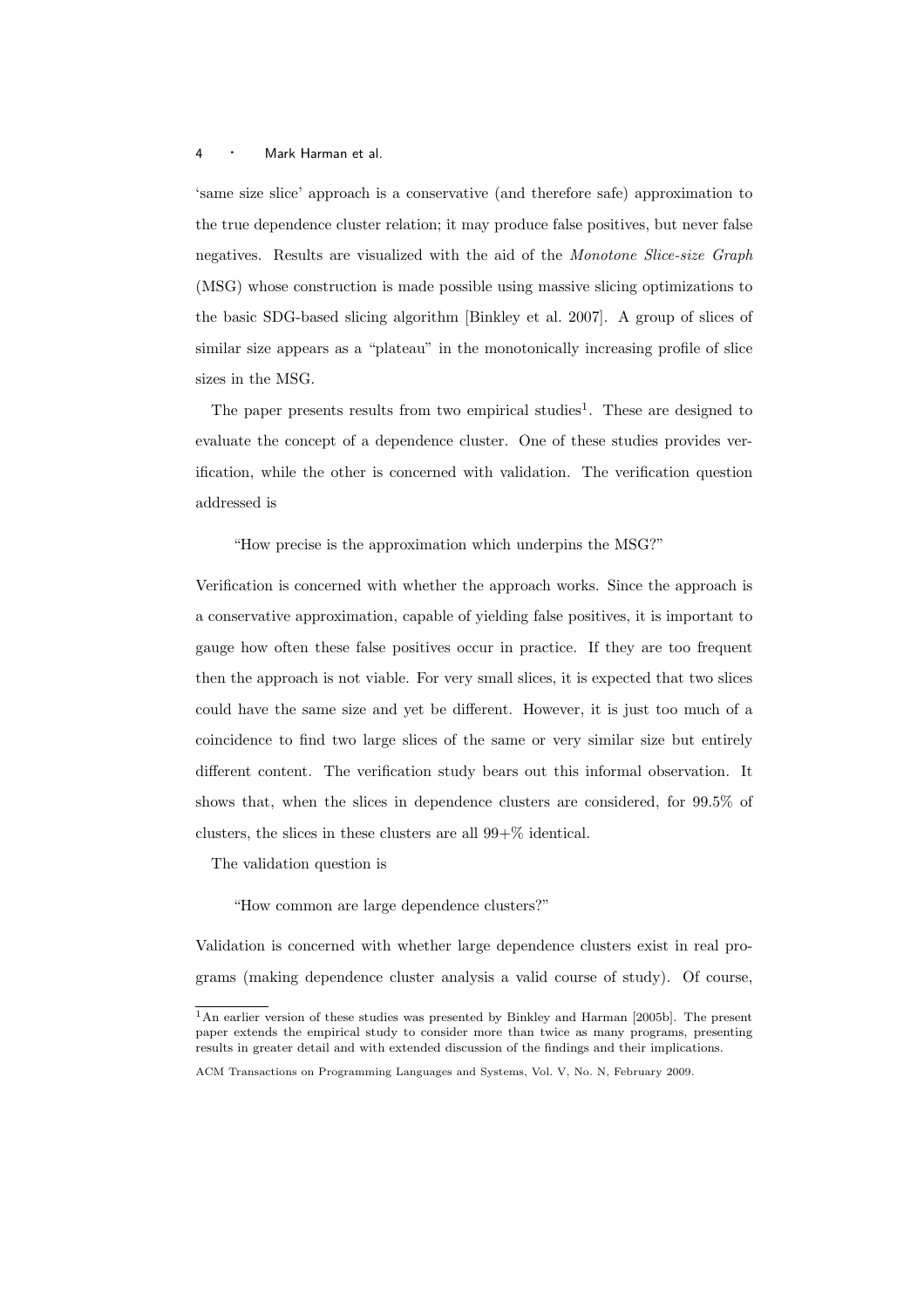what constitutes a large dependence cluster depends upon the definition of 'large'. The validation study shows that there are considerable numbers of large clusters for all reasonable definitions of large. For example, defining a large dependence cluster to contain 10% or more of the program's statements reveals that large dependence clusters are surprisingly common: 40 out of 45 programs studied (totaling over 1.2 million lines of source code) contained one or more dependence clusters of at least 10% of the program.

In both the verification and validation studies, program points whose slices contain fewer than 1% of the nodes of the program's System Dependence Graph are ignored as they are not likely to be of interest in any application of program slicing. This prevents these slices from biasing the results as all programs include such trivial slices. The most common source is the declaration of global variables, including those found in standard library header files, whose slices include no other part of the program other than the declaration itself.

The removal of these slices cannot increase the number of large dependence clusters that are identified by the study. That is, the width of a plateau on the MSG cannot be affected (by definition) so a large cluster will still be large. The number of dependence clusters can therefore be reduced (though it cannot be increased). However, all the additional slices would be extremely small (less than 1% of the program by definition) and therefore not interesting.

Overall, the findings of this paper suggest that dependence clusters are worthy of further study. The paper shows that they are easy to define, to locate, and to investigate, as they occur frequently in real programs. The study also provides evidence to suggest that the MSG visualisation is helpful in analyzing dependence clusters. The paper makes the following primary contributions:

(1) It presents the results of an empirical study into the applicability of the MSG as a technique for identifying dependence clusters (Section 4). The slices of ACM Transactions on Programming Languages and Systems, Vol. V, No. N, February 2009.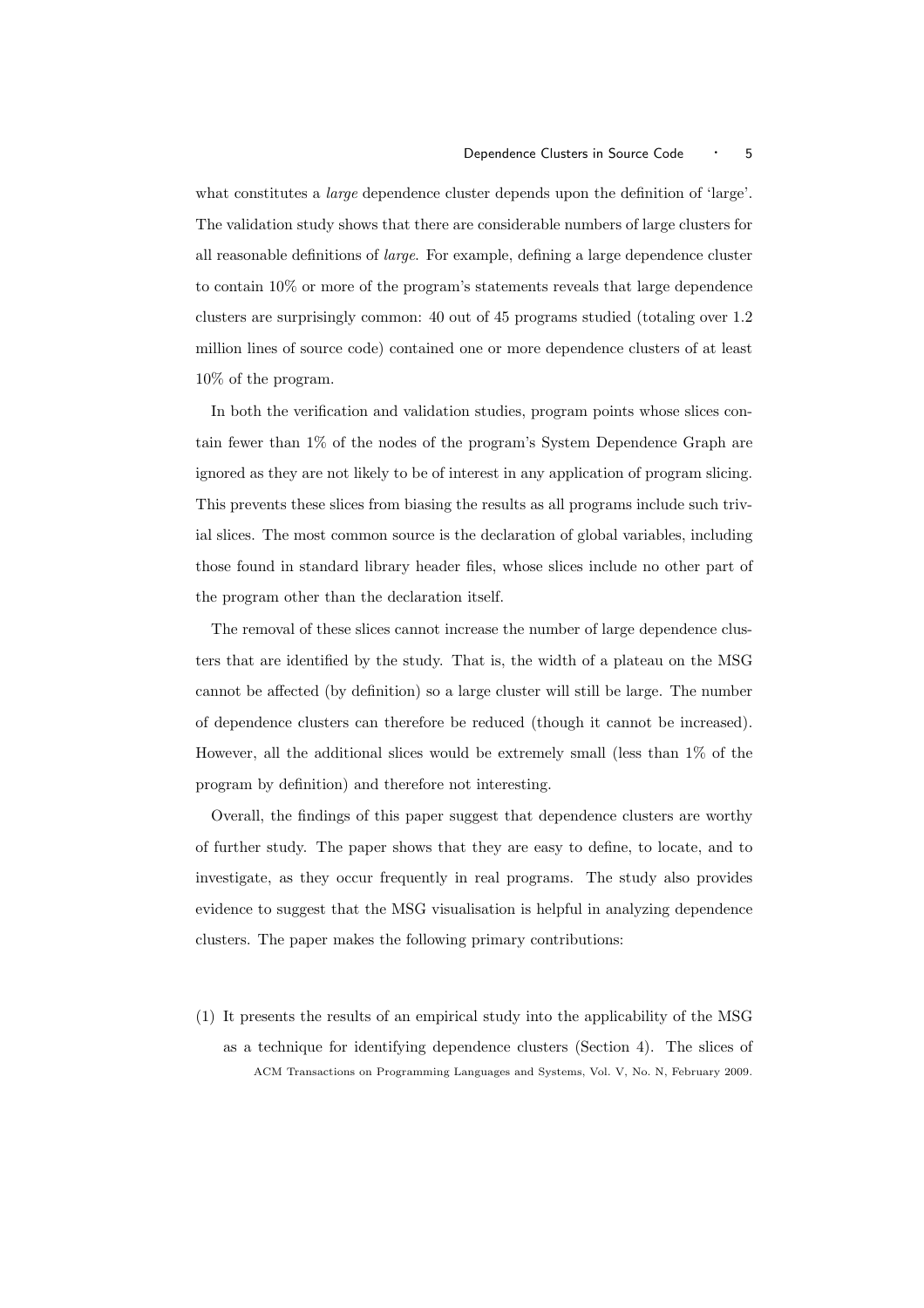45 programs were analyzed showing that the MSG approximation is extremely accurate.

- (2) It investigates the prevalence of large dependence clusters, presenting results that indicate that such clusters are very common (Section 5).
- (3) It investigates one possible cause of dependence clusters, showing that individual predicate nodes can sometimes lead to large clusters, and uses this analysis to show how it is sometimes possible to remove a cluster (Section 6).
- (4) It presents results for forward dependence cluster analysis and draws a connection between this analysis and work on static impact analysis (Sections 7 and 8).

These findings verify the approximation approach and validate the study of dependence clusters. The presence of large dependence clusters has widespread implications. The paper discusses the impact of this finding on related source-code analysis work such as that on program comprehension, testing, maintenance, reuse, and automatic parallelization.

The remainder of the paper is organized as follows: Sections 2 and 3 provide formal definitions and describe the experimental setup used for the verification and validation studies. Sections 4 and 5 present the results of the two empirical studies concerned with verification and validation. The verification study shows that Monotone Slice-size Graphs (MSGs) provide a very good approximation, while the validation study shows that large dependence clusters are quite common in realworld source code. Section 6 reports results that investigate on possible cause of dependence clusters. Up to this point in the paper, the dependence clusters considered have been those present for backward dependence analysis. Section 7 presents results that indicate that large forward dependence clusters are also prevalent in the programs under investigation, while Section 8 shows how the presence of forward dependence clusters can dramatically increase the impact of a software change. ACM Transactions on Programming Languages and Systems, Vol. V, No. N, February 2009.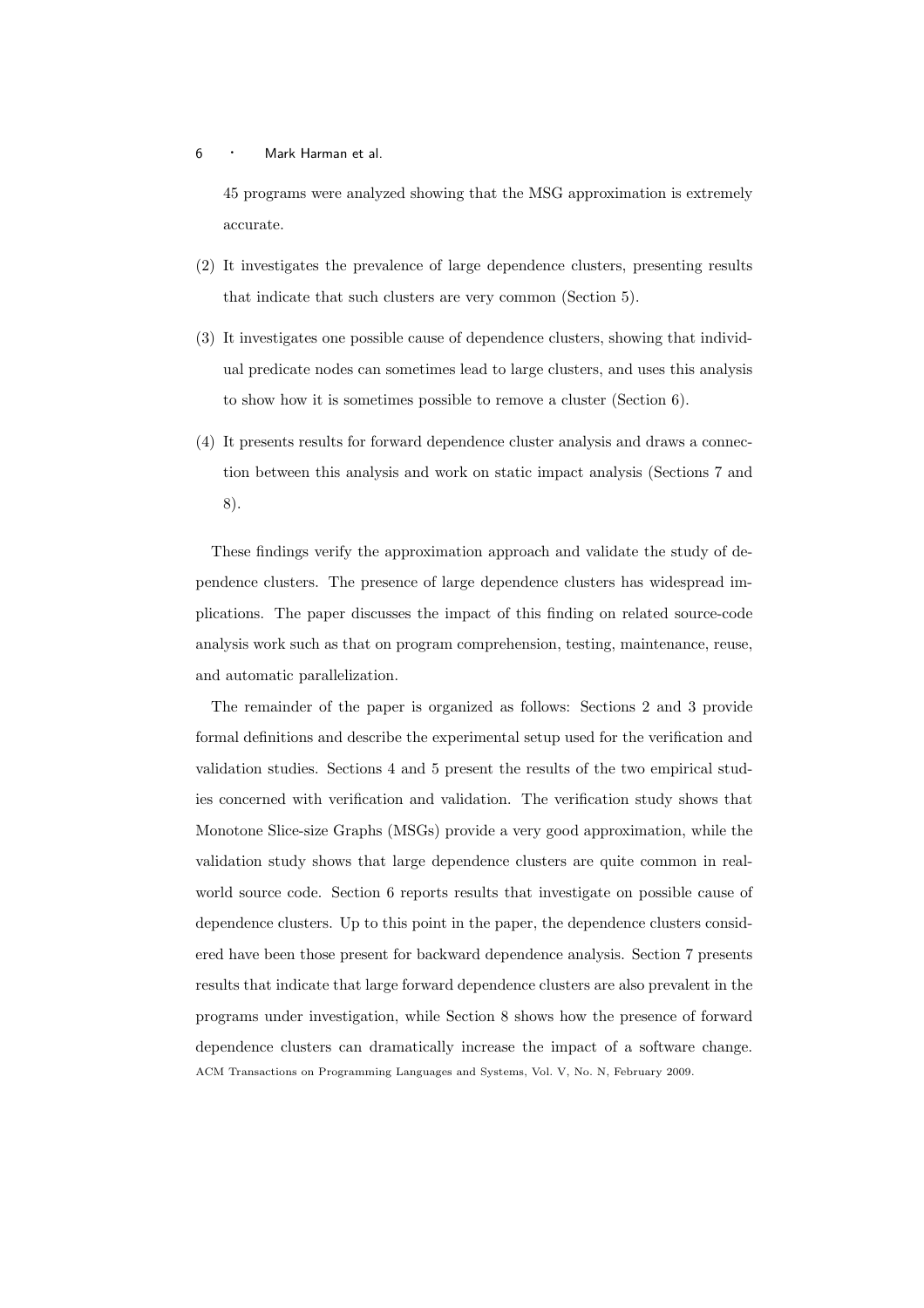Section 9 considers threats to the validity of the results and Section 10 discusses related work. Finally, Section 11 summarizes the paper.

### 2. DEFINITIONS

This section sets out the definitions of dependence cluster and the Monotone Slicesize Graph (MSG) used in the remainder of the paper. Although the empirical study is based on an instantiation of these definitions using slices of the System Dependence Graph (SDG) [Horwitz et al. 1990], the notion of dependence cluster is not necessarily slice-based; thus, the results of the theory presented in this section can be applied beyond slicing.

## 2.1 Dependence Clusters

A (statement level) dependence cluster is a set of program statements, S, that mutually *depend* upon one another and for which there is no other mutually dependent set that contains S. This definition is parameterized by an underlying depends-on relation. Herein statements are considered to be source-code representing nodes of the SDG. This excludes from analysis pseudo nodes introduced, for example, to represent global variables that are modeled as additional pseudo parameters by CodeSurfer [Grammatech Inc. 2002], the tool used to build the SDGs. Ignoring such nodes is merely a convenience as it helps tie the result back to the program source code.

# DEFINITION 1. Mutually-Dependent Set

A Mutually-Dependent Set (MDS) is a set of statements,  $\{s_1, \ldots, s_m\}$   $(m > 1)$ , such that for all  $i, j, 1 \leq i, j \leq m$  s<sub>i</sub> depends on s<sub>j</sub>.

A dependence cluster is simply a maximal set of mutually dependent points.

DEFINITION 2. Dependence Cluster

A dependence cluster is an MDS not properly contained within any other MDS.

In the SDG, if the slice constructed for slicing criterion  $n_1$  contains  $n_2$  and the slice constructed for criterion  $n_2$  contains  $n_1$ , then by construction there is a path of ACM Transactions on Programming Languages and Systems, Vol. V, No. N, February 2009.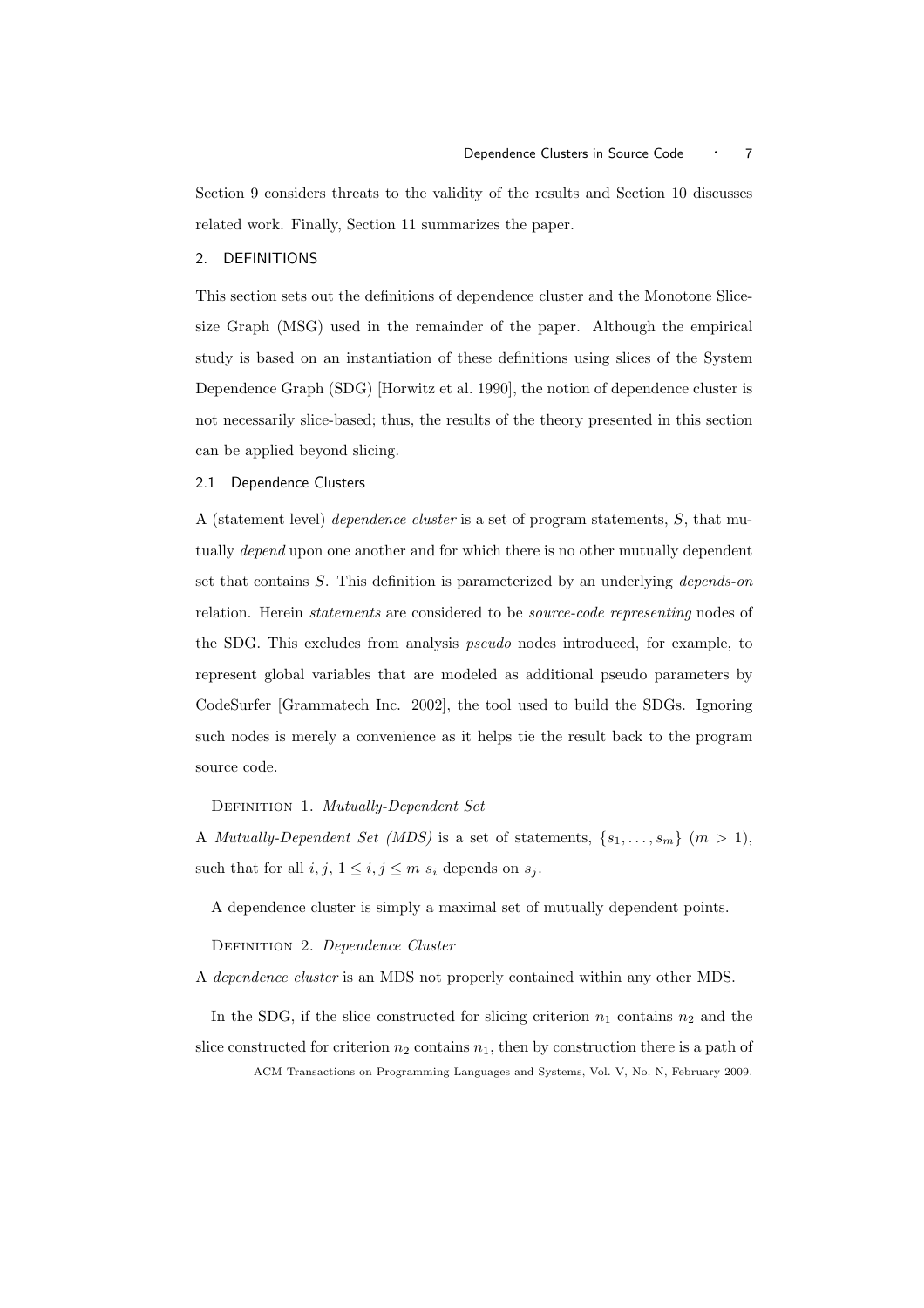dependence edges from each node in  $\{n_1, n_2\}$  to the other. That is, the two nodes are transitively mutually dependent. This observation can be used to formulate a slice-based notion of dependence cluster. In the definition,  $Slice(n)$  is used to denote the set of SDG nodes in the static backward slice taken with respect to node n of the SDG [Horwitz et al. 1990].

DEFINITION 3. Slice-Based Mutually-Dependent Set

A *Slice-Based MDS* is a set of SDG nodes,  $\{n_1, \ldots, n_m\}$   $(m > 1)$ , such that for all  $i,j,\,1\leq i,j\leq m$   $n_i\in \operatorname{Slice}(n_j).$ 

By the definition of (static backward) slicing, this means that all nodes in a slice-based MDS depend upon all others in the MDS (including themselves), so  ${n_1, \ldots, n_m}$  satisfies Definition 1.

#### DEFINITION 4. Slice-Based Dependence Cluster

A Slice-Based Dependence Cluster is a slice-based MDS contained within no other slice-based MDS.

This paper focuses entirely upon slice-based dependence clusters. That is, the clusters considered in this paper arise from the data and control dependence that exists between SDG nodes. This form of dependence has been widely studied and (as shown in Section 10) the dependence clusters that can be identified using slicebased dependence have far-reaching implications for many source code analyses.

The majority of the paper considers backward dependence using static backward slicing. However, Section 7 considers, more briefly, forward dependence, showing that forward dependence clusters are also highly prevalent in the programs studied and drawing out relationships to work on static impact analysis.

### 2.2 Monotone Slice-size Graphs

The Monotone Slice Size Graph (MSG) visualisation plots a landscape of monotonically increasing slice size, in which dependence clusters correspond to sheer-drop cliff faces followed by a plateau. The goal of the visualisation is to assist with ACM Transactions on Programming Languages and Systems, Vol. V, No. N, February 2009.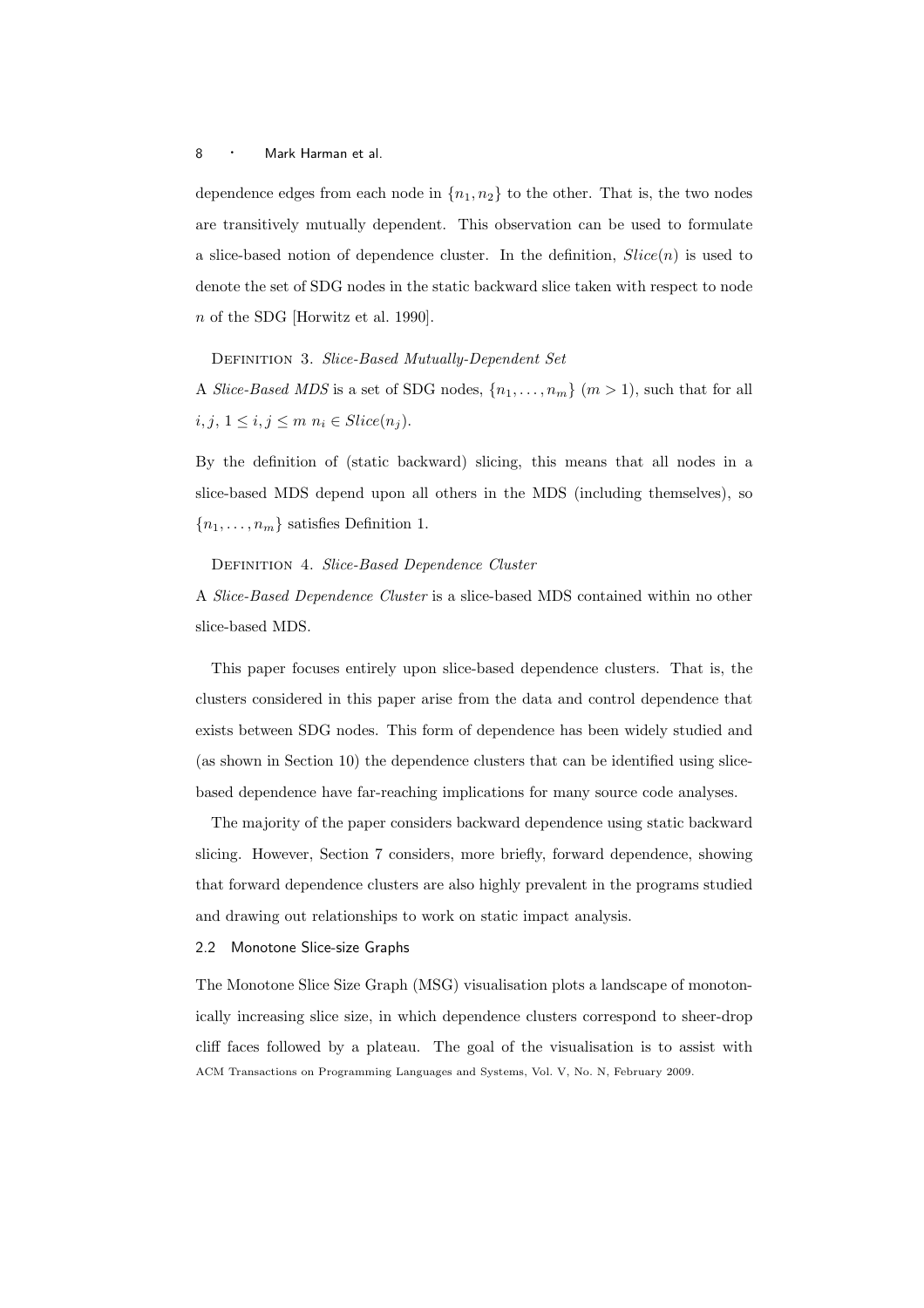#### Dependence Clusters in Source Code  $\cdot$  9



Fig. 2. The MSG of the Program copia

the inherently subjective task of deciding whether a cluster is large (how long is the plateau at the top of the cliff face relative to the surrounding landscape?) and whether it denotes a discontinuity in the dependence profile (how steep is the cliff face relative to the surrounding landscape?).

### DEFINITION 5. Monotone Slice-size Graph

A Monotone Slice-size Graph is a graph of slice sizes, plotted for monotonically increasing size. That is, slices are ordered according to their size, and the slice sizes plotted in ascending order.

For example, consider the program copia in Figure 2, which will be used as a running example throughout this paper. The program implements a collection of analyses on an input table. As can be seen from Figure 2, the MSG contains a large plateau of slices which appear to have the same size; certainly a large dependence cluster. However, zooming in on the plateau in the MSG reveals that this single plateau actually consists of 15 smaller plateaus. The first 5 of these summarize over 99% of the slices that make up the 'single' plateau and differ by no more than 4 vertices (about 0.27% of the program). This observation provides evidence for the robustness of the MSG visualisation; although the slices are not of identical size, they are all closely related. The interpretation of the visualisation is correct; there is a large dependence cluster.

In this paper the MSG will be used to visualize the dependence structure of programs and the approximation, 'same slice size', will be used to stand in for 'same slice'. For some of the larger programs studied, the computation of 'same slice' is unrealistically expensive. Fortunately, as will be seen the computation of

ACM Transactions on Programming Languages and Systems, Vol. V, No. N, February 2009.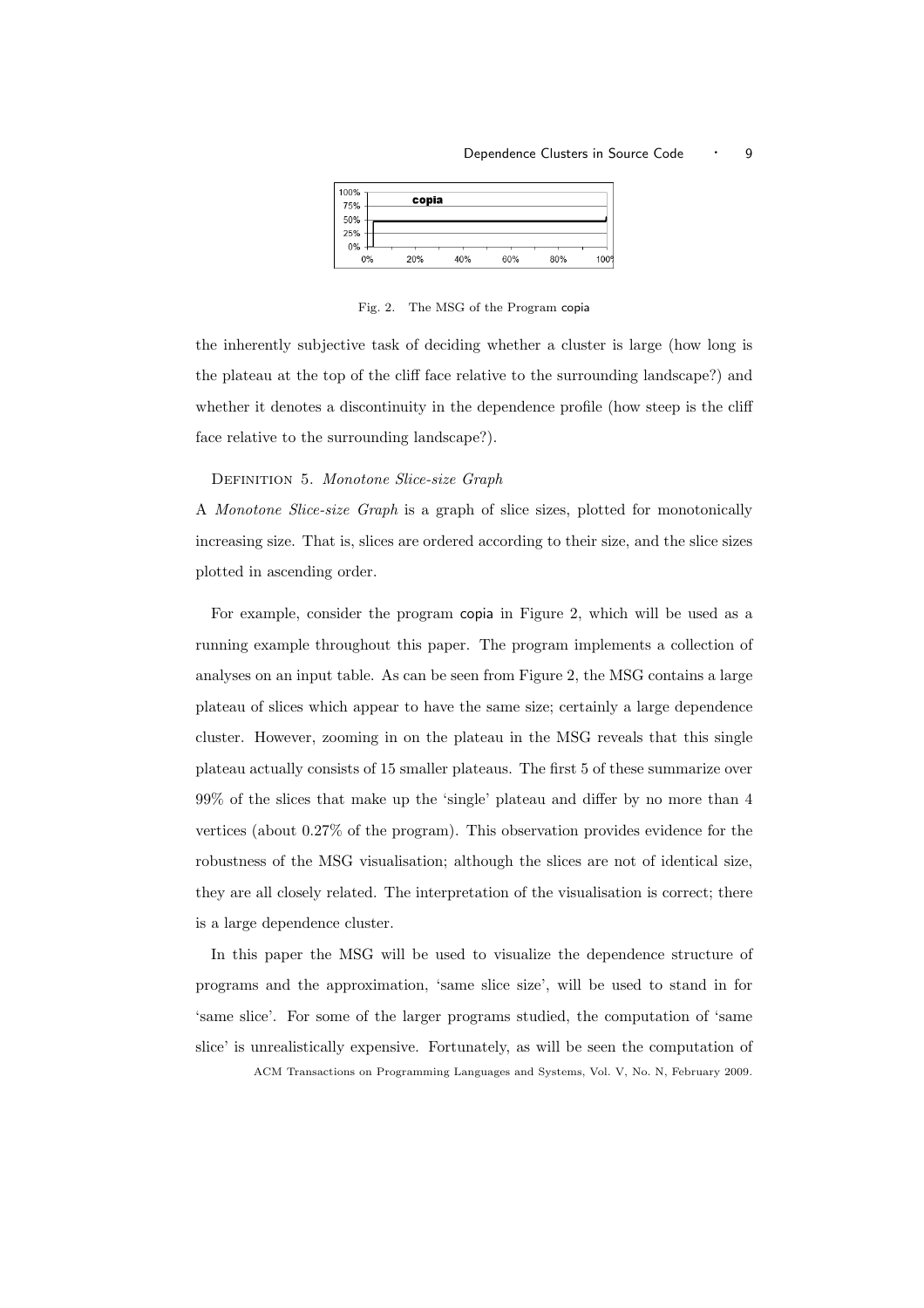same size is much faster and the approximation it denotes will be shown to be very close to the computation for 'same slice' (using a subset of the programs studied for which the values of 'same slice' are computable in reasonable time).

To further motivate the use of slice-size comparisons as a proxy for slice-content comparisons, consider the complexity of the two. It is possible to locate dependence clusters by comparing all the slices of a program to see which slices are identical. Pseudo code annotated with complexity for this approach is shown in Figure 3. For an SDG of  $n$  nodes and  $e$  edges, slicing is a linear operation in the number of edges; thus, computing the slice for all statements (nodes) of a program can be done in  $O(ne)$  time. Comparing two slices takes  $O(n \log(n) + n) = O(n \log(n))$  steps to first sort the vertices of the two slices and then compare the sorted lists. Pre-sorting the nodes of all of the  $O(n)$  slices, takes  $O(n \times n \log(n))$  steps. Subsequently, the  $O(n^2)$ pair-wise comparisons each take  $O(n)$  time; thus, the partitioning the slices into equivalence classes using that algorithm shown in Figure 3 requires  $O(n^3)$  time.

In principle, it is possible to reduce this to  $O(n^2 \log(n))$ . For example, by numbering the vertices of the SDG, each slice can be identified by a single binary number obtained by writing down in sorted order its vertex numbers. Building a trie from numbers places identical slices at the same leaf. The length of the single binary number for each vertex is  $O(n \log(n))$ ; thus, to compare all n slices would take  $O(n^2 \log(n))$  steps. However, for large programs this cost grows prohibitive. It also sacrifices the ability to easily identify slices that differ by a small number of vertices.

However, an approximation for same-slice can be used that is considerably more efficient. The approximation uses slice size in place of the actual nodes of the slice. Rather than checking to see if two nodes yield identical slices, the approach simply checks if the two yield slices of the same size. This slice-size approach is inherently more efficient than comparing slice content: post-slicing to tabulate the number of slices with each possible size requires only  $O(n)$  steps to initialize and then increment a counter for each size.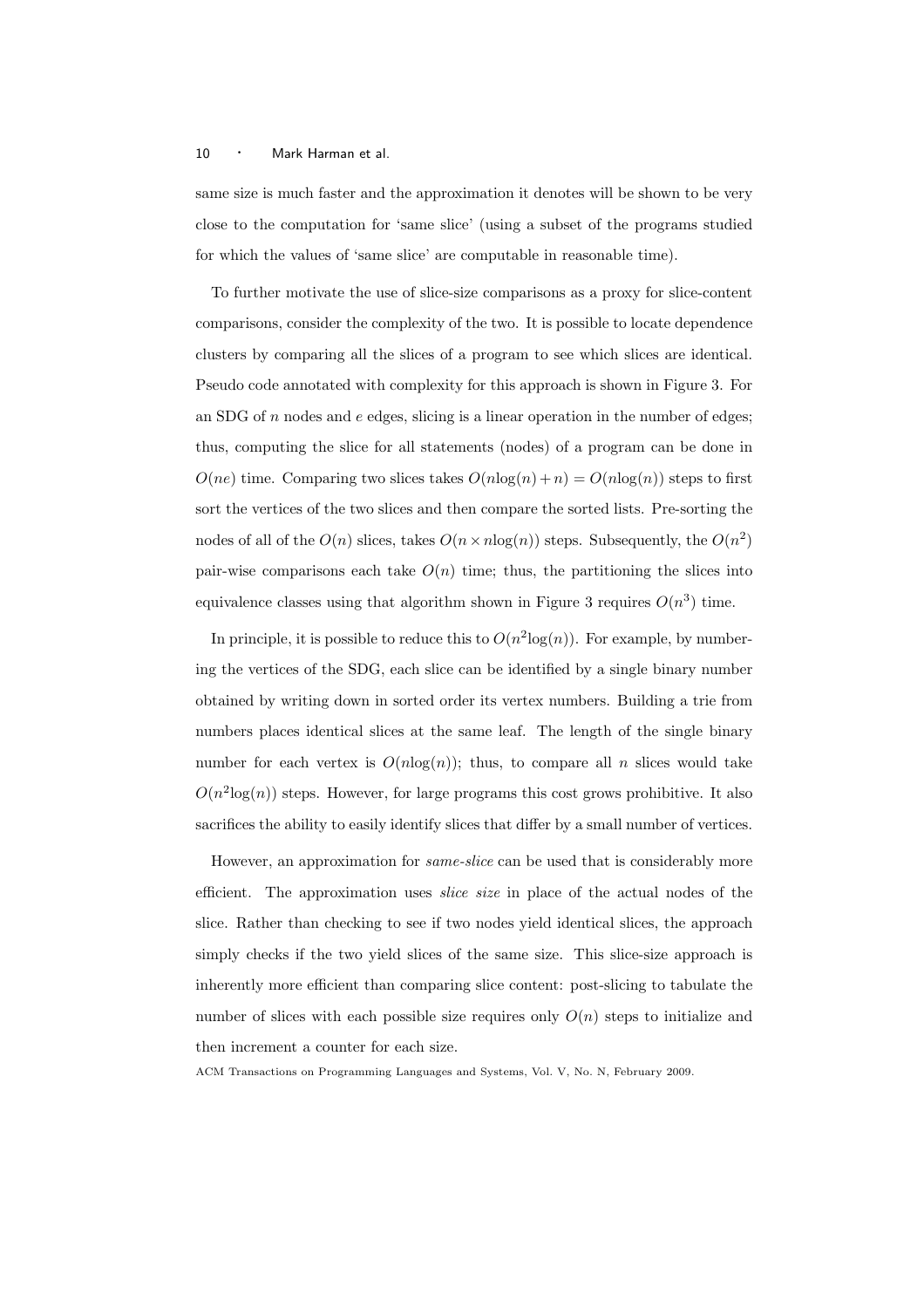| PartitionSlices(Program P)                                                         | Complexity                                |
|------------------------------------------------------------------------------------|-------------------------------------------|
| foreach vertex. v                                                                  | $O(ne) == O(n^3)$                         |
| $s_v =$ slice(P, v)                                                                | O(e)                                      |
| $S =$ set of slices $s_v$                                                          |                                           |
| foreach slice. s in S<br>$s = sort(s)$                                             | $O(n \times n \log(n))$<br>$O(n \log(n))$ |
| foreach i in $1 \cdots  S $<br>foreach i in $i+1 \cdots$   S <br>compare si and sj | $O(n^3)$<br>$O(n^2)$<br>O(n)              |

### Fig. 3. Slice Comparison Algorithm

The conjecture that underpins this approximation is that two slices of the same (sufficiently large) size are likely to be the same slice. Clearly, this approximation is conservative because any cluster identified may contain real clusters and no real clusters will fail to be identified. That is, two slices may differ yet, coincidentally, may have identical sizes; however, two slices which are identical must clearly have the same size. The verification study in Section 4 directly addresses the question of the quality of this approximation, which is not only more efficient, but also justifies the use of the MSG as a visualisation for identifying clusters.

The MSG is not only efficient to compute, it also helps with the essentially subjective task of determining whether a cluster is large, relative to the code that contains it. As an example, consider again the MSG for userv. The sharp increase in slice size that occurs after about 44% of slices have been considered is followed by a long plateau in which slice size does not change. The length of the plateau indicates a large cluster of slices of identical size; in other words, a large dependence cluster.

As discussed in the next section, many otherwise identical slices often differ by a small number of statements. For example, consider the slices on the two computations that compute the sum and average of an array of numbers. The two are identical except for the statement average  $=$  sum  $/$  N. An advantage of the lack of sharpness [Binkley et al. 2006] in the MSG is that such differences are hidden

ACM Transactions on Programming Languages and Systems, Vol. V, No. N, February 2009.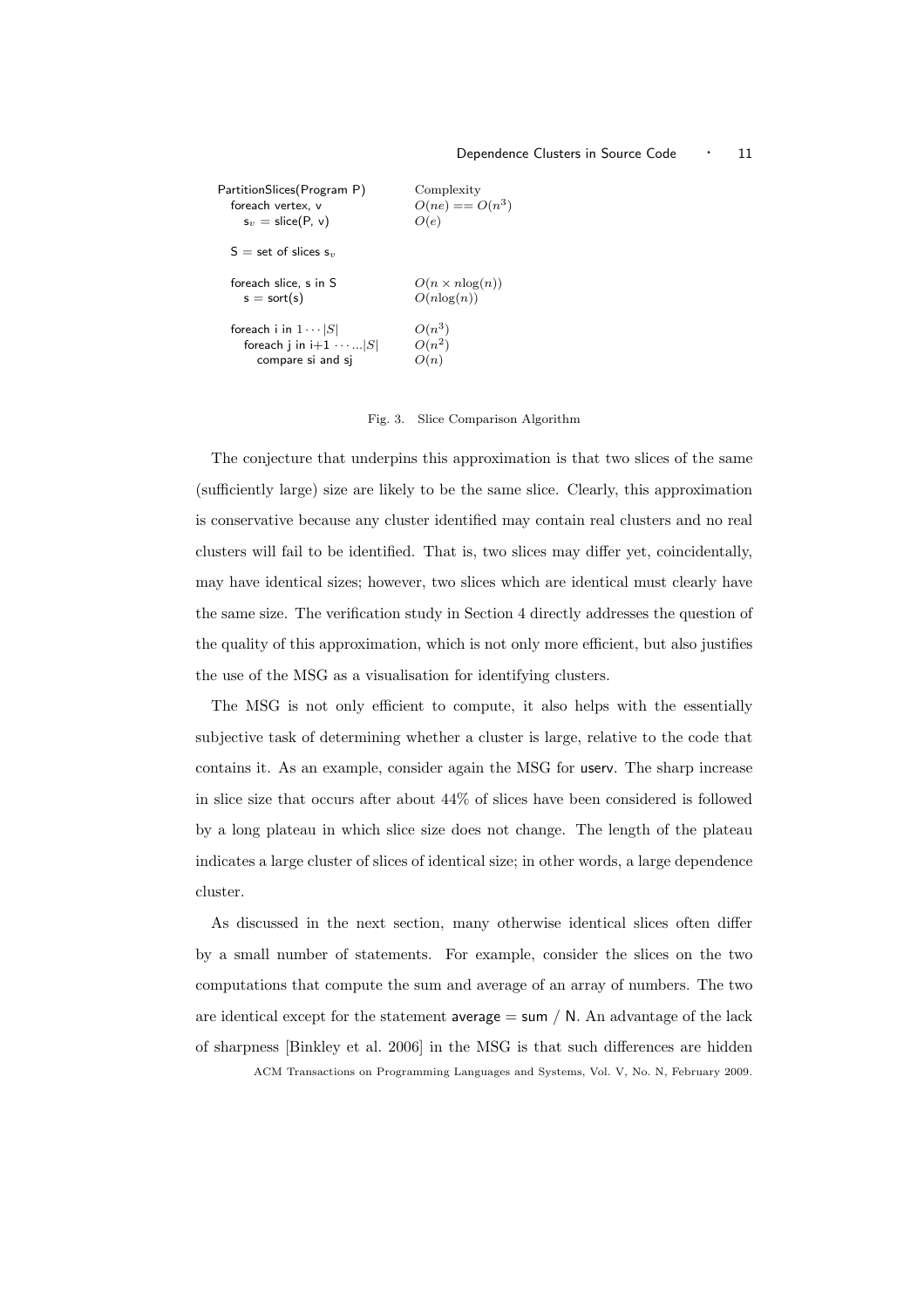(below the resolution of the visualisation). Thus, the dominant features of the dependence landscape are more readily identified.

### 3. EXPERIMENTAL CONFIGURATION

The identification of large dependence clusters, as well as the empirical studies contained within this paper, require the computation of massive numbers of program slices. This section provides background on program slicing and the techniques used to compute such a large number of slices. It also introduces the programs studied and the environment in which the data was collected.

In order to compute large numbers of slices a variation of the SDG slicing algorithm [Horwitz et al. 1990] was used. The variation is specifically constructed to cater for massive slicing, using a series of graph-based optimizations [Binkley et al. 2007]. Two main techniques are employed. The first identifies intraprocedural strongly-connected components (SCCs) and replaces them with a single representative vertex. The key observation here is that any slice that includes a vertex from an SCC will include all the vertices from that SCC; thus, there is great potential for saving effort by avoiding redundant work. The second technique removes redundant transitive edges from the graph. Such edges never lead to the discovery of new nodes for a slice, but still must be examined during the computation of each slice.

We also included a space and time saving efficiency step in the implementation. That is, we compute slice differences incrementally, sharing pointers to subslices that are common to many. This produces a noticeable speed up and reduces space costs, allowing us to cover larger programs, without affecting the results in any way. Using Binary Decision Diagrams (BDDs) would also reduce space costs, but would increase computational costs, because our current representation of slices as bitstrings is optimized for computation (not space). For this reason we chose not to use BDDs for these experiments.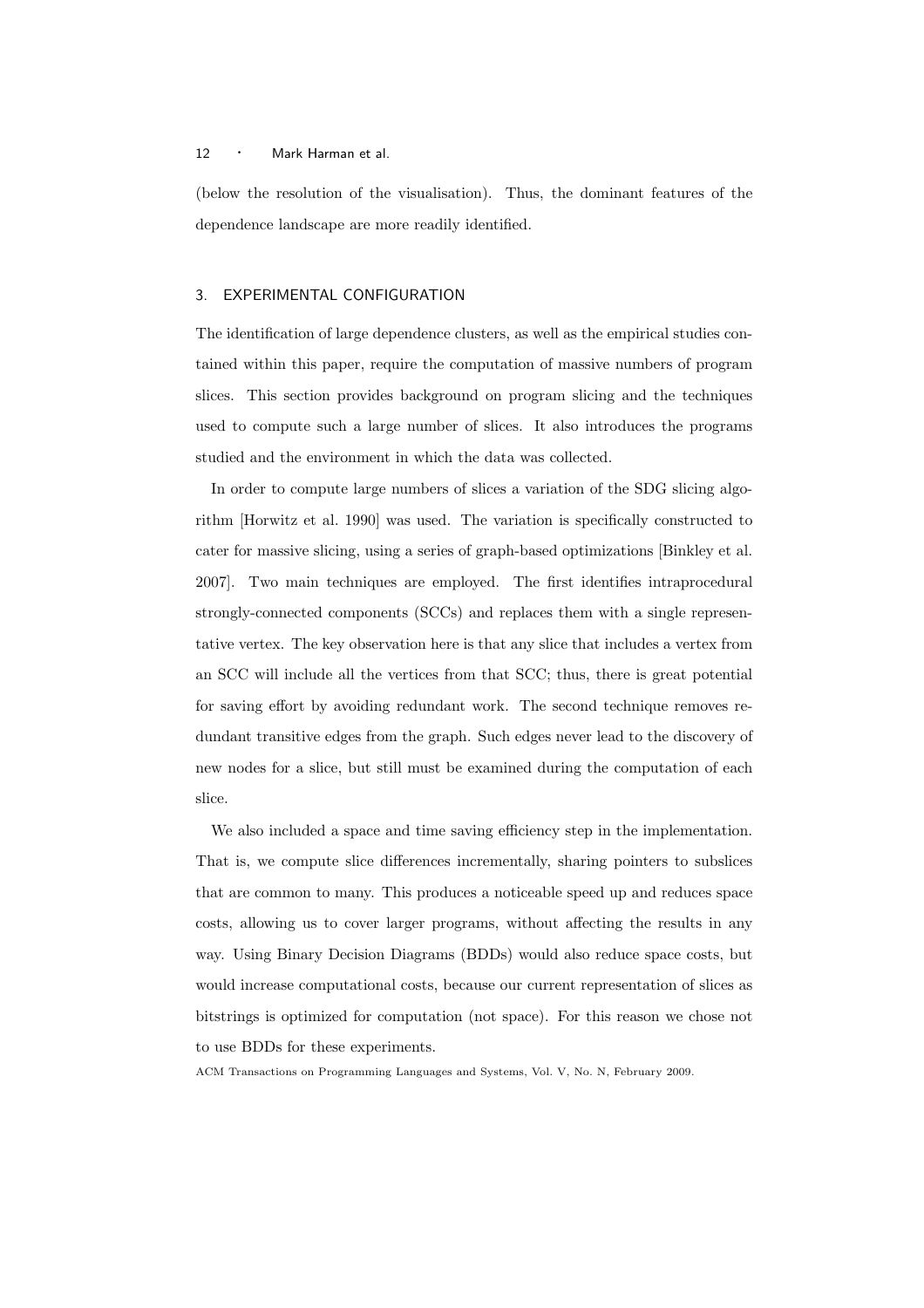The study considers 45 C programs, mostly open source, with some industrial programs from the European Space Agency, that range in size from 600 LoC to almost 180 KLoC. The programs cover a range of application domains such as utilities, games, and operating system code. Figure 4 provides a brief description of each program and shows two measures of each program's size: lines of code (as counted by the UNIX utility wc) and the non-comment non-blank lines of code (as counted by the utility sloc [Wheeler 2005]). In total, just over 1.2 million lines of code (895 thousand non-comment, non-blank lines of code) were studied.

# 4. EMPIRICAL VERIFICATION: HOW PRECISE IS THE DEPENDENCE CLUSTER DETECTION?

This section presents the results of an experiment into whether similarity in slice size can be used as a proxy for similarity of slice content. The experiment seeks to provide evidence to support the claim that MSGs are a suitable and reliable technique for finding dependence clusters. That is, the research question to be answered is whether a set of slices that have the same size will tend to have the same or nearly the same vertices. Of course, the answer will depend upon the interpretation given to 'nearly the same'. This will be referred to as similarity; the degree to which two slices can differ in content while being deemed to be essentially the same.

Figure 5 investigates the degree to which agreement is improved by admitting a small amount of difference, or put another way, reducing the level of similarity required for agreement. It plots the similarity (on the horizontal axis) against the agreement between slice size and slice content (on the vertical axis) for thirty six of the programs studied (maintaining all slices in memory for comparison with some of the larger programs would require tens of gigabytes of memory and thus these program were omitted from the verification study). Jaccard index, Both axes in Figure 5 are represented as percentages. Here, a similarity is the Jaccard index of a slice where a similarity of  $x\%$  means that the percentage of nodes in common (the ACM Transactions on Programming Languages and Systems, Vol. V, No. N, February 2009.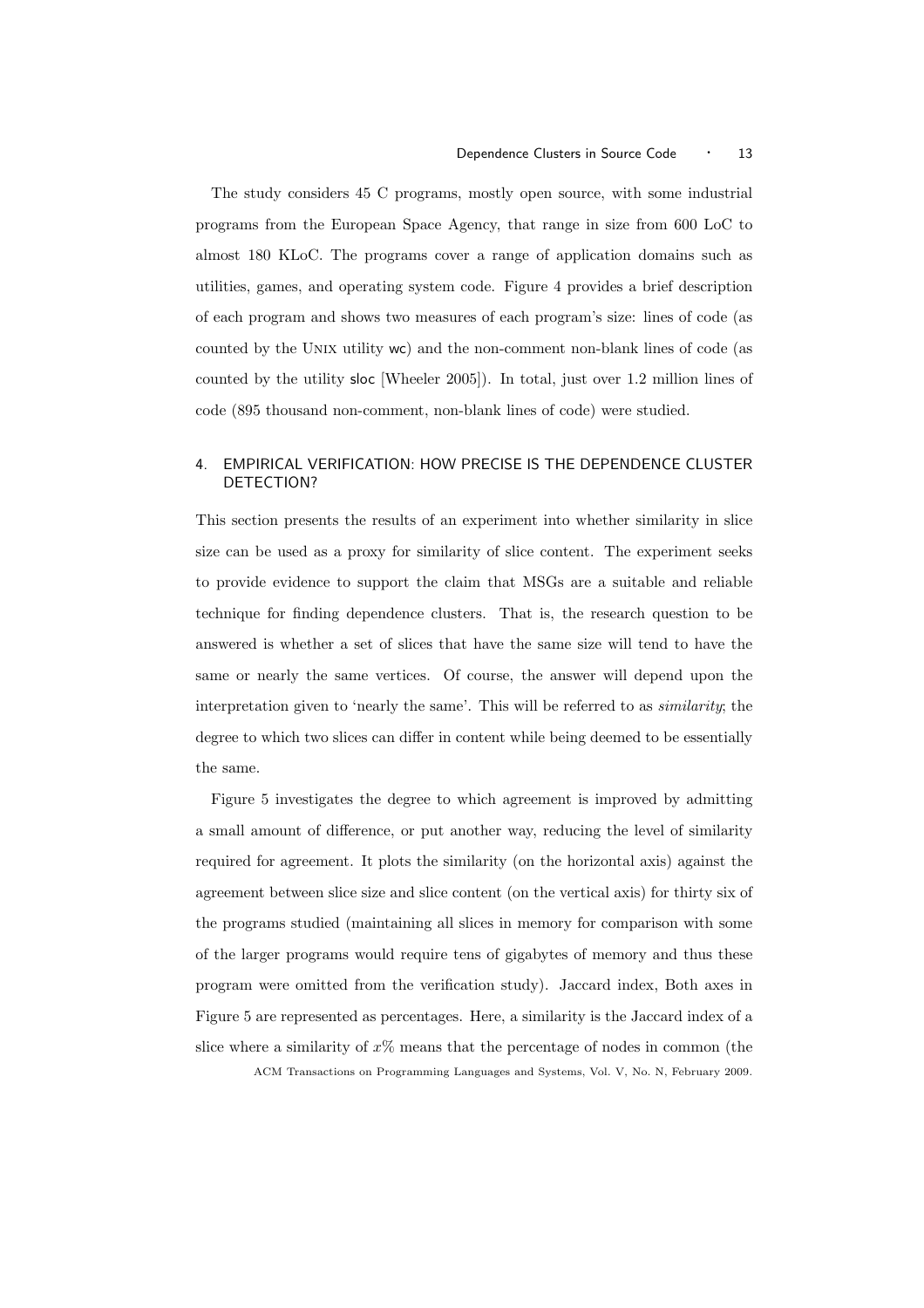| Program          | $_{\text{LoC}}$ | $\overline{\text{SLoC}}$ | Vertices   | Edges      | <b>Slices</b> | <b>Brief Description</b>     |
|------------------|-----------------|--------------------------|------------|------------|---------------|------------------------------|
| a2ps             | 63,600          | 40,222                   | 707,623    | 1,488,328  | 58,281        | <b>ASCII</b> to Postscript   |
| $\text{act-}6.3$ | 10,182          | 6,764                    | 21,365     | 41,795     | 7,250         | Process monitoring utilities |
| barcode          | 5,926           | 3,975                    | 13,424     | 35,919     | 3,909         | Barcode generator            |
| bc               | 16,763          | 11,173                   | 20,917     | 65,084     | 5,133         | Calculator                   |
| byacc            | 6,626           | 5,501                    | 41,075     | 80,410     | 10,151        | Parser Generator             |
| cadp             | 12,930          | 10,620                   | 45,495     | 122,792    | 15,672        | Protocol toolbox             |
| compress         | 1,937           | 1,431                    | 5,561      | 13,311     | 1,085         | File Compressor              |
| copia            | 1,170           | 1,112                    | 43,975     | 128,116    | 4,686         | ESA signal processing code   |
| cook             | 49,026          | 34,870                   | 4,754,735  | 13,010,556 | 49,027        | file construction tool       |
| csurf-pkgs       | 66,109          | 38,507                   | 564,677    | 1,821,811  | 43,044        | C ADT library                |
| ctags            | 18,663          | 14,298                   | 188,856    | 405,383    | 20,578        | C tagging                    |
| <b>CVS</b>       | 101,306         | 67,828                   | 8,949,186  | 28,033,287 | 103,265       | Revision Control             |
| diffutils        | 19,811          | 12,705                   | 52,132     | 104,252    | 17,092        | File differencing            |
| $_{\rm ed}$      | 13,579          | 9,046                    | 69,791     | 108,470    | 16,533        | Line text editor             |
| empire           | 58,539          | 48,800                   | 1,071,321  | 2,122,627  | 120,246       | Conquest Game                |
| EPWIC-1          | 9,597           | 5,719                    | 26,734     | 56,068     | 12,492        | Wavelet image encoder        |
| espresso         | 22,050          | 21,780                   | 157,828    | 420,576    | 29,362        | Logic simplification for CAD |
| findutils        | 18,558          | 11,843                   | 38,033     | 174,162    | 14,445        | File finding utilities       |
| $flex2-4-7$      | 15,813          | 10,654                   | 49,580     | 105,954    | 11,104        | Lexical Analyzer Builder     |
| $flex2-5-4$      | 21,543          | 15,283                   | 55,161     | 234,024    | 14,114        | Lexical Analyzer Builder     |
| ftpd             | 19,470          | 15,361                   | 72,906     | 138,630    | 25,018        | File Transfer                |
| gcc.cpp          | 6,399           | 5,731                    | 26,886     | 96,316     | 7,460         | GCC's pre processor          |
| $gnuby-0.0$      | 10,316          | 6,988                    | 36,023     | 104,711    | 9,556         | Gnu Backgammon               |
| gnuchess         | 17,775          | 14,584                   | 56,265     | 165,933    | 15,069        | Chess player                 |
| gnugo            | 81,652          | 68,301                   | 396,010    | 1,087,038  | 68,298        | Go player                    |
| go               | 29,246          | 25,665                   | 144,299    | 321,015    | 35,863        | Go player                    |
| ijpeg            | 30,505          | 18,585                   | 289,758    | 822,198    | 24,029        | JPEG compressor              |
| indent           | 6,724           | 4,834                    | 23,558     | 107,446    | 6,748         | Text formatter               |
| li               | 7,597           | 4,888                    | 1,031,873  | 3,290,889  | 13,691        | XLisp interpreter            |
| named            | 89,271          | 61,533                   | 1,853,231  | 8,334,948  | 106,828       | DNS lookup                   |
| ntpd             | 47,936          | 30,773                   | 285,464    | 1,160,625  | 40,199        | Time Daemon                  |
| oracolo2         | 14,864          | 8,333                    | 27,494     | 76,085     | 11,812        | Antennae array set-up        |
| prepro           | 14,814          | 8,334                    | 27,415     | 75,901     | 11,745        | ESA array pre-processor      |
| replace          | 563             | 512                      | 1,406      | 2,177      | 867           | Regular expression           |
| sendmail         | 46,873          | 31,491                   | 1,398,832  | 10,148,436 | 47,344        | mail processor               |
| snns             | 79,170          | 52,798                   | 2,140,672  | 4,673,668  | 79,178        | neural network analyzer      |
| space            | 9,564           | 6,200                    | 26,841     | 74,690     | 11,277        | ESA ADL interpreter          |
| spice            | 179,623         | 136,182                  | 1,713,251  | 6,070,256  | 212,621       | Digital circuit simulator    |
| termutils        | 7,006           | 4,908                    | 10,382     | 23,866     | 3,113         | Unix terminal emulation      |
| tile-forth-2.1   | 4,510           | $2,\!986$                | 90,135     | 365,467    | 12,076        | Forth Environment            |
| $time-1.7$       | 6,965           | 4,185                    | 4,943      | 12,315     | 1,044         | CPU resource measure         |
| userv            | 8,009           | 6,132                    | 71,856     | 192,649    | 12,517        | Access control utility       |
| wdiff.0.5        | 6,256           | 4,112                    | 8,291      | 17,095     | 2,421         | Diff front end               |
| which            | 5,407           | 3,618                    | 5,247      | 12,015     | 1,163         | Unix utility                 |
| wpst             | 20,499          | 13,438                   | 140,084    | 382,603    | 20,889        | Pointer Analysis hline       |
| sum              | 1,284,742       | 912,603                  | 26,760,591 | 86,329,897 | 1,338,295     |                              |
| average          | 28,550          | 20,280                   | 594,680    | 1,918,442  | 29,740        |                              |

Fig. 4. The 45 subject programs studied.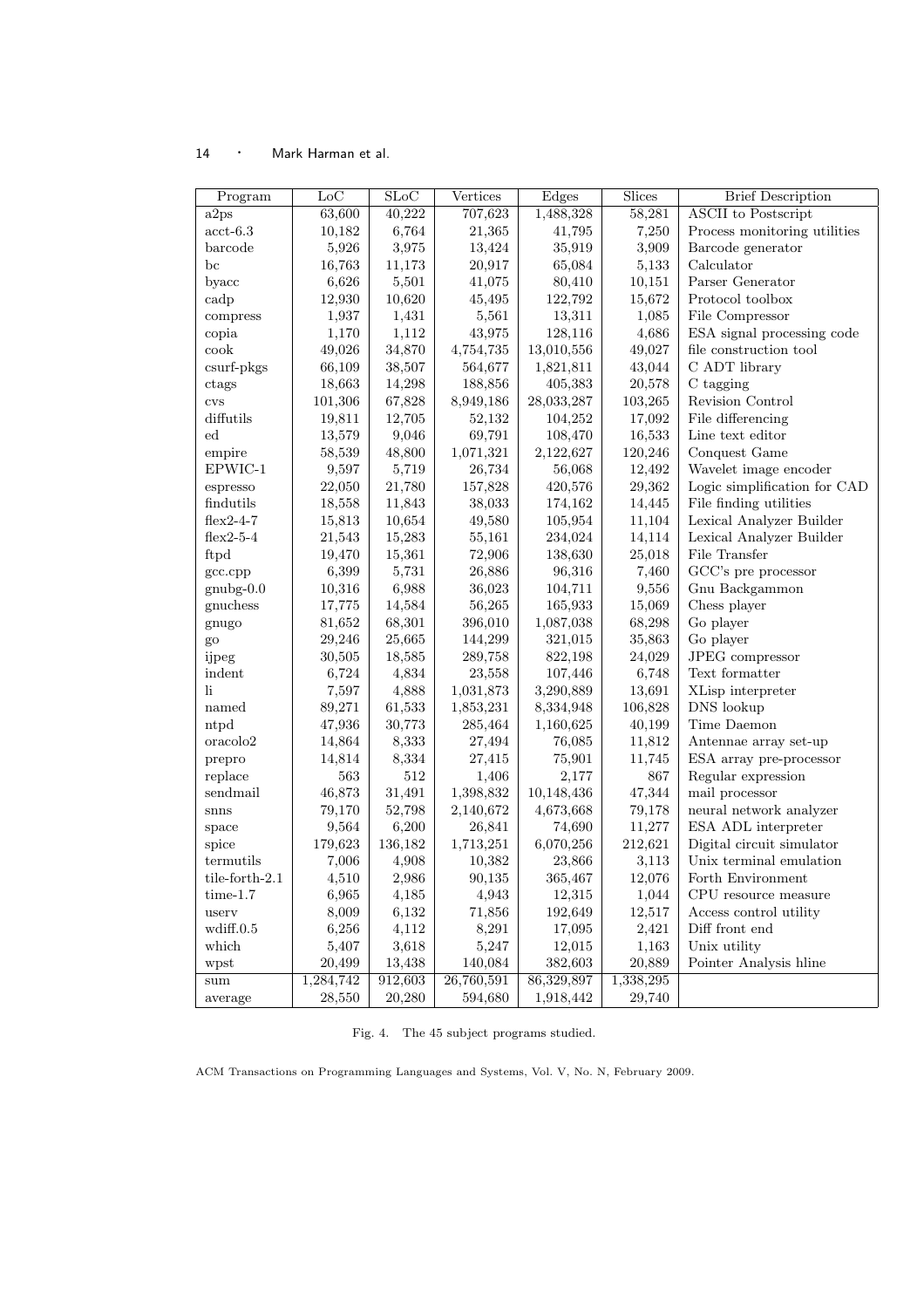

Fig. 5. Agreement Levels down to 99% Similarity

intersection) is  $x\%$  of the total number of nodes (i.e., the nodes in either slice (the union)); thus, it is possible to speak of slices being 'similar up to a certain point.' For a given value of similarity,  $x\%$ , an agreement of  $y\%$  means that  $y\%$  of the total number of slices are  $x\%$  similar.

The figure shows the minimum, average, and maximum agreement starting at the far right with 100% similarity (i.e., equal slices). As can be seen in the figure, almost total agreement is reached for most programs with a very high similarity: the horizontal axis only goes down to  $99\%$  similarity, so all the data shown in Figure 5 concern slices within 1% of containing identical nodes. Along the y-axis (i.e., 100% similarity) agreement ranges from 16% to 99%; thus, that same size equals same slice is not unanimous when zero difference is permitted. However, requiring the vertices in the slices to agree by 'only' 99.98%, this range shrinks to 40% to 100% and by 99.9% it shrinks to 76% to 100%. Perhaps of more interest in how quickly the average line crosses the 99% threshold: by 99.55% (within less than one half of one percent of an exact match). Thus, from Figure 5, it is clear that same size is a good proxy for same slice.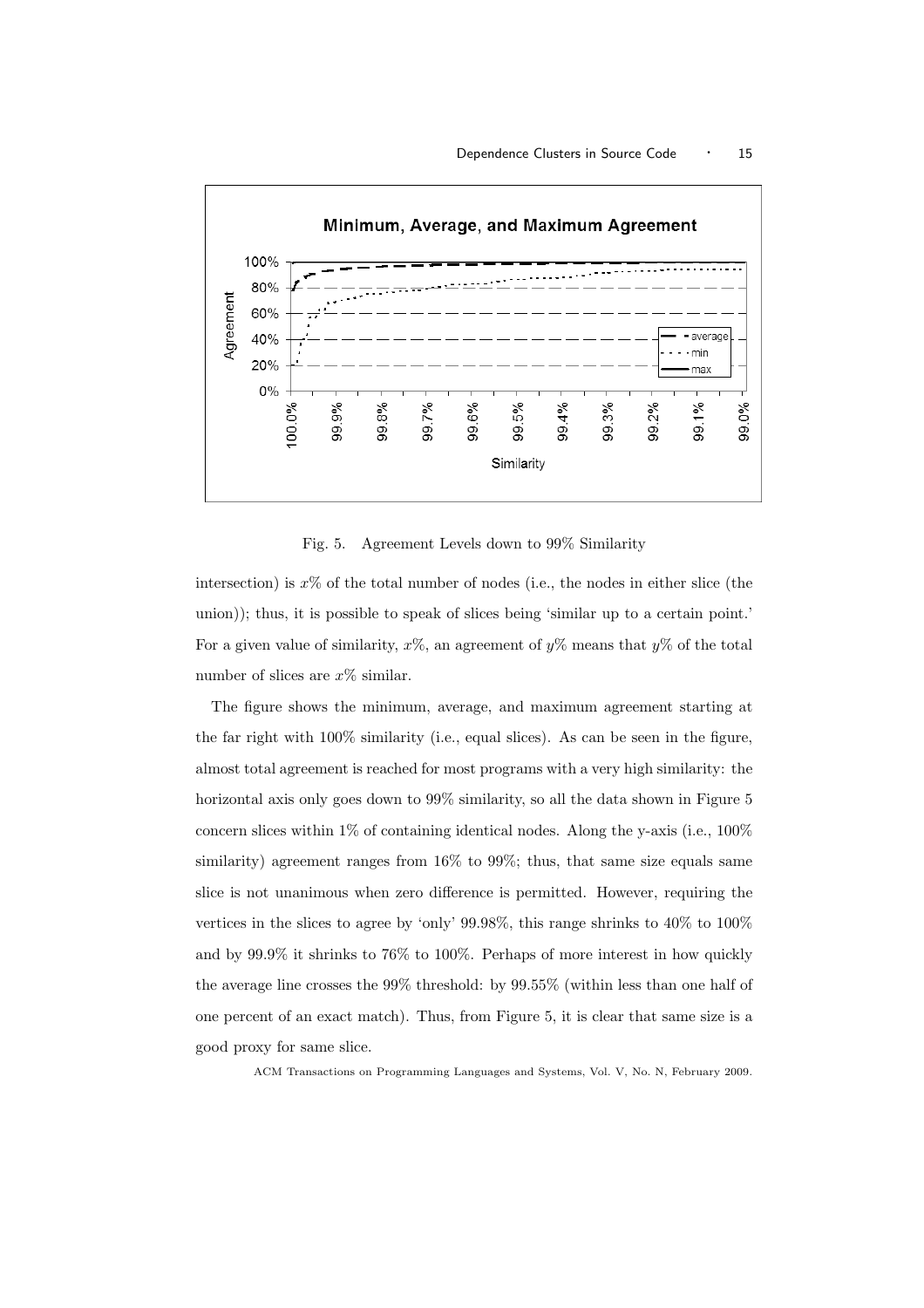In total, 99.5% of the clusters are represented on this graph. That is, 99.5% of clusters are within 1% of total agreement. If the figure were to be redrawn, with a horizontal axis extended all the way down to 0%, then the detail would be completely lost, because almost all programs would immediately reach 100% agreement on the vertical axis.

Of course, there are a few programs where some slices simply happen to be the same size, but contain completely different sets of nodes. This should be expected in any suitably large data set. To get a sense for just how common this occurrence is, consider the data presented in Figure 6. This figure shows all the data for which a similarity of less than 99% is required for 100% agreement. The horizontal axis shows each of the thirty six programs studied. The vertical axis shows the percentage of same-size slices that are less than 99% similar. As the figure shows, for over a third of the programs, there are simply no slices of the same size that require less than 99% similarity to agree 100%. Over all thirty six programs studied, only 0.58% of the clusters required a similarity of less than 99% in order to achieve 100% agreement.

Furthermore, even this low figure of 0.58% is perhaps unduly pessimistic because it records the number of clusters which require less than 99% similarity. However, even in such clusters, many of the individual slices in the cluster, may fully agree. The figure for the number of pairwise slice comparisons which fail to agree within 99% similarity is only 0.00572%. These results provide strong evidence for the claim that 'slice size agreement' is a good approximation for 'slice content agreement' and thus for locating dependence clusters using MSGs.

# 5. EMPIRICAL VALIDATION: DO LARGE DEPENDENCE CLUSTERS OCCUR IN PRACTICE?

This section considers the validation question—first visually and then quantitatively. Two visualizations are used: first the MSG and second size-distribution graphs. To begin with, Figures 7, 8, 9, 10, and 11 show the MSGs of the 45 pro-ACM Transactions on Programming Languages and Systems, Vol. V, No. N, February 2009.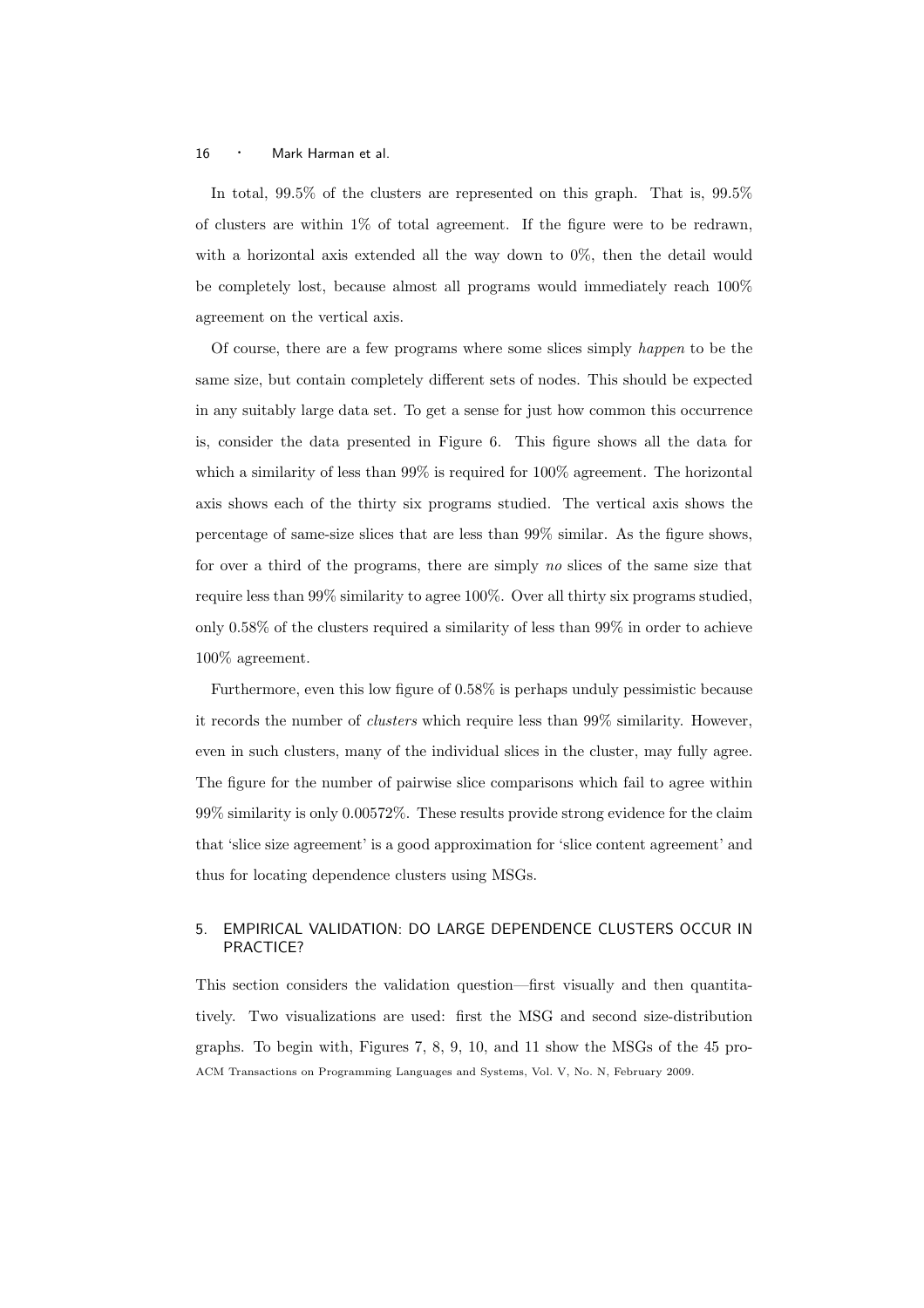

Fig. 6. Sparsity of high tolerance

grams studied. The MSGs were visually categorized according to whether or not they appear to contain no clusters (and thus a line sloping up to the right), large clusters, or enormous clusters (the latter deemed to be those occupying 70% or more of the program). Figure 7 shows the ten MSGs for programs that essentially contain no large clusters. These programs show, at most, small 'cliff drops' in the landscape of their MSG.

In contrast, most of the programs studied were found to contain large dependence clusters. Some were so large that they suggest possibly severe problems for continued software evolution. Figures 8 and 9 show the MSGs for the middle category of programs; they contain visual evidence of large clusters. Finally, Figures 10 and 11 show the MSGs of eighteen programs where these clusters were particularly pronounced.

Visually, the MSGs help to assist human identification of large dependence clusters: compare the relatively smooth landscapes of the MSGs in Figure 7 to those in Figures 8 and 9 or for a more dramatic difference, those in Figure 10 and 11 (which clearly show large, tell-tale, cliff faces).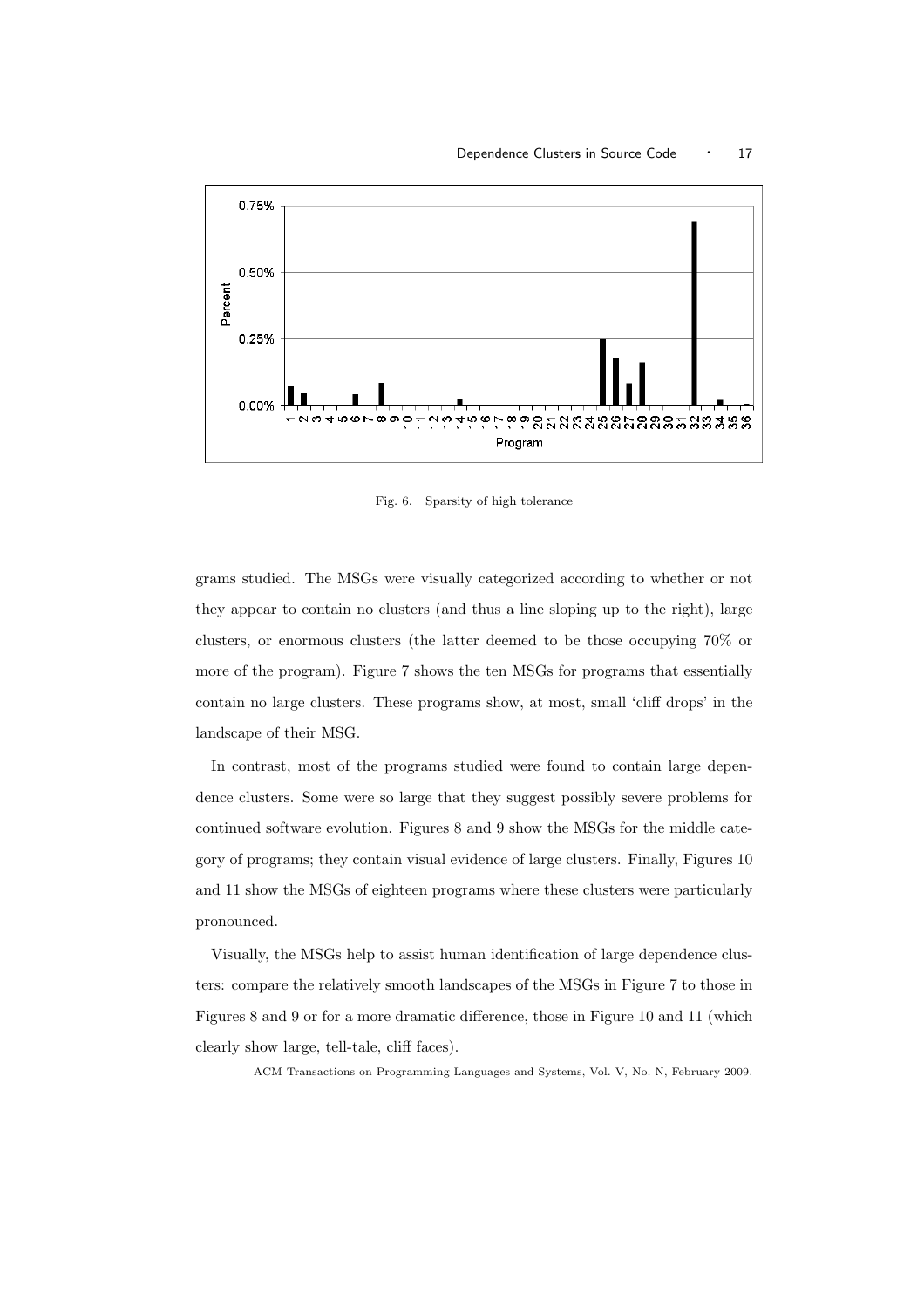

Fig. 7. MSGs for programs with an *absence of large dependence clusters* (no cliff faces in the MSGs).

The second visualization bands together slice sizes into 10% wide bands to reduce visual clutter. Figures 12, 13, and 14 show cluster sizes (expressed on the vertical axis as a percentage of program size (to facilitate comparison). The plane of each chart summarizes slice sizes (again as a percentage) for each program. Figure 12 shows programs with an absence of dependence clusters (parallel to the MSGs from Figure 7). For example in Figure 12, the tallest bar for csurf-packages shows that approximately one third of the clusters involve slices of size 41% to 50% of the program.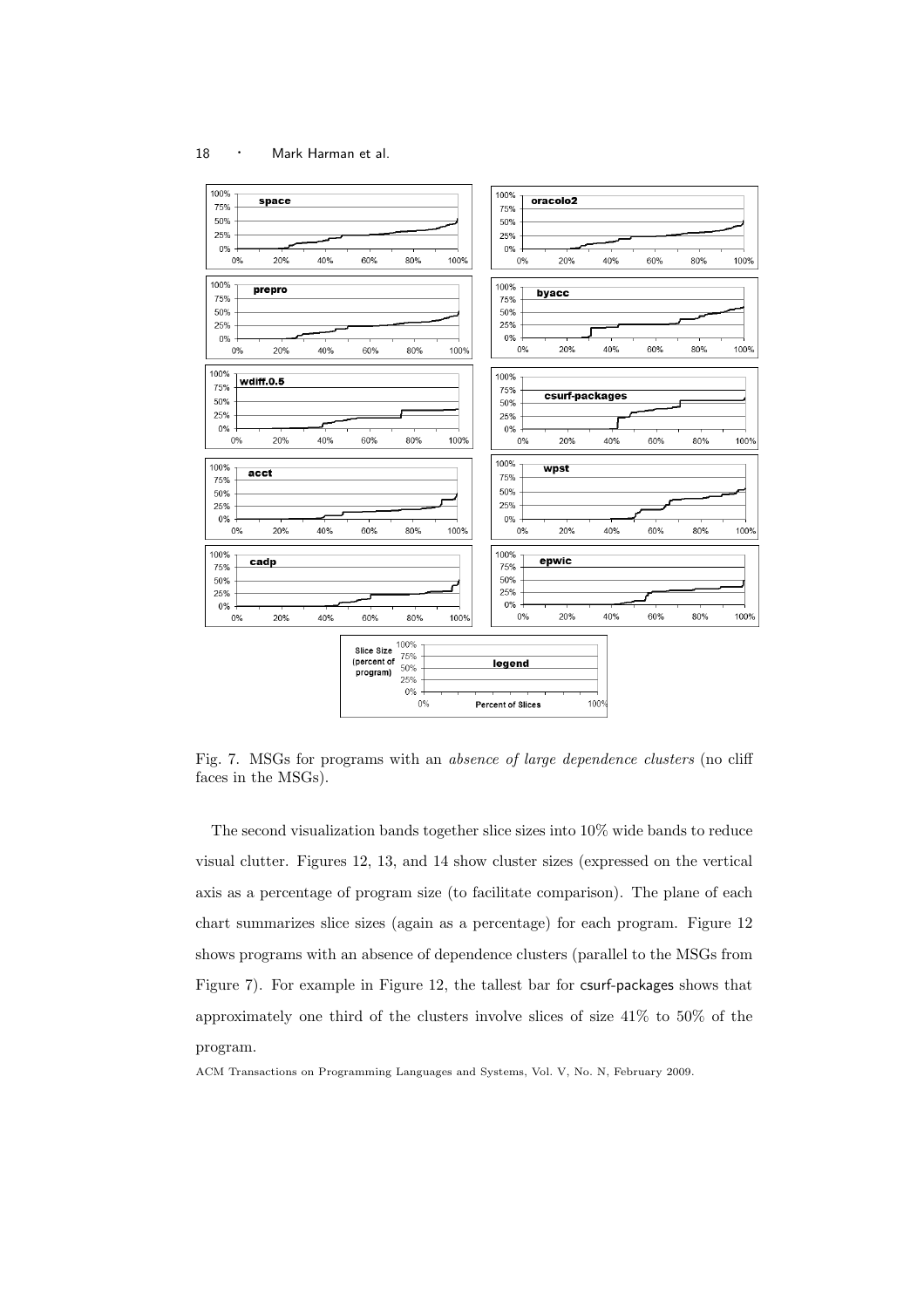

Fig. 8. Set 1 of MSGs for programs with large dependence clusters (denoted by cliff faces in the MSGs).

Figure 13 shows the programs with large dependence clusters. As can be seen, the presence of these clusters is manifested by the presence of large bars for the higher values of slice size. Compared to Figure 12, the distribution is more polarized into the extremes of large and small sizes. This trend toward polarization of slice sizes is even more strikingly evident in Figure 14, which depicts the distribution of slice sizes for programs with enormous clusters. In this figure, it is very clear that the programs' slice sizes are almost entirely bi-modal with comparatively few small and a majority of large slices.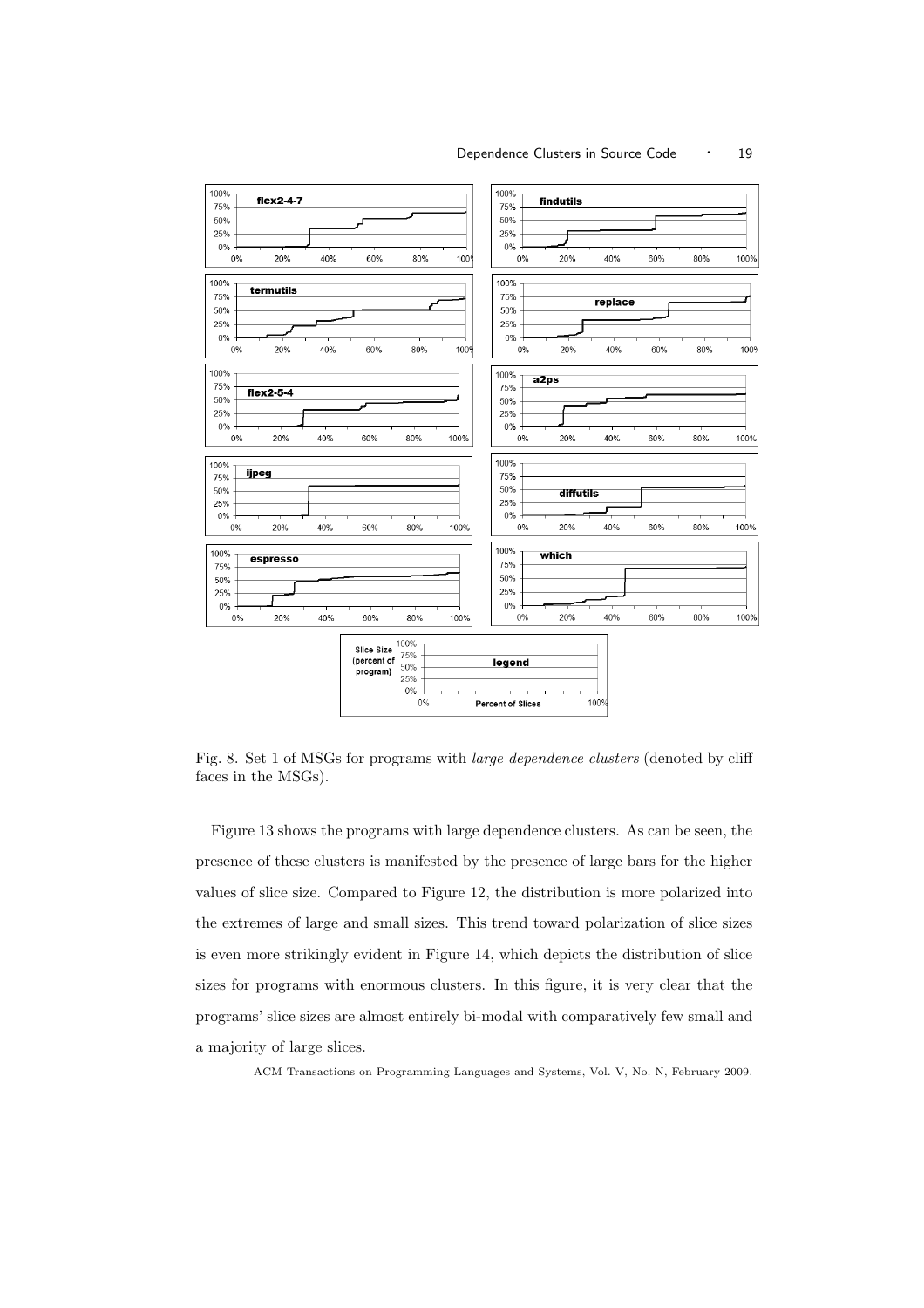

Fig. 9. Set 2 of MSGs for programs with large dependence clusters (denoted by cliff faces in the MSGs).

Having seen the visual evidence for the existence of dependence clusters, the next step is the examination of the question as to whether there is a high prevalence of large clusters in real programs. To address this question it is necessary to consider what precisely constitutes 'large'. Earlier work [Binkley and Harman 2005b] arbitrarily set a threshold of 10%. That is, should 10% of a program be found to lie inside a single cluster, then this cluster was deemed to be 'large'. In this paper, a more elaborate approach is adopted, which allows the reader to make a choice as to what a reasonable threshold should be, and to examine the impact of this choice on the outcome of the question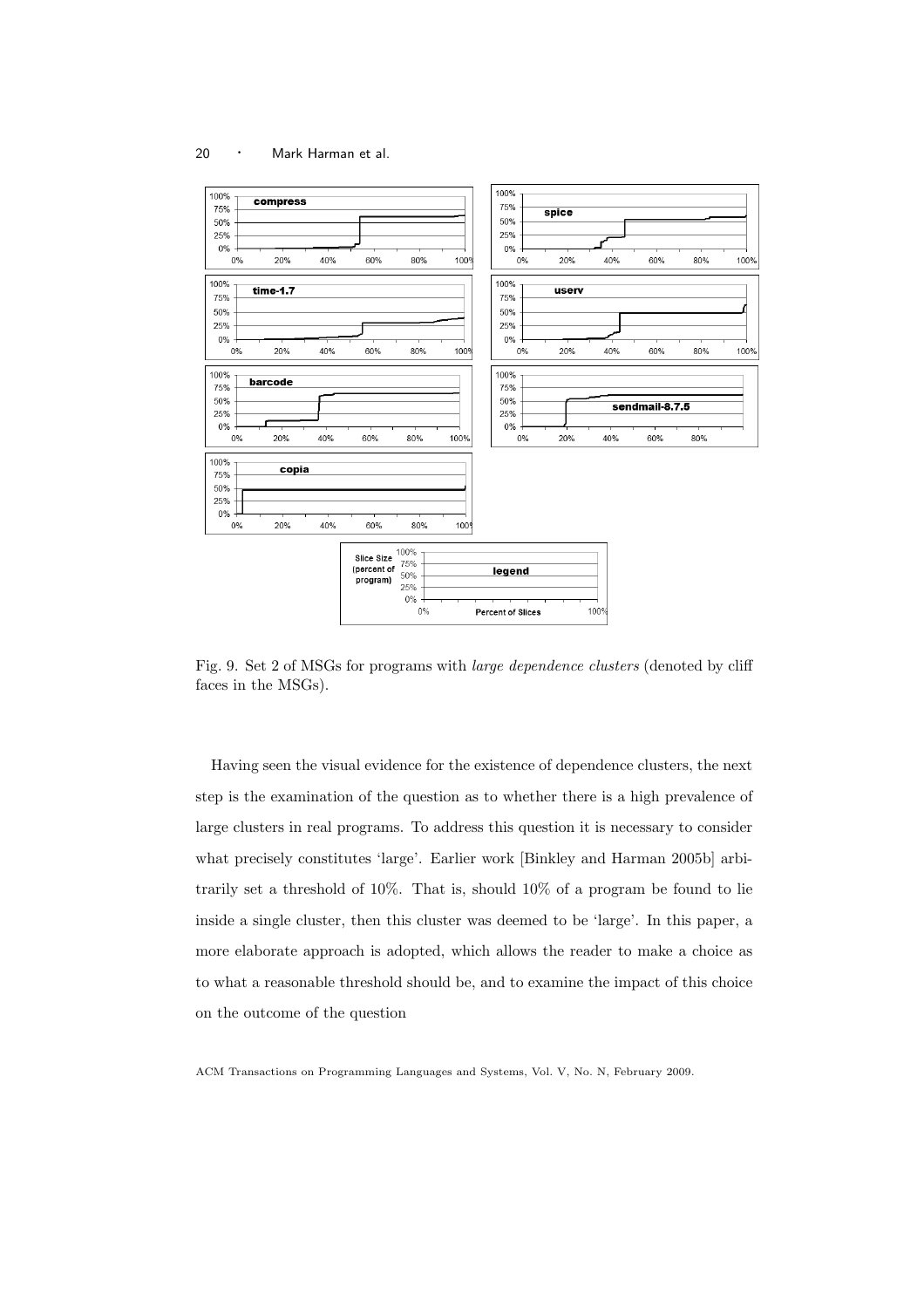

Fig. 10. Set 1 of MSGs of programs with enormous dependence clusters.

"How many programs studied contain large clusters?"

Figure 15 shows a count of programs with large dependence clusters for various largeness thresholds. For example, at the extremes a threshold of zero causes all 45 program to include a cluster, while none of the programs include a clusters that consumes 100% of the program. Setting the threshold for largeness at 10% all but 5 of the 45 programs have large dependence clusters. While the choice of 'largeness threshold' is arbitrary, it would seem that a cluster that consumed 10% of the program would be worth investigation and so would be sufficiently large to appear ACM Transactions on Programming Languages and Systems, Vol. V, No. N, February 2009.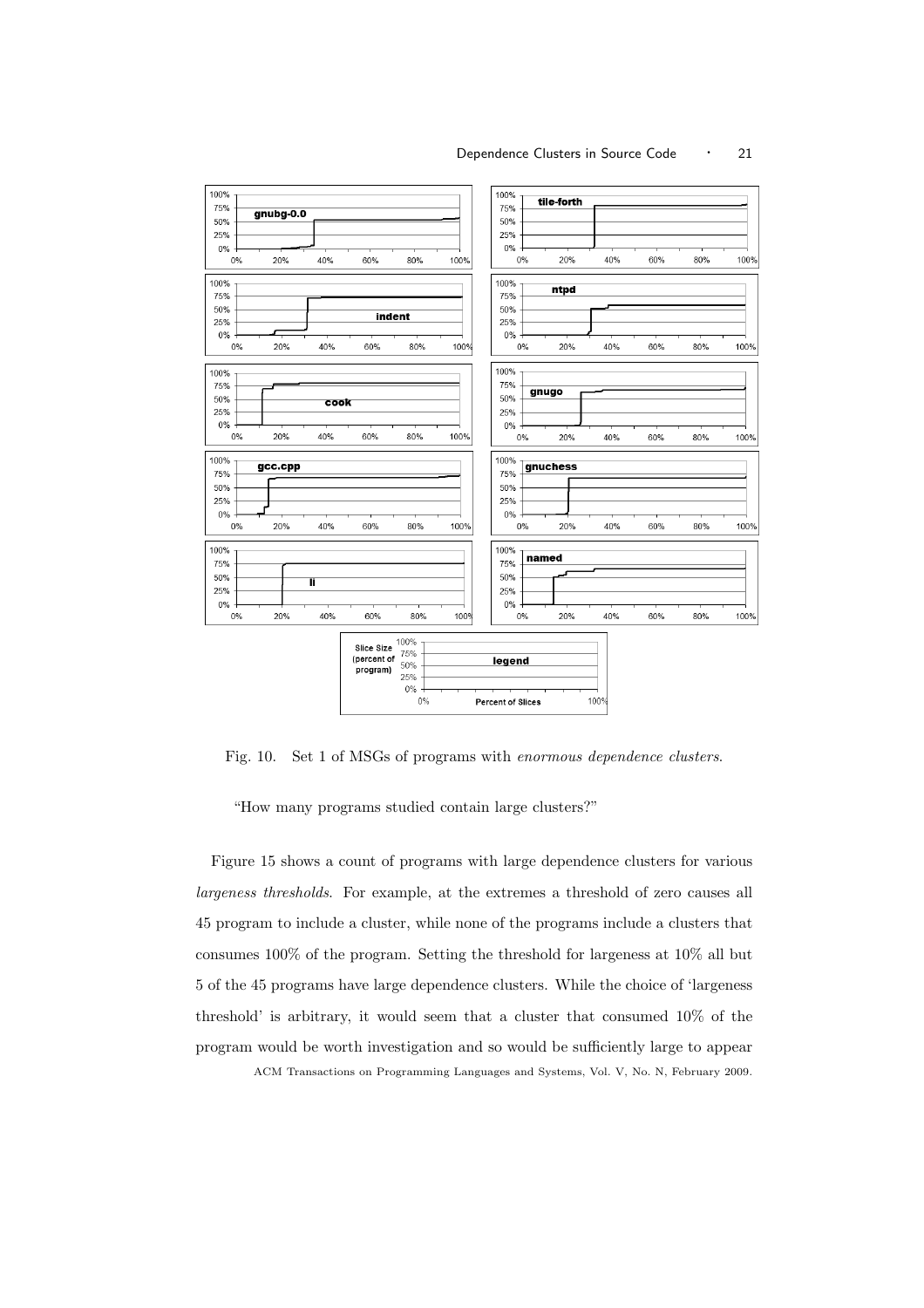

Fig. 11. Set 2 of MSGs of programs with enormous dependence clusters.

on the 'investigation radar' of many programmers. Furthermore, at the quartile points 24, 18, and 4 programs include at least one cluster of at least 25%, 50%, and 75% of the code in the program. It is clear from this data that for any reasonable definition of large, there is a considerable number of programs that contain large clusters. Furthermore, some of these clusters are enormous relative to the size of the program. This result has far-reaching implications for analysis techniques that rely upon program dependence analysis.

The data in Figure 15 takes a rather strict view on the slices that potentially form a cluster: it requires that slice size match exactly. A common pattern found in the source code studied involves overlapping slices of similar size. For example, consider the statement if  $(i > 10)$  within the loop for  $(i=0; i < N; i++)$ . Often the ACM Transactions on Programming Languages and Systems, Vol. V, No. N, February 2009.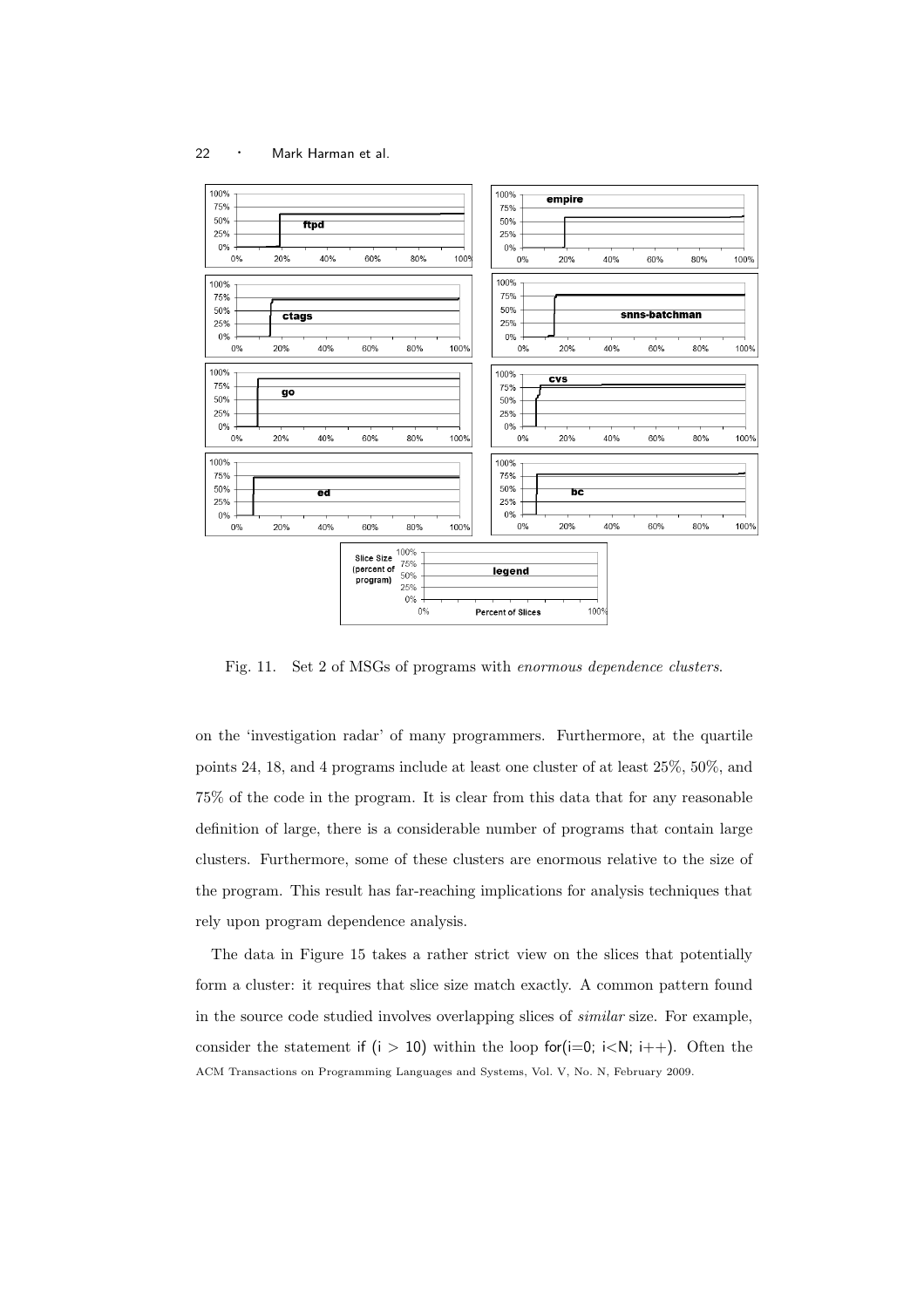

Fig. 12. Size/Frequency for programs with no large clusters. See Figure 7 for the corresponding MSGs.



Fig. 13. Size/Frequency for programs with large clusters. See Figures 8 and 9 for the corresponding MSGs.

only difference between the slices on these two statements is the presence of the if statement; thus, the two are identical excepting for a single statement.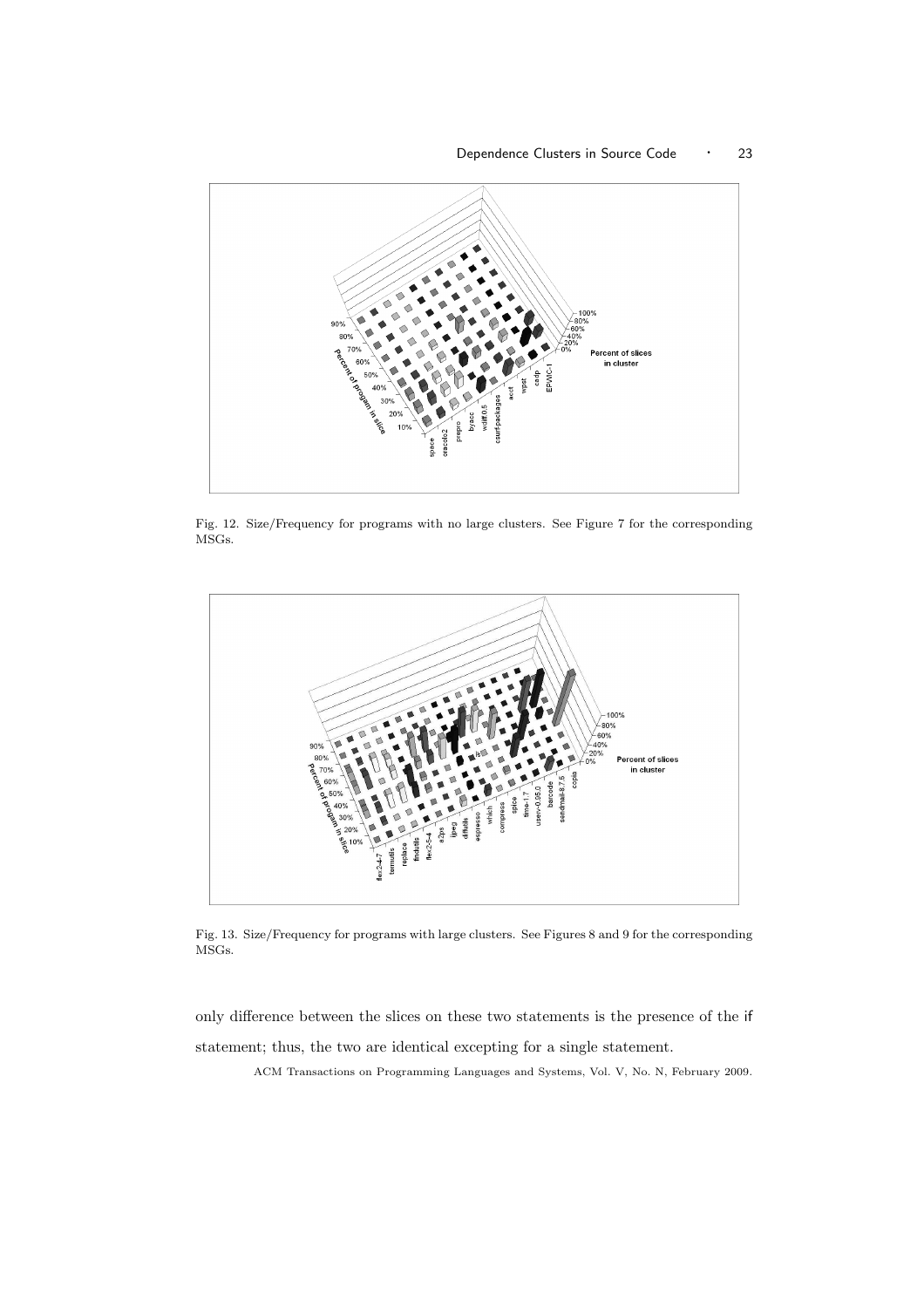

Fig. 14. Size/Frequency for programs with enormous clusters. See Figure 10 and 11 for the corresponding MSGs.



Fig. 15. The number of the 45 programs having large clusters for various largeness thresholds.

This suggests that provision should be made for minor tolerance in slice size. As with the largeness threshold, *tolerance* is treated as a parameter to the analysis, so that the effect of different levels of tolerance can be judged by the reader. Formally, tolerance is incorporated into the analysis as follows: let  $s[i]$  denote the number of slices of having size i. The count of slices having size i within tolerance  $t$  is computed as the sum of  $s[i]$  through  $s[i + t]$ . For example, when tolerance is 2, the number of slices in the cluster for size i is given as the sum  $s[i] + s[i+1] + s[i+2]$ ; thus, Figure 15 shows the data for tolerance of  $t = 0$ .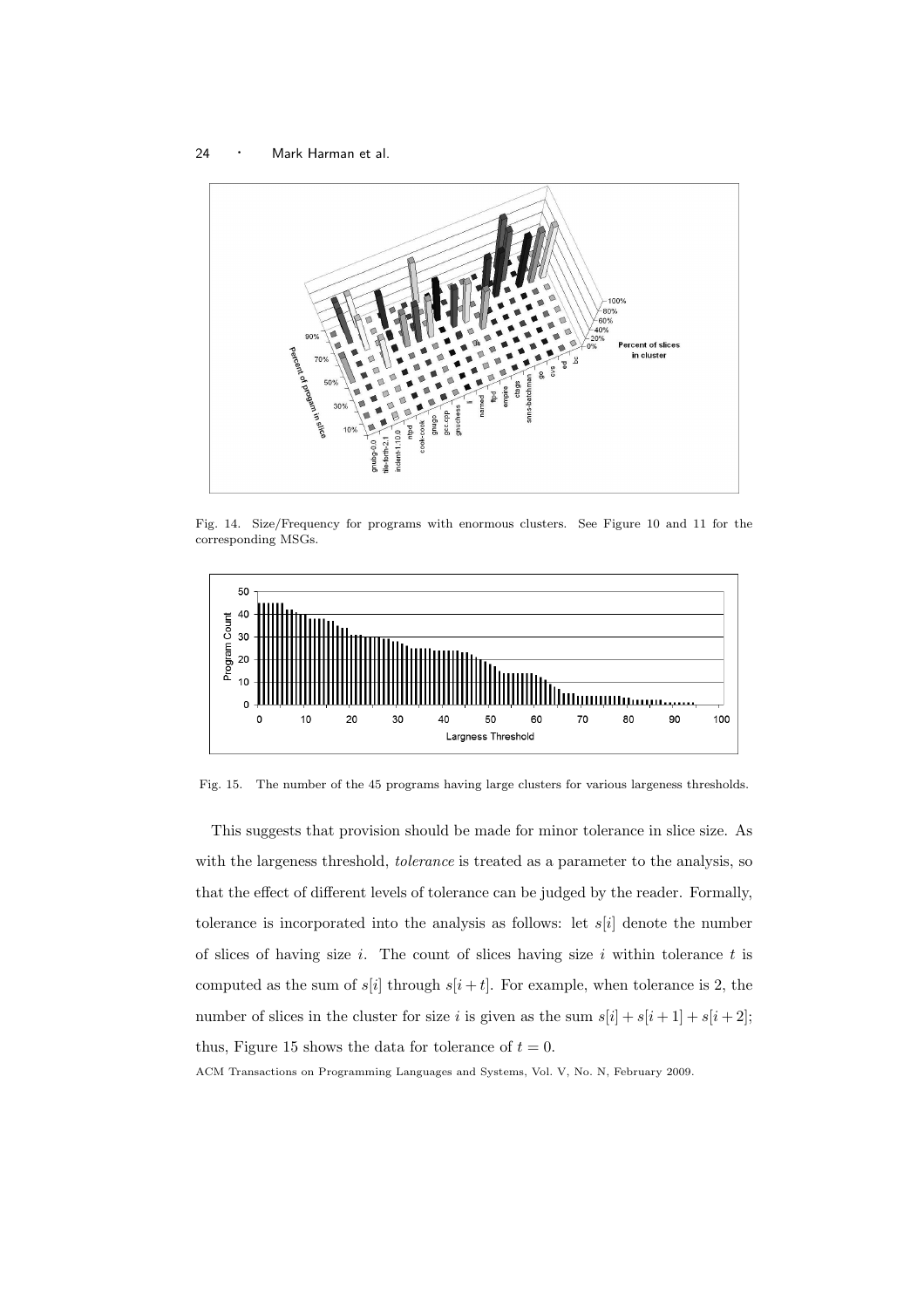

Fig. 16. The effect of tolerance on programs having large clusters. Tolerance is measured in SDG nodes. There are several nodes per statement. As the figure shows, a small allowance of this tolerance increase the number of programs that would be considered to contain large dependence clusters.

Figure 16 expands Figure 15 to include other values of tolerance. In the figure, a point at  $(x, y, z)$  for (Tolerance, Largeness Threshold, Program Count) means that there are z programs with clusters larger than  $\psi^{\%}$  of the program's nodes when clusters are permitted to be constructed from slices that differ by no more than  $x$  nodes. The 140 mode maximum  $x$  value for tolerance corresponds to about 10 statements. Note that, in the figure, there is an evident increase going from a tolerance of zero to a tolerance of one. After this the increases continues, but at a slower rate.

While it is clear from Figure 15 that even when no tolerance is permitted, there are programs that have large clusters, admitting a small amount of tolerance initially has a dramatic effect on the results. This tolerance essentially allows more nodes to be considered to have identical slices (give or take a "few nodes of tolerance"). As seen in Figure 16, allowing a little tolerance initially produces more programs that fall into the category of having large clusters. However, this ef-ACM Transactions on Programming Languages and Systems, Vol. V, No. N, February 2009.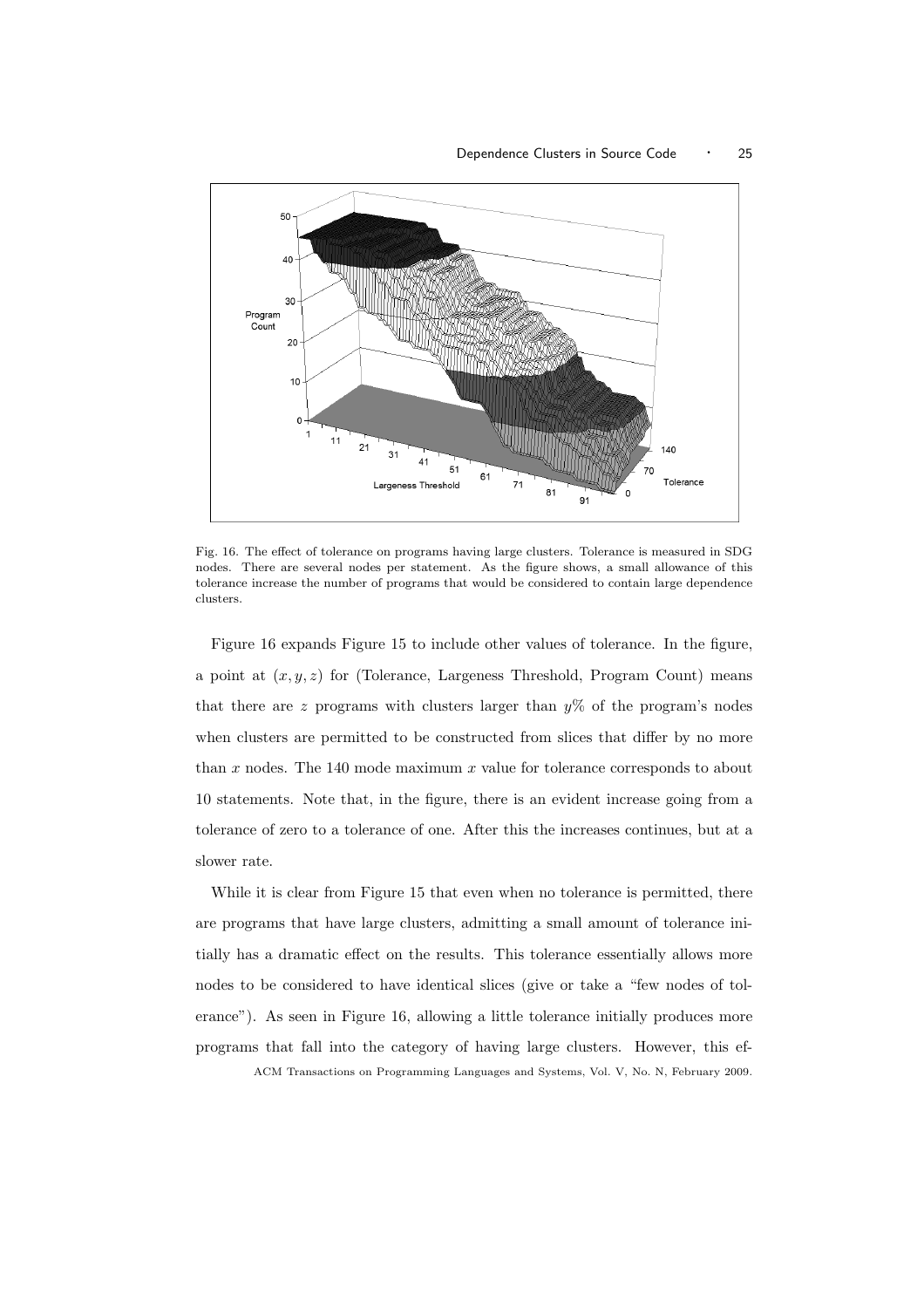fect soon diminishes, indicating that there are a large number of 'near miss' large clusters, which are only a few nodes away from being counted.

### 6. CAUSES OF DEPENDENCE CLUSTERS

A complete treatment of the possible causes of dependence clusters is beyond the scope of the present paper. However, such an investigation is a priority for future work, since the present paper has presented evidence to suggest that large dependence clusters may be highly prevalent and may have detrimental effects on software evolution.

In this section, results are presented that give a glimpse of the possibilities for future study of dependence cluster causes. The section shows that consideration of the nodes of the dependence graph, each in turn, can be used to reveal those nodes that can be deemed to cause clusters to occur. The results are promising, because they reveal that there do, indeed, exist nodes that account for large portions of the code found to reside inside some of the large dependence clusters.

This observation is encouraging. If the analysis can identify causes and if these can be removed, then the pernicious effects of large dependence clusters may be avoidable. More work is required to investigate this possibility.

In order to identify causes of clusters, each SDG node in each of the programs studied was considered in turn. For each node, its effect on large clusters was assessed by marking the node and recomputing the slices without traversing the marked node. This approach provides a quick and simple technique for identifying nodes that have a big impact on the presence of large clusters. The results for three of the programs studied are presented in Figure 18. These are typical of the distribution of 'node effects' for the other programs studied. The results for all vertices (in all programs studied) that have a greater than 1% effect on dependence are shown in Figure 19.

As can be seen, for most nodes, there is little effect; the nodes cause little overall dependence on their own, and marking them has little or no effect on slice sizes. ACM Transactions on Programming Languages and Systems, Vol. V, No. N, February 2009.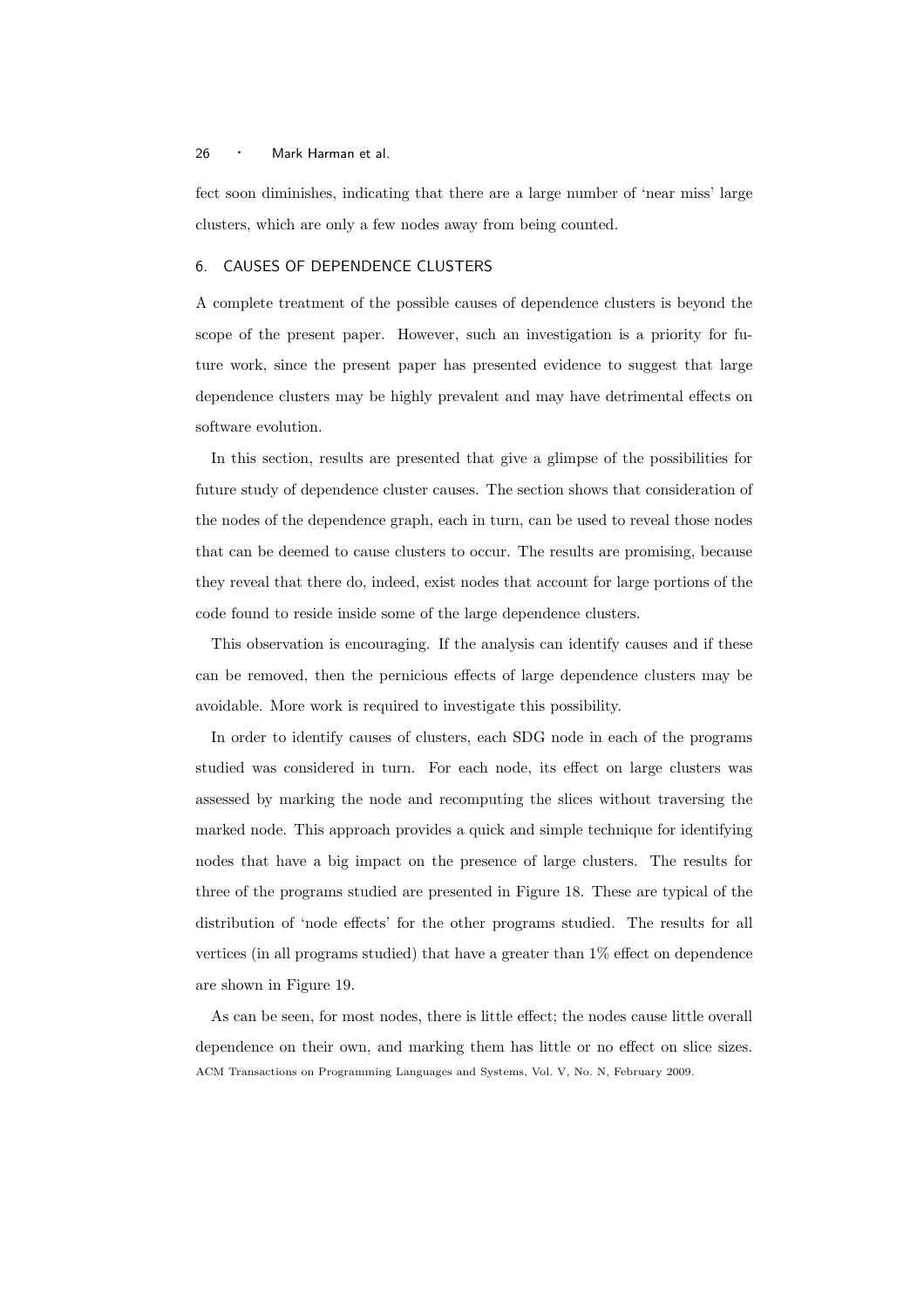However, there are a few 'important' nodes that do have a strong and noticeable effect on the sizes of dependence clusters in the programs studied. It turns out that these are all predicate nodes, that denote important decisions in the control structure of the program. These decision points gather together and control important computations, leading to a cluster. Simply removing the decision point from slice computation breaks up the cluster. Of course, the automated identification of clusters and these causes can only point to the cause. It remains a task for the software engineer to consider whether or not the program can be re-structured to avoid this cause. However, the automated analysis helps to inform and guide this human decision making process.

Figure 17 presents a table listing the code fragments that denote each of these important predicates. The predicates are listed in descending order of their contribution to the size of large dependence clusters. For example, consider the copia running example. This program has a large dependence cluster and it turns out that this cluster has one node that causes it.

Inspection of the code reveals that copia has 234 small functions that call one large function, seleziona, which in turn, calls the smaller functions. The choice as to which of the smaller functions is called is made by passing a numeric token that plays the role of a kind of 'run time program counter'. The counter is checked in seleziona and each of the smaller functions passes a value indicating the next function to be called. The node that causes the dependence cluster occurs in seleziona; it is the switch statement that determines which of the 234 smaller functions is called. This creates a mutual recursion that involves most of the functionality of the program. The mutual recursion that occurs because, statically, all functions may call all other functions producing the large dependence cluster.

# 7. FORWARD DEPENDENCE CLUSTERS

Hitherto, this paper has considered backward dependence and the dependence clusters that can occur as a result of inter dependencies. The dependence clusters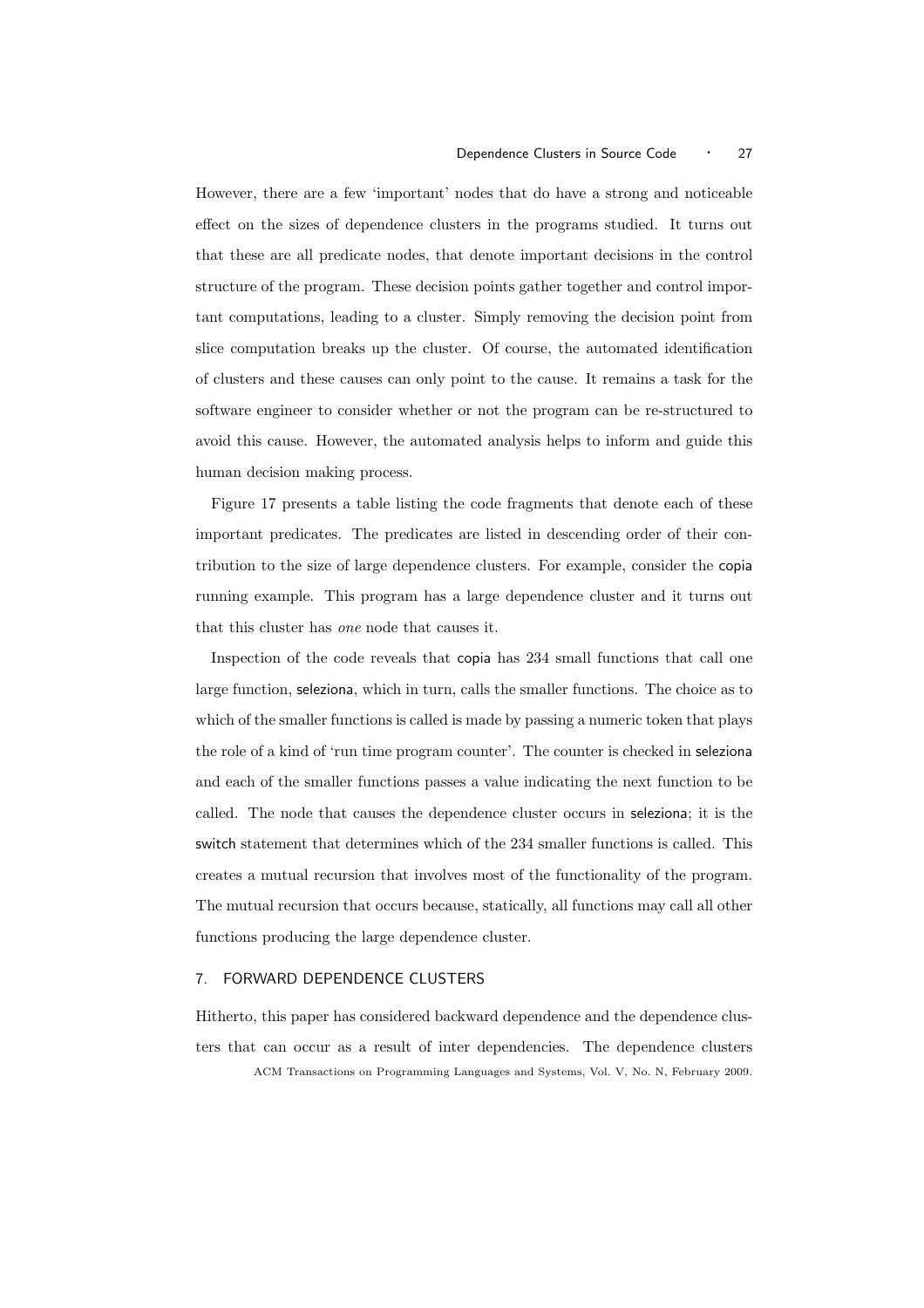| Program    | Percentage | Vertex Type   | Source                           |
|------------|------------|---------------|----------------------------------|
| copia      | 80.20\%    | control-point | switch (a)                       |
| $time-1.7$ | 47.06\%    | control-point | switch $(*++fmt)$                |
| replace    | 13.82\%    | control-point | if $(in_set_2())$                |
| copia      | 13.70\%    | formal-in     | int a                            |
| copia      | 13.66%     | actual-in     | m                                |
| which      | 13.57%     | control-point | while (next)                     |
| copia      | 13.57\%    | expression    | $m=urna[n]$                      |
| copia      | 13.11\%    | expression    | urna[j]=probtab[i].posizione     |
| replace    | 12.58\%    | actual-out    | $in\_set_2()$                    |
| findutils  | 11.92\%    | expression    | $parse_function = find\_parse()$ |
| findutils  | 11.91%     | actual-out    | find_parser ()                   |
| findutils  | 11.63\%    | indirect-call | $(*parse_function)$ ()           |
| copia      | 10.75%     | control-point | while $(i <$ riga)               |
| compress   | 10.73\%    | expression    | text_buffer[bufindex]=c2         |
| replace    | 10.56\%    | actual-out    | amatch()                         |
| compress   | $10.56\%$  | expression    | $c2 = getranchar()$              |
| copia      | $10.55\%$  | formal-in     | int riga                         |
| replace    | 10.49%     | expression    | $m = \text{amatch}()$            |
| compress   | 10.43\%    | actual-out    | getranchar()                     |
| which      | 10.11\%    | call-site     | $find_{command_{in}}()$          |

Fig. 17. The source code corresponding to the top vertices that cause dependence in the programs studied

considered so far in the paper can therefore be thought of as 'backward dependence clusters'. Since dependence can also be computed in a forward direction, it is natural to consider whether forward dependence clusters are also prevalent in the programs studied and whether they are similarly large.

Of course, forward dependence analysis is a dual of backward dependence [Horwitz et al. 1990] and so it would be reasonable to expect a relationship between forward and backward dependence clusters. However, Binkley and Harman [2005a] showed that forward slice distributions are different to their backward counterparts; the forward slice distribution contains far more smaller slices and a few super large slices compared to the backward slice distribution counterparts.

Figure 20 shows the numbers of programs that have large dependence clusters on the y-axis, against the size above which a cluster is considered to be large on the  $x$ axis. As can be seen the number and distribution is similar (though not identical) to the results for backward dependence clusters (shown earlier in Figure 15). ACM Transactions on Programming Languages and Systems, Vol. V, No. N, February 2009.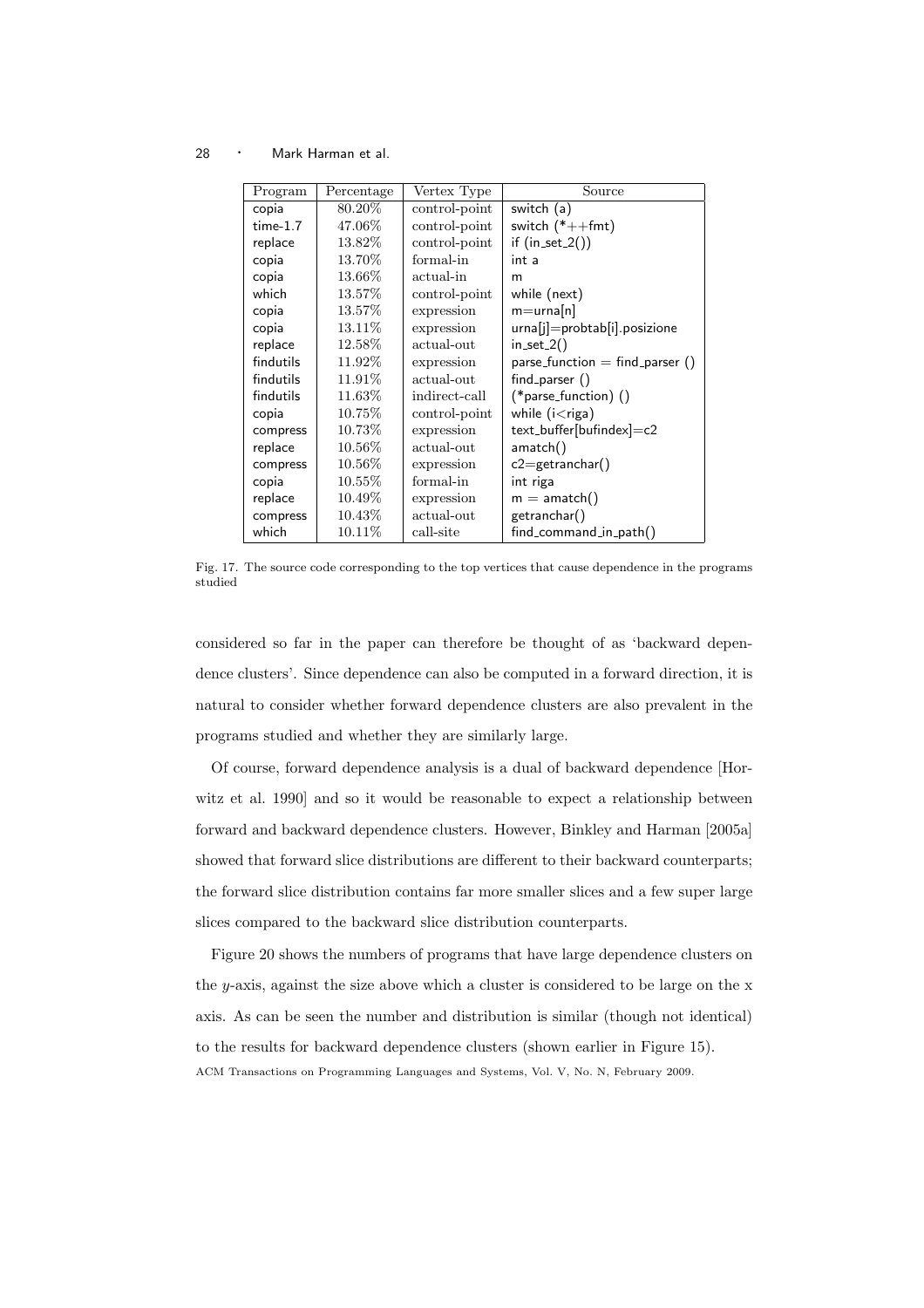

Fig. 18. Stacked figures: Vertex Reduction for three of the programs studied, illustrating the distribution of vertices that cause large amounts of dependence



Fig. 19. The effect of vertices on dependence: Top 1% of vertices.

# 8. THE IMPACT OF DEPENDENCE CLUSTERS ON IMPACT ANALYSIS

There is a relationship between forward dependence and impact analysis. The forward slice of a program  $p$  at a point  $n$  in  $p$  indicates all those statements that ACM Transactions on Programming Languages and Systems, Vol. V, No. N, February 2009.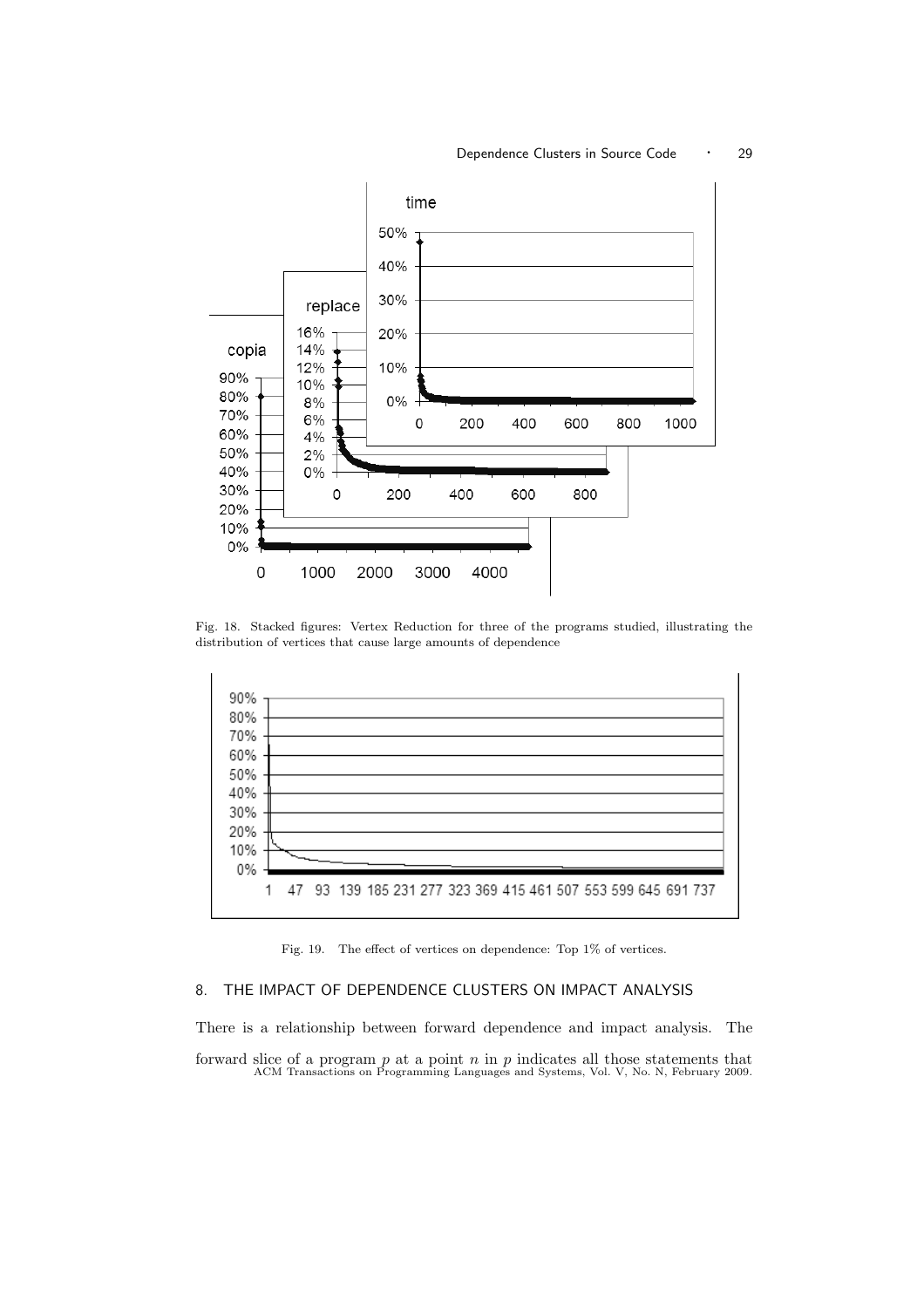

Fig. 20. Programs with large Dependence Clusters for Forward Dependence

can be statically determined to have potential effects arising from changes to  $n$ . The relationship is not quite as simple as 'all those statements in the forward slice are affected should  $n$  be changed' for two reasons:

- (1) Static dependence caters for all inputs and so the effect may not occur in practice if the experience of practical execution avoids those inputs that lead to the effect manifesting itself
- (2) Static analysis is conservative and so it may indicate dependencies between nodes of the SDG even where no such dependence is present (for any possible input). This is a necessary limitation arising from the undecidability of minimal slicing.

However, the size of the forward slice is one possible indication of the potential impacts of a change. Such an analysis is essentially a static analysis of potential change impact in the spirit of other dependence based static change impact analyses [Yau and Collofello 1985; Black 2001]. Recent work on change impact analysis has also considered more dynamic forms of analysis, based on existing pools of test data and on the original and changed versions of the program [Ren et al. 2006; Ren et al. 2005]. Forward dependence cluster analysis could also be used to consider dynamic dependencies by adopting a union slicing approach [Beszédes and Gyimóthy] 2002; De Lucia et al. 2003] over dynamic slices and checking for dependence clusters. However, such a problem remains a topic for future work. Impact analysis ACM Transactions on Programming Languages and Systems, Vol. V, No. N, February 2009.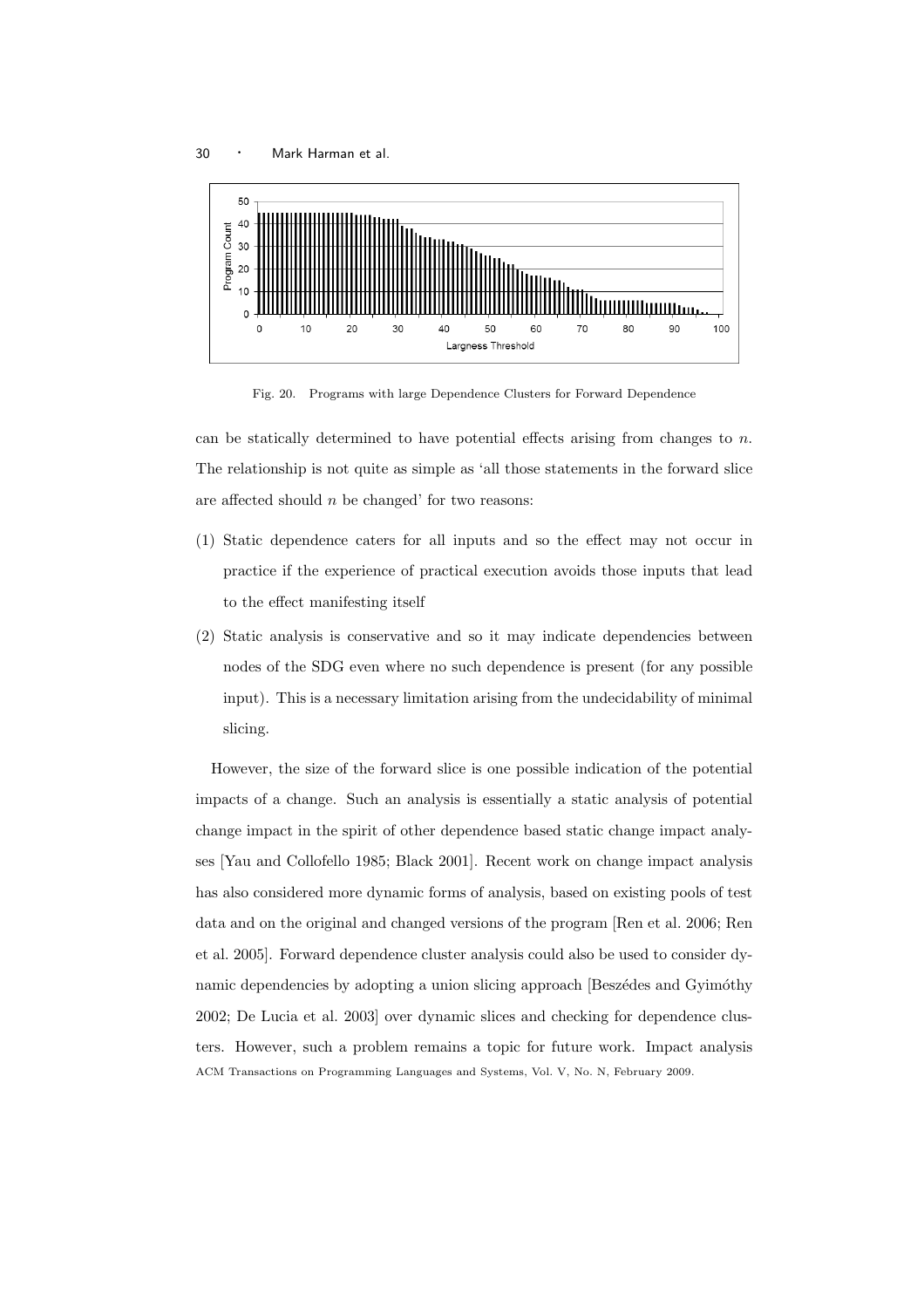has also recently been applied to other software engineering artifacts as well as programs [Canfora and Cerulo 2005; Sherriff and Williams 2008]. It is possible that dependence clustering among these artifacts may also be worthy of consideration in future work.

Programs with large forward dependence clusters are potential courses of problems for on-going software maintenance and evolution, because many of the possible changes to these programs may have very far reaching effects. That is, a change to any statement inside the forward dependence cluster, potentially affects all other statements inside the cluster. Even where these effects are partly the product of over-conservatism in the static analysis, it may, nonetheless be a requirement that potential effects are explored following any such change. There is a large human cost associated with this checking process, whether the effects are real or merely apparent. As such, programs with large forward dependence clusters are worthy of special consideration if they are likely to undergo change.

Furthermore, it may be possible to determine the cause of a large forward dependence cluster. In such situations, the developer can use dependence analysis, not only to identify the presence of dependence clusters, but also to locate their cause. This may permit remedial action or other steps to ameliorate the effects of the large forward dependence cluster, with potential benefits to on-going maintenance and evolution.

As an example of this possibility, consider again the running example program: copia. The program has a large forward dependence cluster. The analysis of the effect on dependence of each vertex suggests that the switch statement may be the primary cause of this cluster. In order to further explore this possibility, we performed a simple 'by hand' refactoring that simulates the replacement of the integer variable next state with direct recursive function calls. This removed the potentially problematic switch statement. The 'before' and 'after' MSGs are shown in Figure 21. As can be seen from this figure, removing the switch and its control ACM Transactions on Programming Languages and Systems, Vol. V, No. N, February 2009.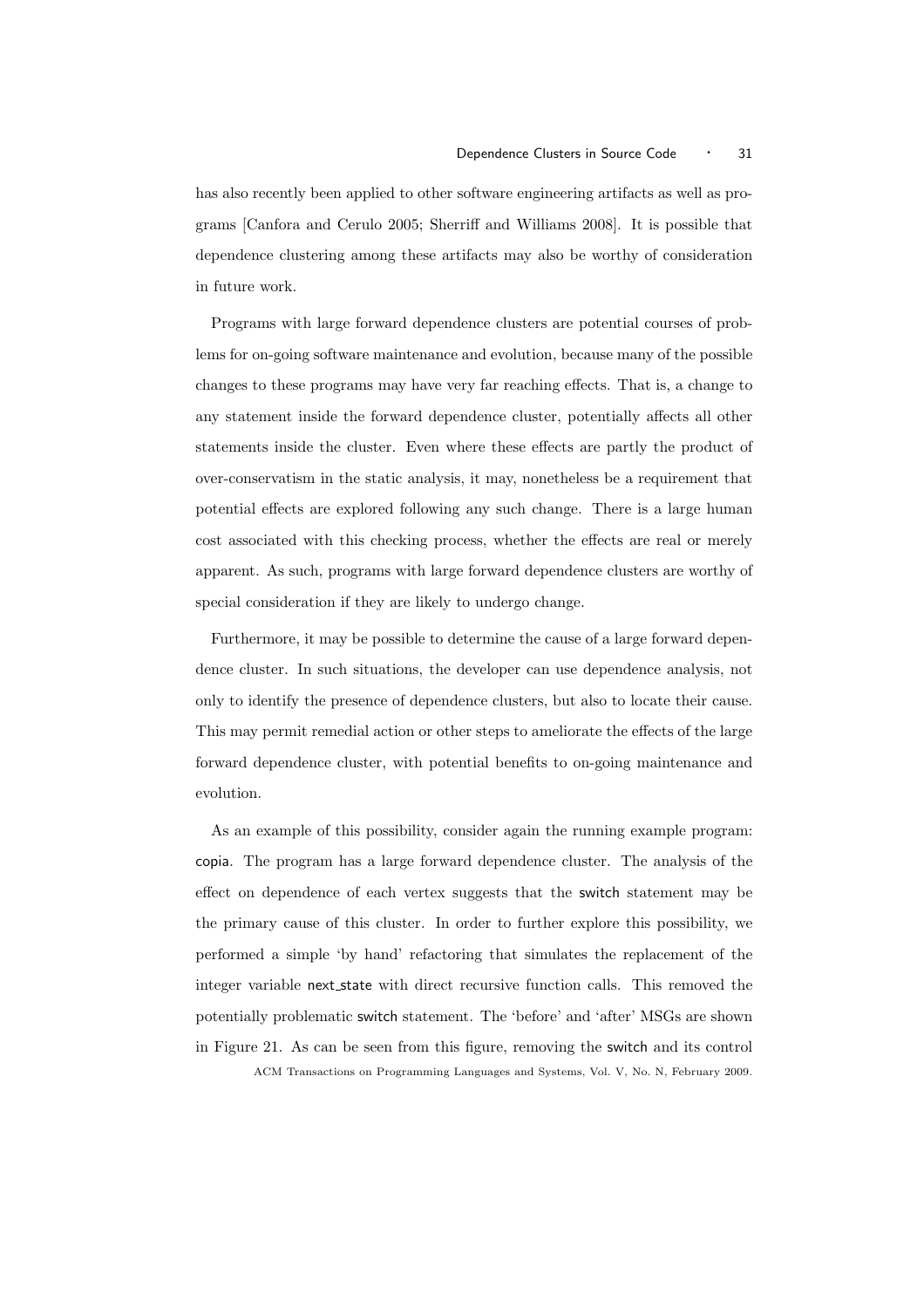

Fig. 21. The copia program with and without its large cluster

dependence removes the cluster. As a result of this, the potential impact of changes to the program could be greatly reduced.

The primary reason for the high level of dependence in the original program lies in the statement switch(next state). This causes what might be termed 'conservative dependence collateral damage'; the static analysis could not determine that when function f() returned a 5 this caused the switch statement to eventually invoke function  $g$ ). Instead, the analysis made the conservative assumption that a call to  $f$ ) might be followed by a call any of the functions appearing in the switch statement. Once the program was refactored, this conservative dependence collateral damage was removed.

Of course, in order to reap the benefit of this analysis, the programmer will have to consider ways in which the program can be re-written to change the flow of control. Though the switch statement is the primary cause, there may be other changes required in order to re-write the program so as to avoid the cluster. Such a refactoring is a change in itself, and for such a large forward dependence cluster, we argued that change should be considered a potential hazard. Whether such a refactoring is deemed cost-effective is a decision that can only be taken by the engineers and managers who have to maintain the program in question. However, this section illustrates the way in which dependence cluster analysis can provide an automated mechanism for identifying potential problems and their causes. ACM Transactions on Programming Languages and Systems, Vol. V, No. N, February 2009.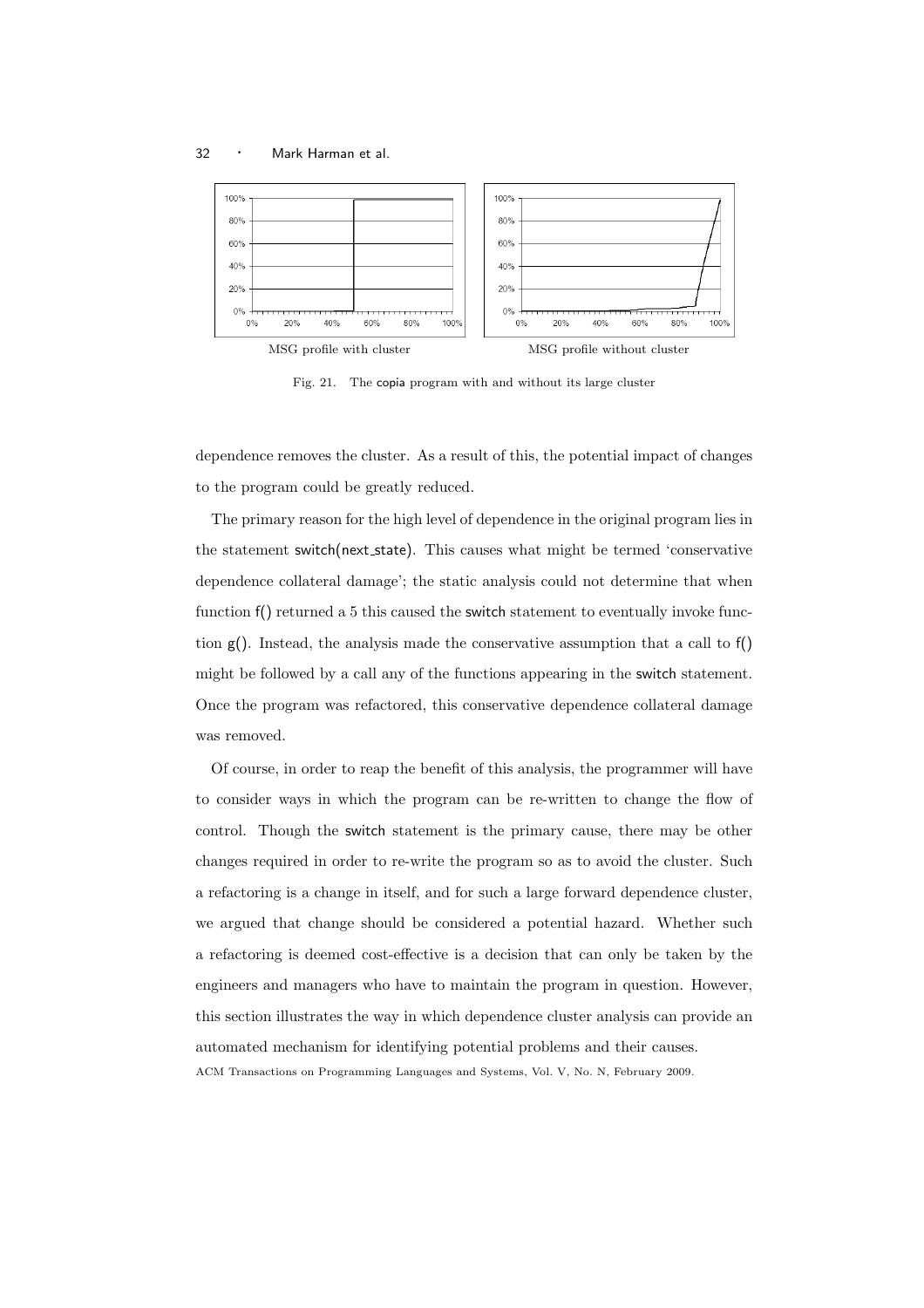### 9. THREATS TO VALIDITY

This section considers the threats to the internal and external validity of the results presented in the two empirical studies. In the experiments, the primary external threat arises from the possibility that the selected programs are not representative of programs in general, with the result that the findings of the experiments do not apply to 'typical' programs. This is a reasonable concern that applies to any study of program properties. To mitigate this concern, the study considered a large code base covering a wide variety of different tasks including applications, utilities, games, and operating system code. The code base also contained both commercial and open source programs. There is, therefore, reasonable cause for confidence in the results obtained and the conclusions drawn from them. However, all of the programs studied were C programs, so there is greater uncertainty that the results will hold for other programming paradigms such as object-oriented or aspect-oriented [Kiczales 1997].

Internal validity is the degree to which conclusions can be drawn about the causal effect of the independent variables on the dependent variable. In this experiment, the possible threats come from the potential for faults in the slicer and the values chosen for acceptable similarity (which affects the verification study) and largeness threshold (which affects the validation study). A mature and widely used slicing tool (CodeSurfer) was used to mitigate the first concern.

For similarity, the results showed that an overwhelming proportion (99.5%) of clusters of same size slices have over 99% the same nodes. For the applications of dependence clustering, this level of similarity is well within acceptable limits.

For threshold, a range of values was used. However, other than at very small values, the number of large clusters is not strongly affected by this number. Once again, this was a conservative choice, well within that which would be considered important in the application of dependence cluster analysis. Furthermore, some of the programs studied were found to have enormous clusters consuming 70% or

ACM Transactions on Programming Languages and Systems, Vol. V, No. N, February 2009.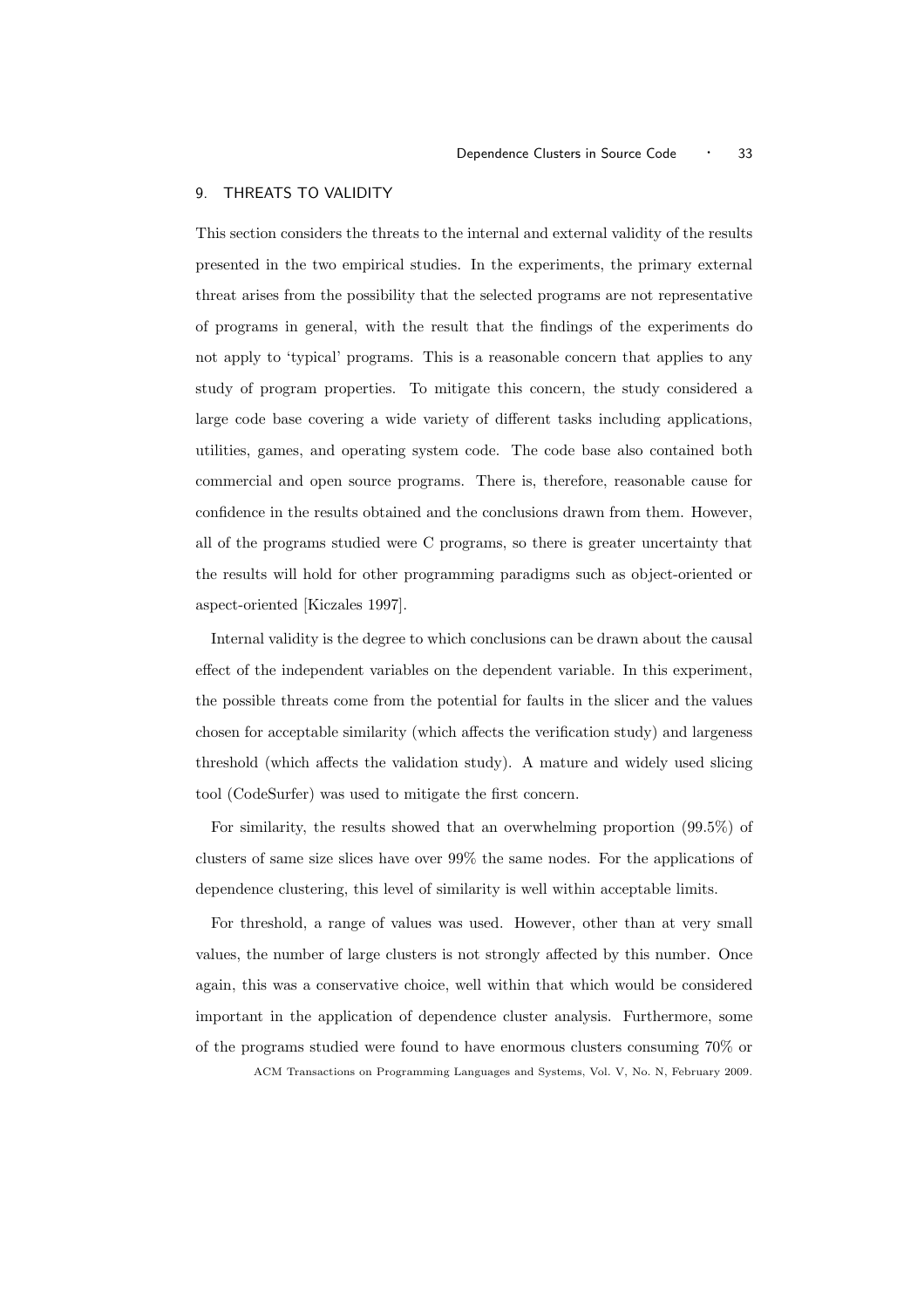more of the program (e.g., those shown in Figures 10 and 11), suggesting that the evidence for the existence of large dependence clusters is extremely strong.

Another possible concern comes from the precision of the pointer analysis used. An overly conservative, and therefore imprecise, analysis may tend to increase the levels of dependence and potentially may also increase the size of dependence clusters. There is no automatic way to tell whether a cluster arises because of imprecision in the computation of dependence or whether it is 'real'. One source of potential imprecision comes from the pointer analysis used. We used Codesurfer's most precise points-to analysis options for the study in order to address this potential concern. The algorithm, based on the work of Fahndrich et al. [1998], computes points-to sets by applying a general constraint solver.

### 10. RELATED WORK

This paper uses a well-established source code analysis technique (slicing) to identify dependence clusters. The first applications of slicing were for debugging and testing [Weiser 1982; Lyle and Weiser 1987]. There have been several surveys of slicing techniques, applications and variations [Binkley and Gallagher 1996; Binkley and Harman 2004b; De Lucia 2001; Harman and Hierons 2001; Tip 1995]. Slicing has been applied to many problems related to software engineering, most notably re-engineering [Canfora et al. 1994], program comprehension [De Lucia et al. 1996], debugging [Lyle and Weiser 1987], testing [Binkley 1998; Gupta et al. 1992; Harman and Danicic 1995], cohesion measurement [Bieman and Ott 1994], and impact analysis [Gallagher and Lyle 1991].

The work reported in the present paper follows a recent trend toward the use of slicing as a means to an end rather than an end in itself. This trend finds echoes in the development of the literature on program slicing. For example, early work on slice-based metrics began to move away from slices as an end product and toward their use as a part of the computation of metrics. Bieman and Ott [1994; 1989], Lakhotia [1993], and later Meyers and Binkley [2004] use slicing and dependence ACM Transactions on Programming Languages and Systems, Vol. V, No. N, February 2009.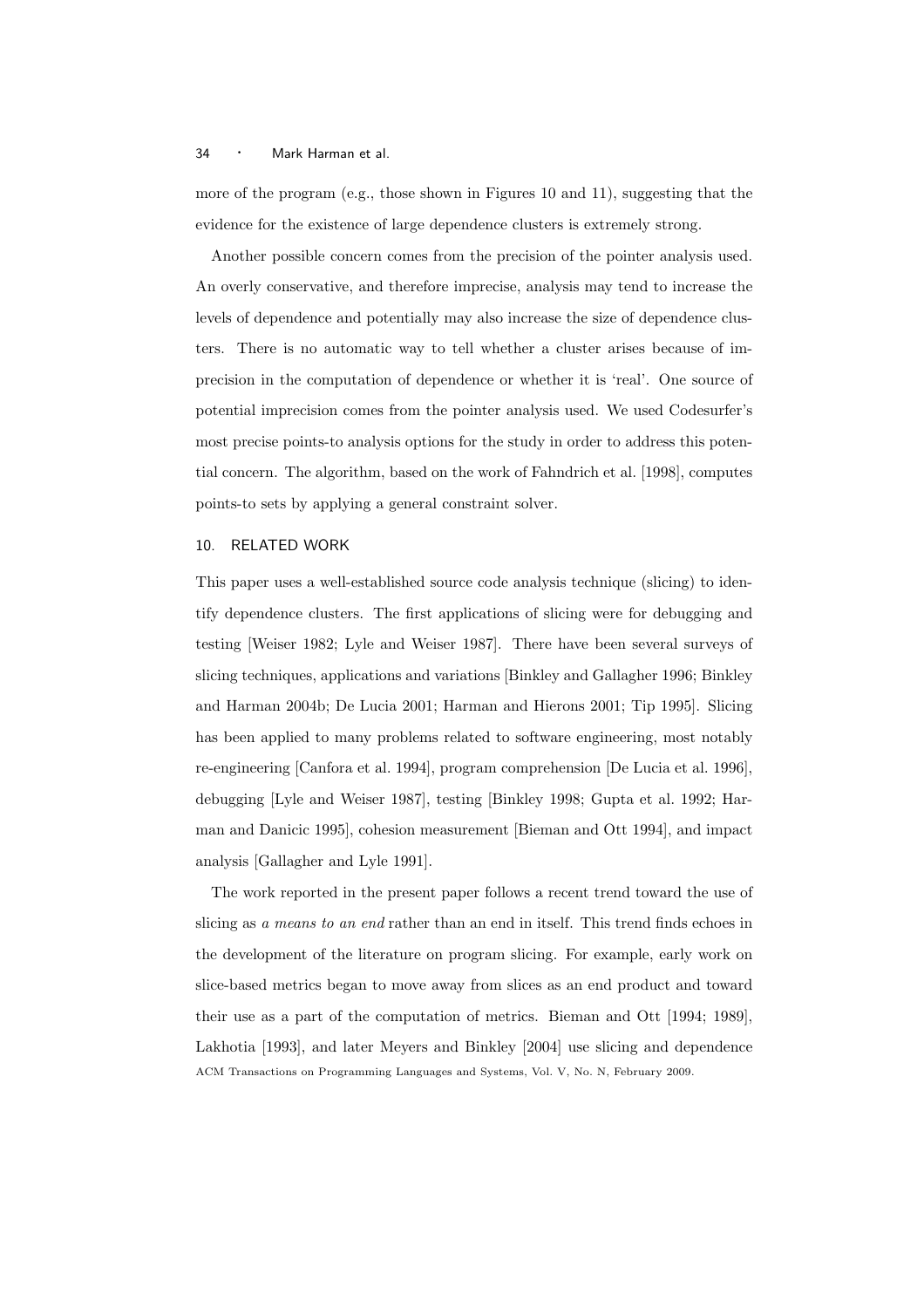analysis as part of a technique to measure the level of functional cohesion, while Black [2001], uses dependence analysis to measure the ripple effect. Balmas [2002], and Korel and Rilling [1997; 1998] use dependence analysis indirectly for comprehension, Krinke and Snelting [1998] use a variant of static slicing for information flow validation, Beszédes et al. [2001] and Canfora et al. [1998] use dependence analysis as part of a wider approach to maintenance and re-engineering.

The remainder of this section considers the implications of the discovery of large and widespread statement-level dependence clusters. There has been considerable work concerning *clustering in the large* where the focus is typically at the function or module level [Hutchens and Basili 1985; Mancoridis et al. 1999; Eisenbarth et al. 2003; Mahdavi et al. 2003]. By comparison, the clusters of interest in the present paper are more fine-grained; they are the nodes of the SDG. This represents clustering at the statement level.

The present paper is the first to study statement-level dependence clusters using slicing as an identifying mechanism. It is also the first to report the prevalence of these clusters. This finding is important because of the many related source code analyses that rely upon dependence based analysis and which, implicitly, require freedom from such large clusters for optimal performance. The impact of large dependence clusters are now considered in several related analyses including program comprehension, testing, maintenance, reuse, and parallelization.

Much work on program comprehension deals with a comprehension process that inherently revolves around source code. Many authors [Binkley et al. 2000; De Lucia et al. 1996; Komondoor and Horwitz 2003; Korel and Rilling 1997; Ning et al. 1994; Zhao 2002] have advocated dependence analysis as a way of aiding the engineer in the difficult and time-consuming task of program comprehension. Much of this work rests upon empirical evaluation of relatively small-scale programs. As such, the widespread presence of large dependence clusters has gone unnoticed and has, therefore, remained unreported.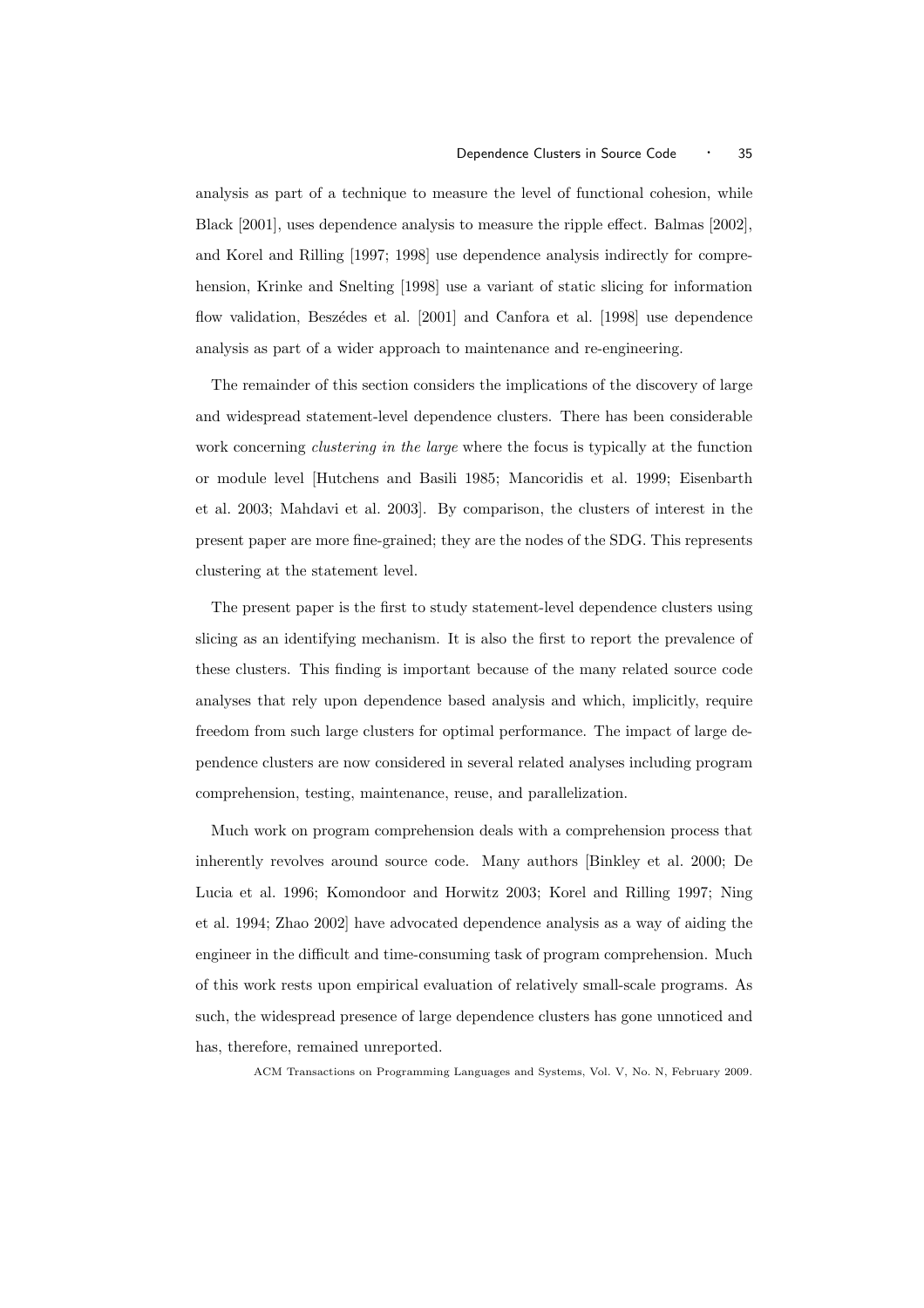The discovery that large dependence clusters may be considerably more widespread than previously appreciated will have a significant impact upon the application of dependence analysis to program comprehension. This will not render dependence based comprehension approaches inapplicable. However, it does mean that the presence of dependence clusters needs to be accounted for in practical applications.

For example, Balmas describes a technique for controlling the complexity of source code comprehension by hierarchically partitioning source code into nested blocks [Balmas 2002]. The approach is backed up by a tool that supports zooming into and out of the hierarchical dependence structure so-created. For programs with large dependence clusters, such hierarchical decomposition will be seriously constrained. A dependence cluster will not naturally submit to decomposition, rendering zooming into a cluster impossible. Further research may be required in order to find techniques for breaking up dependence clusters in such scenarios. Similar dependence-based source code browsing is advocated by Deng et al. [Deng et al. 2001] and by Rilling et al. [Rilling et al. 2001; Rilling and Mudur 2002]. These approaches will also need to consider the impact of dependence clusters.

In software testing, dependence analysis has been shown to be effective at reducing the computation effort required to automate the test data generation process [Binkley and Harman 2004a; Harman et al. 2007]. This is important, because test automation is widely held to be the key to a successful software testing program [Baresel et al. 2002; Colin et al. 2004; Ferguson and Korel 1996; Korel 1990; Li and Wu 2004; Tracey et al. 2000]. Using dependence analysis, it is possible to reduce both the amount of code to be tested and the size of the input domain. For example, the analysis may start with a branch to be covered and proceed to use dependence analysis to determine the part of the program and input space upon which the branch depends [Harman et al. 2007].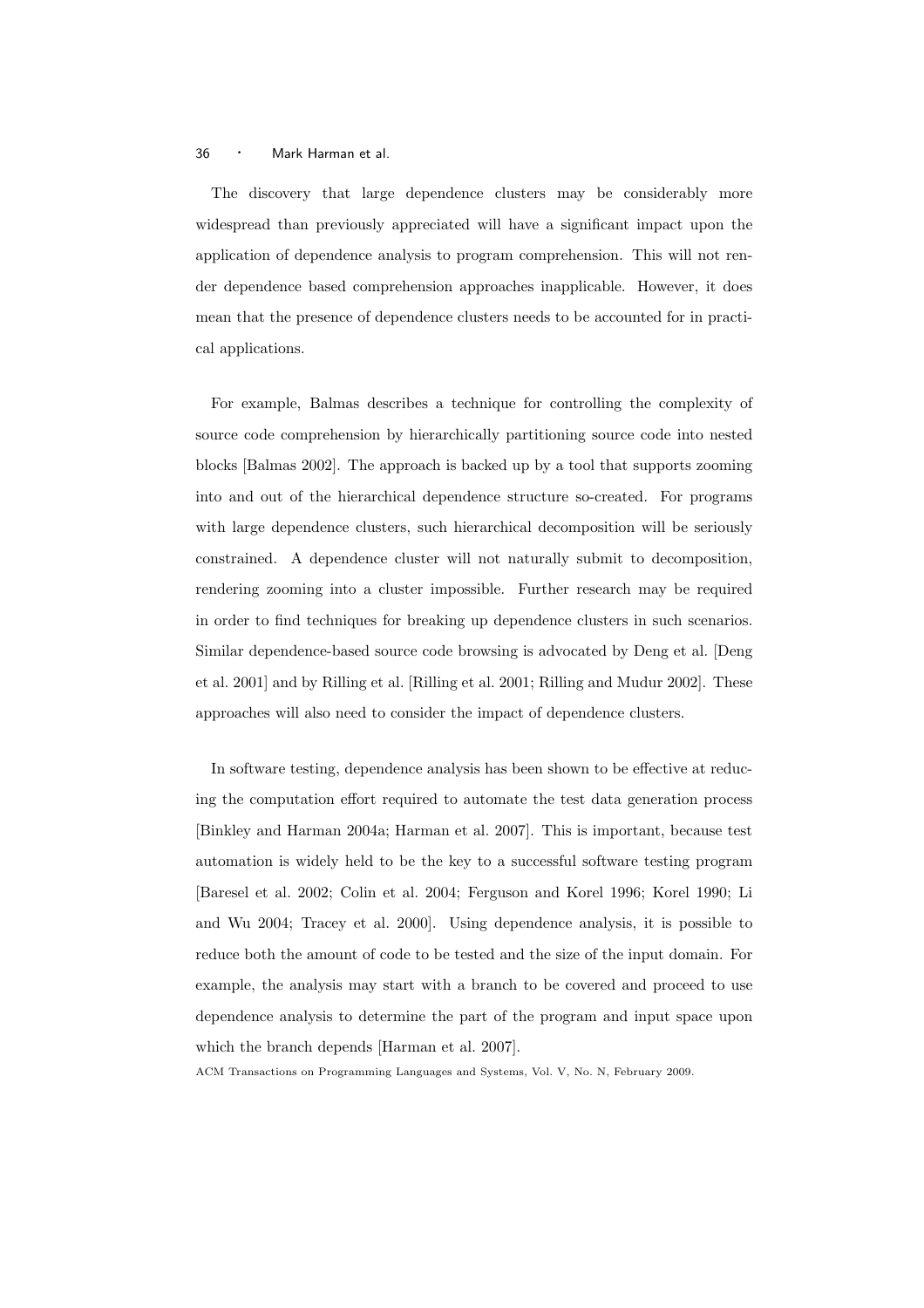While programs free from dependence clusters will submit to such analysis, for those with large clusters no such dependence-based optimization is possible. It is thus likely that such programs will be harder to test. This suggests the development of dependence cluster study as a proxy for source code testability [Binder 1994; Voas and Miller 1995]. It is also possible that testability transformation [Harman et al. 2004] may be one way to ameliorate the difficulties posed by dependence clusters; transformation algorithms for cluster decomposition will be required to improve testability.

In software maintenance, dependence analysis is used to protect the software maintenance engineer against the potentially unforeseen side effects of a maintenance change. This can be achieved by measuring the impact of the proposed change [Black 2001; Gallagher 1996; Hutchens and Gallagher 1998; Yau and Collofello 1985] or by attempting to identify portions of code for which a change can be safely performed free from side effects [Gallagher 1992; Tonella 2003]. For this work, the presence of large dependence clusters will tend to produce higher values for change impact metrics, because any change that affects any of a cluster's nodes will, by definition, affect all the nodes of the cluster. Furthermore, any effort to identify safe portions of the code to which changes can be applied will be hampered by the presence of large dependence clusters; such readily safely-changeable portions of code will be few and far between.

Program dependence analysis has been proposed as a supporting technology for salvaging [Canfora et al. 1994] and re-use [Beck and Eichmann 1993; Komondoor and Horwitz 2000] of pieces of source code, in order to gain value from the presence of well tested, workable sub-components within legacy systems. The functionality to be reused may be textually scattered throughout the legacy system's source code, making it difficult to extract without dependence analysis. This scattering often arises due to the widely observed phenomenon of gradual architectural decay [Lehman 1980; 1998]. Dependence analysis can assist in this difficult extraction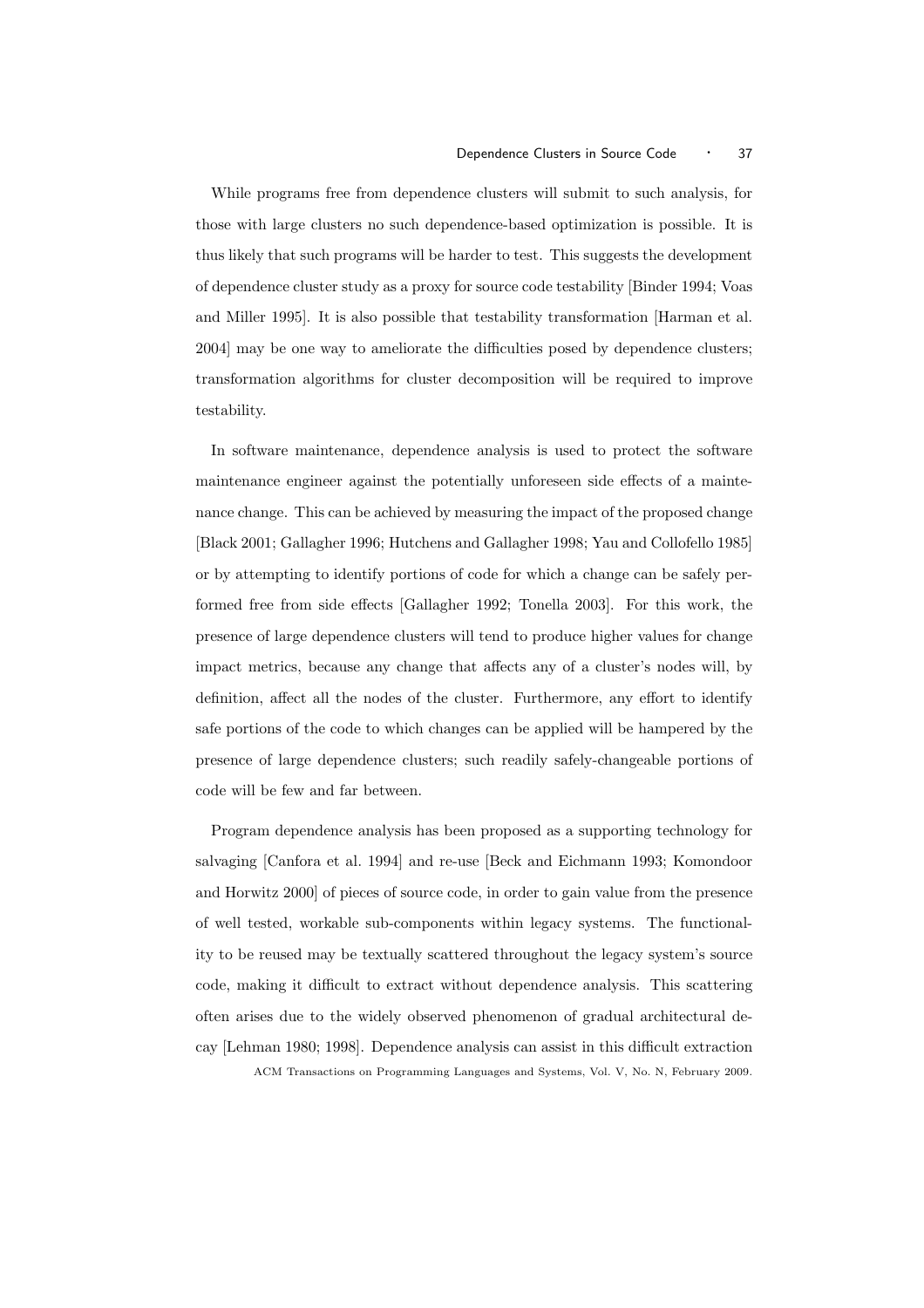process, by teasing out and collecting those computations needed to support the functionality to be reused. For a legacy system with large dependence clusters, any attempt to reuse a computation denoted by a source code elements lying inside a cluster will draw out the entire cluster. This makes reuse expensive, cumbersome, and error prone.

Program dependence also underpins attempts to transform programs into forms more amenable to parallel execution [Ryan 2000]. Once again, the presence of large dependence clusters will impact on the degree to which such automated parallelization will be successful. The transformations considered in work on autoparallelization focus on loop computation, because loops denote likely computational bottlenecks. The algorithms attempt to separate computations within a single loop body, enabling independent execution of several reduced loop-body instances. However, should the body of a loop be located within a large dependence cluster, then such separation attempts will fail; the precondition of the transformation will never be satisfied, since no code motion is possible within a dependence cluster.

### 11. SUMMARY AND FUTURE WORK

This paper introduced the concept of statement-level dependence clusters and shows how they can be identified using a slice-based visualisation called the Monotone Slice-size Graph. The overall approach was evaluated by two empirical studies that verified the approximation used to identify dependence clusters and validated the approach in terms of the prevalence of these clusters in a large code base of 45 real-world programs.

The results indicate that dependence clusters are surprisingly prevalent, making their study both timely and important. The paper shows that most of the 45 programs studied contain large clusters; furthermore, a non-trivial subset contain truly enormous dependence clusters. The paper also discusses the implications of ACM Transactions on Programming Languages and Systems, Vol. V, No. N, February 2009.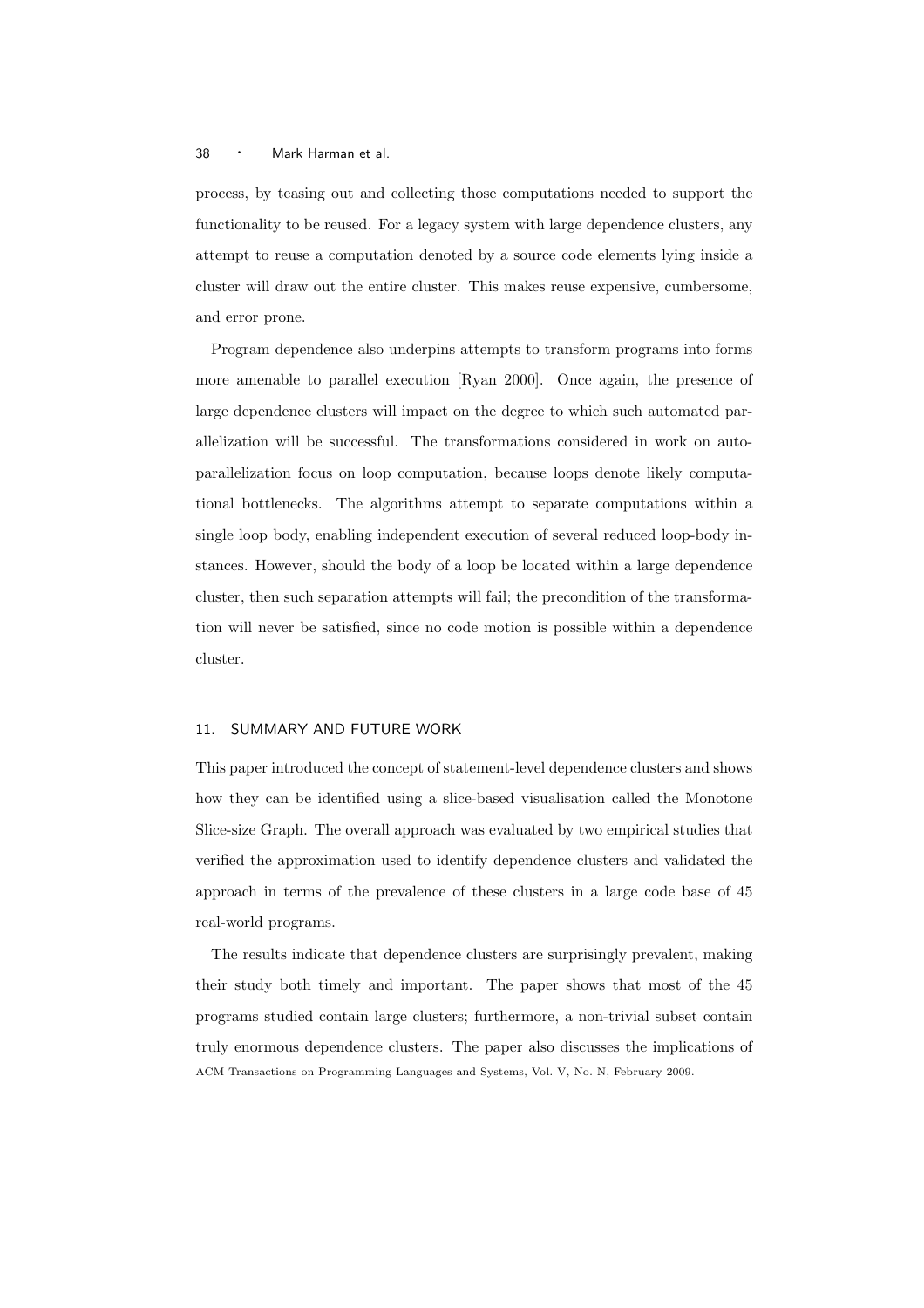this widespread occurrence of large dependence clusters on comprehension, testing, maintenance, reuse, and automated parallelization.

The paper considers both forward and backward dependence clusters and illustrates the connection between forward dependence cluster analysis and static impact analysis. The paper argues that causes of dependence clusters can and should be identified, presenting results for one possible cause: individual predicate nodes. The paper illustrates the application of this analysis by showing how the removal of a forward dependence cluster may reduce the impact of future changes.

Future work will consider whether there is a relationship between dependence clusters and other problematic features such as code clones [Kamiya et al. 2002; Gallagher and Layman 2003] and whether the results for the prevalence of large dependence clusters are replicated for the OO and AOP programming paradigms. It will also be interesting to see whether the previously studied relationships between dependence and faults [Kusumoto et al. 2002] indicate that programs with large dependence clusters are either more or less fault prone. Future work will also consider the size and ramifications of clusters of dependence at higher levels of abstraction than the program level.

#### **REFERENCES**

- Balmas, F. 2002. Using dependence graphs as a support to document programs. In 2st *IEEE International Workshop on Source Code Analysis and Manipulation* (Montreal, Canada). IEEE Computer Society Press, Los Alamitos, California, USA, 145–154.
- BARESEL, A., STHAMER, H., AND SCHMIDT, M. 2002. Fitness function design to improve evolutionary structural testing. In *GECCO 2002: Proceedings of the Genetic and Evolutionary Computation Conference* (New York). Morgan Kaufmann Publishers, San Francisco, CA 94104, USA, 1329–1336.
- Bates, S. and Horwitz, S. 1993. Incremental program testing using program dependence graphs. In *Conference Record of the Twentieth ACM SIGPLAN-SIGACT Symposium on Principles of Programming Languages*. ACM Press, Charleston, South Carolina, 384–396.
- BECK, J. AND EICHMANN, D. 1993. Program and interface slicing for reverse engineering. In *IEEE/ACM* 15th *Conference on Software Engineering (ICSE'93)*. IEEE Computer Society Press, Los Alamitos, California, USA, 509–518.
- BESZÉDES, A., GERGELY, T., SZABÓ, Z. M., CSIRIK, J., AND GYIMÓTHY, T. 2001. Dynamic slicing method for maintenance of large C programs. In *Proceedings of the Fifth European Conference on Software Maintenance and Reengineering (CSMR 2001)*. IEEE Computer Society, 105–113.
- BESZÉDES. A. AND GYIMÓTHY, T. 2002. Union slices for the approximation of the precise slice. In *IEEE International Conference on Software Maintenance* (Montreal, Canada). IEEE Computer Society Press, Los Alamitos, California, USA, 12–20.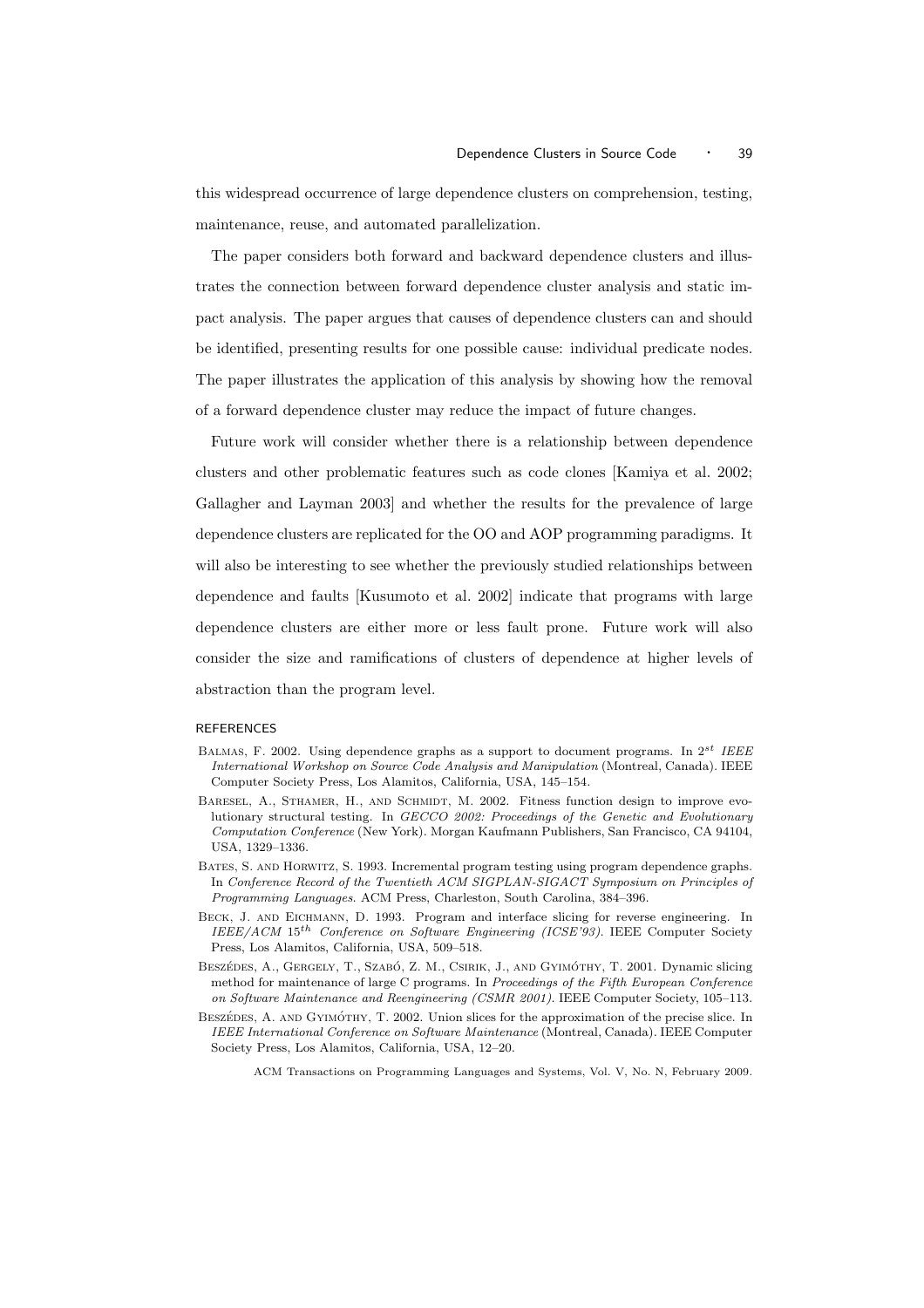- Bieman, J. M. and Ott, L. M. 1994. Measuring functional cohesion. *IEEE Transactions on Software Engineering 20,* 8 (Aug.), 644–657.
- Binder, R. V. 1994. Design for testability in object–oriented systems. *Communications of the ACM 37,* 9, 87–101.
- BINKLEY, D. AND HARMAN, M. 2005a. Forward slices are smaller than backward slices. In  $5^{th}$ *IEEE International Workshop on Source Code Analysis and Manipulation* (Budapest, Hungary, September 30th-October 1st 2005). IEEE Computer Society Press, Los Alamitos, California, USA, 15–24.
- Binkley, D. and Harman, M. 2005b. Locating dependence clusters and dependence pollution. In 21st *IEEE International Conference on Software Maintenance* (Budapest, Hungary, September 30th-October 1st 2005). IEEE Computer Society Press, Los Alamitos, California, USA, 177– 186.
- Binkley, D., Harman, M., and Krinke, J. 2006. Animated visualisation of static analysis: Characterising, explaining and exploiting the approximate nature of static analysis. In  $6^{th}$ *International Workshop on Source Code Analysis and Manipulation (SCAM 06)*. Philadelphia, Pennsylvania, USA, 43–52.
- Binkley, D. W. 1997. Semantics guided regression test cost reduction. *IEEE Transactions on Software Engineering 23,* 8 (Aug.), 498–516.
- Binkley, D. W. 1998. The application of program slicing to regression testing. *Information and Software Technology Special Issue on Program Slicing 40,* 11 and 12, 583–594.
- Binkley, D. W. and Gallagher, K. B. 1996. Program slicing. In *Advances in Computing, Volume 43*, M. Zelkowitz, Ed. Academic Press, 1–50.
- Binkley, D. W. and Harman, M. 2004a. Analysis and visualization of predicate dependence on formal parameters and global variables. *IEEE Transactions on Software Engineering 30,* 11, 715–735.
- Binkley, D. W. and Harman, M. 2004b. A survey of empirical results on program slicing. *Advances in Computers 62*, 105–178.
- Binkley, D. W., Harman, M., and Krinke, J. 2007. Empirical study of optimization techniques for massive slicing. *ACM Transactions on Programming Languages and Systems (ACM TOPLAS) 30*, 3:1–3:33.
- Binkley, D. W., Harman, M., Raszewski, L. R., and Smith, C. 2000. An empirical study of amorphous slicing as a program comprehension support tool. In 8th *IEEE International Workshop on Program Comprehension* (Limerick, Ireland). IEEE Computer Society Press, Los Alamitos, California, USA, 161–170.
- Binkley, D. W., Horwitz, S., and Reps, T. 1995. Program integration for languages with procedure calls. *ACM Transactions on Software Engineering and Methodology 4,* 1, 3–35.
- Black, S. E. 2001. Computing ripple effect for software maintenance. *Journal of Software Maintenance and Evolution: Research and Practice 13*, 263–279.
- Canfora, G. and Cerulo, L. 2005. Impact analysis by mining software and change request repositories. In *IEEE Metrics Symposium*. IEEE Computer Society, 29.
- Canfora, G., Cimitile, A., De Lucia, A., and Lucca, G. A. D. 1994. Software salvaging based on conditions. In *International Conference on Software Maintenance* (Victoria, Canada). IEEE Computer Society Press, Los Alamitos, California, USA, 424–433.
- CANFORA, G., CIMITILE, A., AND MUNRO, M. 1994. RE<sup>2</sup>: Reverse engineering and reuse reengineering. *Journal of Software Maintenance: Research and Practice 6,* 2, 53–72.
- Canfora, G., De Lucia, A., and Munro, M. 1998. An integrated environment for reuse reengineering C code. *Journal of Systems and Software 42*, 153–164.
- Cimitile, A., De Lucia, A., and Munro, M. 1995. Identifying reusable functions using specification driven program slicing: a case study. In *Proceedings of the IEEE International Conference on Software Maintenance* (Nice, France). IEEE Computer Society Press, Los Alamitos, California, USA, 124–133.
- Cimitile, A., De Lucia, A., and Munro, M. 1996. A specification driven slicing process for identifying reusable functions. *Software maintenance: Research and Practice 8*, 145–178.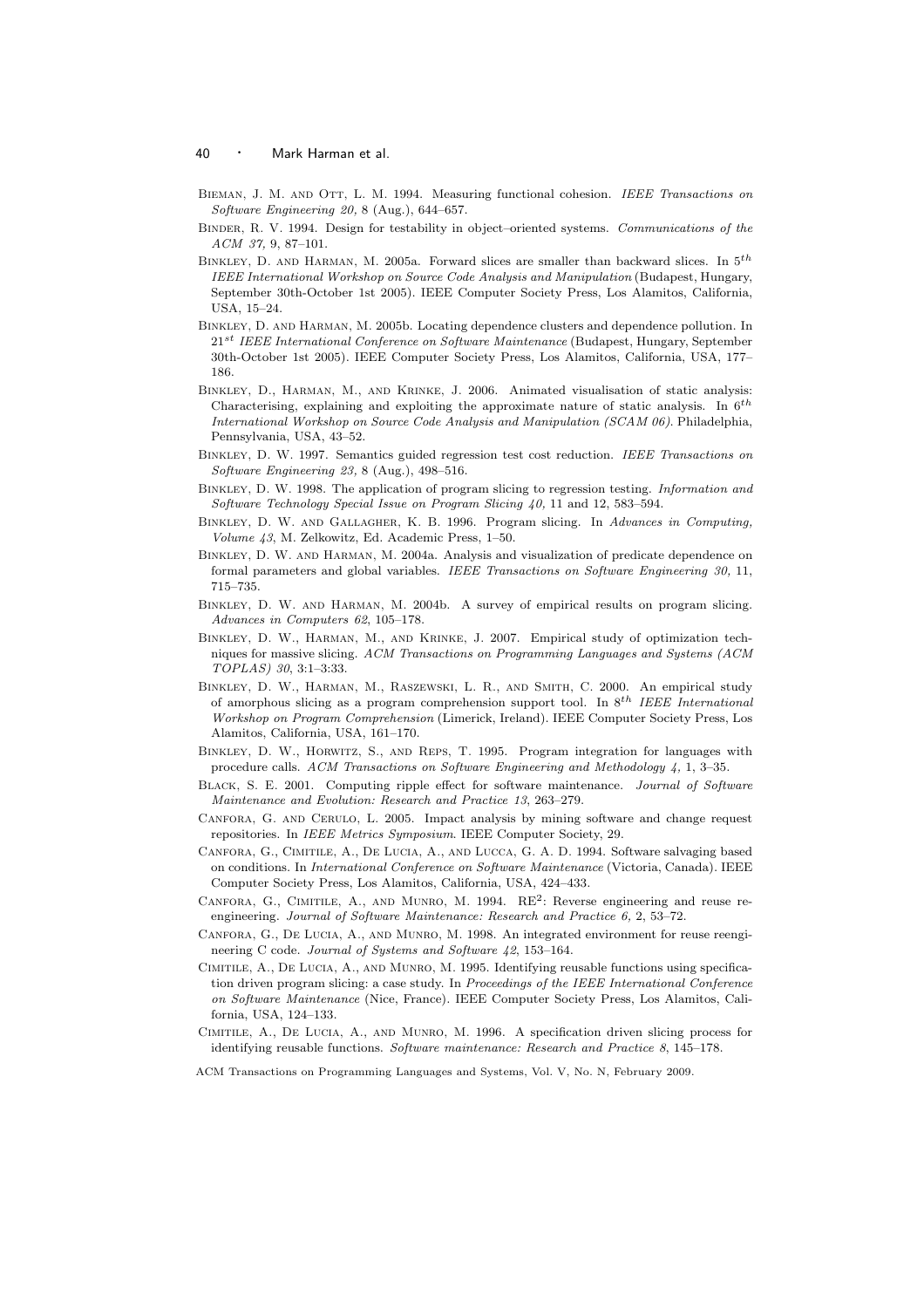- Colin, S., Legeard, B., and Peureux, F. 2004. Preamble computation in automated test case generation using constraint logic programming. *Software Testing, Verification and Reliability 14,* 3 (Sept.), 213–235.
- De Lucia, A. 2001. Program slicing: Methods and applications. In 1st *IEEE International Workshop on Source Code Analysis and Manipulation* (Florence, Italy). IEEE Computer Society Press, Los Alamitos, California, USA, 142–149.
- De Lucia, A., Fasolino, A. R., and Munro, M. 1996. Understanding function behaviours through program slicing. In 4th *IEEE Workshop on Program Comprehension* (Berlin, Germany). IEEE Computer Society Press, Los Alamitos, California, USA, 9–18.
- DE LUCIA, A., HARMAN, M., HIERONS, R., AND KRINKE, J. 2003. Unions of slices are not slices. In 7th *IEEE European Conference on Software Maintenance and Reengineering (CSMR 2003)* (Benevento, Italy). IEEE Computer Society Press, Los Alamitos, California, USA, 363 – 367.
- Deng, Y., Kothari, S., and Namara, Y. 2001. Program slice browser. In 9th *IEEE International Workshop on Program Comprenhesion* (Toronto, Canada). IEEE Computer Society Press, Los Alamitos, California, USA, 50–59.
- Eisenbarth, T., Koschke, R., and Simon, D. 2003. Locating features in source code. *IEEE Transactions on Software Engineering 29,* 3. Special issue on ICSM 2001.
- Fahndrich, M., Foster, J. S., Su, Z., and Aiken, A. 1998. Partial online cycle elimination in inclusion constraint graphs. In *Proceedings of the ACM SIGPLAN '98 Conference on Programming Language Design and Implementation* (Montréal, Canada). Association for Computer Machinery, 85–96.
- FERGUSON, R. AND KOREL, B. 1996. The chaining approach for software test data generation. *ACM Transactions on Software Engineering and Methodology 5,* 1 (Jan.), 63–86.
- Gallagher, K. and Binkley, D. 2003. An empirical study of computation equivalence as determined by decomposition slice equivalence. In *Proceedings of the 10th Working Conference on Reverse Engineering, WCRE–03*. 316 – 322.
- Gallagher, K. and Layman, L. 2003. Are decomposition slices clones? In *Proceedings of the 11th International Workshop on Program Comprehension*.
- Gallagher, K. and O'Brien, L. 2001. Analyzing programs via decomposition slicing. In *Proceedings of International Workshop on Empirical Studies of Software Maintenance, WESS*.
- Gallagher, K. B. 1992. Evaluating the surgeon's assistant: Results of a pilot study. In *Proceedings of the International Conference on Software Maintenance*. IEEE Computer Society Press, Los Alamitos, California, USA, 236–244.
- Gallagher, K. B. 1996. Visual impact analysis. In *Proceedings of the Conference on Software Maintenance - 1996*.
- Gallagher, K. B., Harman, M., and Danicic, S. 2003. Guaranteed inconsistency avoidance during software evolution. *Journal of Software Maintenance and Evolution 15,* 6 (Nov/Dec), 393–416.
- Gallagher, K. B. and Lyle, J. R. 1991. Using program slicing in software maintenance. *IEEE Transactions on Software Engineering 17,* 8 (Aug.), 751–761.
- Grammatech Inc. 2002. The codesurfer slicing system.
- Gupta, R., Harrold, M. J., and Soffa, M. L. 1992. An approach to regression testing using slicing. In *Proceedings of the IEEE Conference on Software Maintenance* (Orlando, Florida, USA). IEEE Computer Society Press, Los Alamitos, California, USA, 299–308.
- Hall, T., Rainer, A., and Jagielska, D. 2005. Using software development progress data to understand threats to project outcomes. In 11th *International Software Metrics Symposium (METRICS 2005)*. IEEE Computer Society Press, 18.
- HARMAN, M., BINKLEY, D., SINGH, R., AND HIERONS, R. 2004. Amorphous procedure extraction. In 4<sup>th</sup> *International Workshop on Source Code Analysis and Manipulation (SCAM 04)* (Chicago, Illinois, USA). IEEE Computer Society Press, Los Alamitos, California, USA, 85–94.
- Harman, M., Binkley, D. W., and Danicic, S. 2003. Amorphous program slicing. *Journal of Systems and Software 68,* 1 (Oct.), 45–64.
- Harman, M. and Danicic, S. 1995. Using program slicing to simplify testing. *Software Testing, Verification and Reliability 5,* 3 (Sept.), 143–162.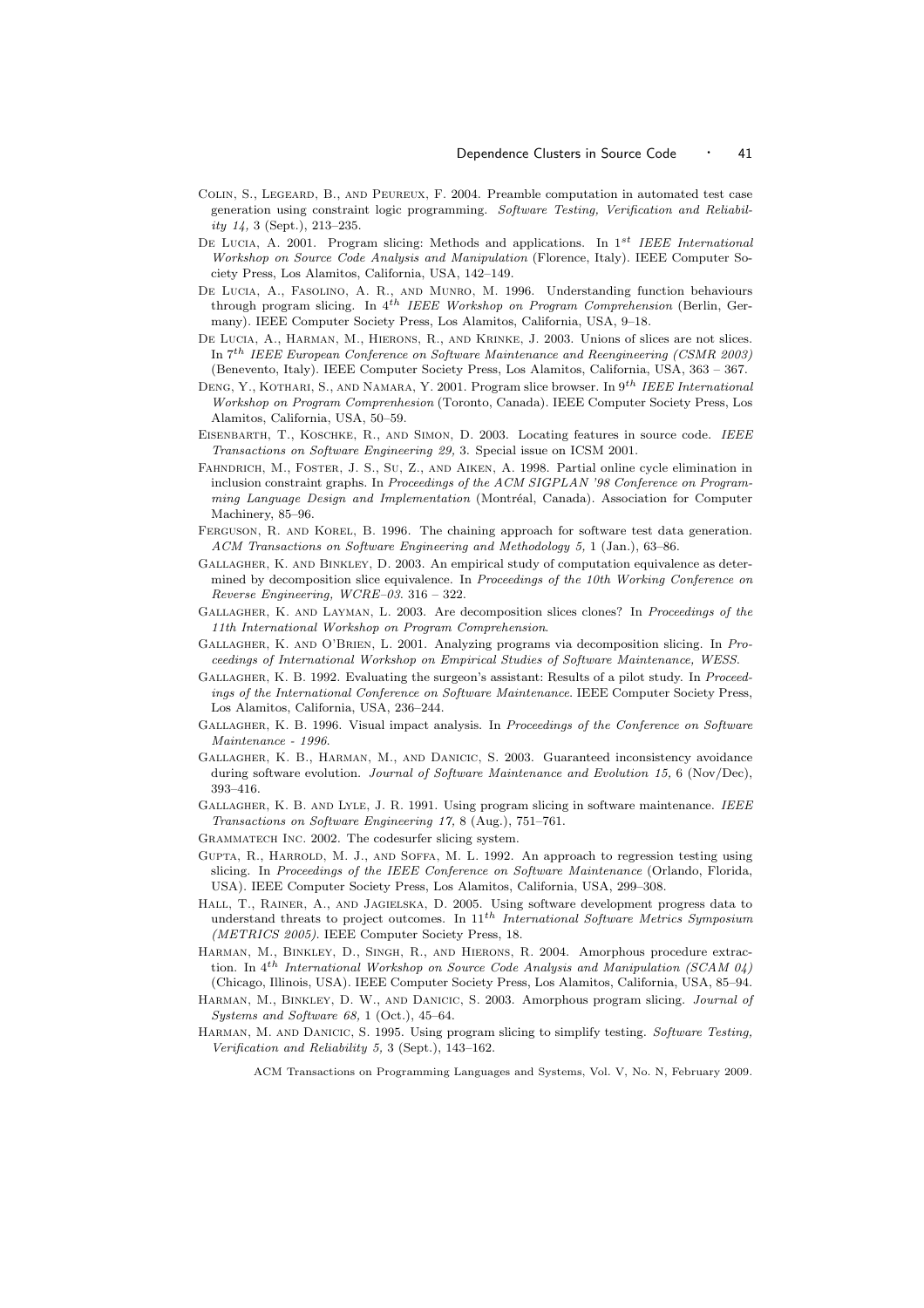- Harman, M., Hassoun, Y., Lakhotia, K., McMinn, P., and Wegener, J. 2007. The impact of input domain reduction on search-based test data generation. In *ACM Symposium on the Foundations of Software Engineering (FSE '07)*. Association for Computer Machinery, Dubrovnik, Croatia, 155–164.
- Harman, M. and Hierons, R. M. 2001. An overview of program slicing. *Software Focus 2,* 3, 85–92.
- Harman, M., Hu, L., Hierons, R. M., Wegener, J., Sthamer, H., Baresel, A., and Roper, M. 2004. Testability transformation. *IEEE Transactions on Software Engineering 30,* 1 (Jan.), 3–16.
- HARMAN, M., SWIFT, S., AND MAHDAVI, K. 2005. An empirical study of the robustness of two module clustering fitness functions. In *Genetic and Evolutionary Computation Conference (GECCO 2005)*. Association for Computer Machinery, Washington DC, USA, 1029–1036.
- Horwitz, S., Prins, J., and Reps, T. 1989. Integrating non–interfering versions of programs. *ACM Transactions on Programming Languages and Systems 11,* 3 (July), 345–387.
- Horwitz, S., Reps, T., and Binkley, D. W. 1990. Interprocedural slicing using dependence graphs. *ACM Transactions on Programming Languages and Systems 12,* 1, 26–61.
- Hutchens, D. and Basili, V. 1985. System structure analysis: clustering with data bindings. *IEEE Transactions on Software Engineering SE-11,* 8, 749–757.
- Hutchens, M. and Gallagher, K. 1998. Improving visual impact analysis. In *Proceedings of the 1998 International Conference on Software Maintenance–98*.
- Jackson, D. and Rollins, E. J. 1994. A new model of program dependences for reverse engineering. In *Proceedings of the ACM SIGSOFT '94 Symposium on the Foundations of Software Engineering*. 2–10.
- Kamiya, T., Kusumoto, S., and Inoue, K. 2002. CCFinder: A multi-linguistic token-based code clone detection system for large scale source code. *IEEE Transactions on Software Engineering 28,* 6, 654–670.
- Kiczales, G. 1997. Aspect oriented programming. *ACM SIGPLAN Notices 32,* 10 (Oct.), 162– 162.
- Komondoor, R. and Horwitz, S. 2000. Semantics-preserving procedure extraction. In *Proceedings of the 27th ACM SIGPLAN-SIGACT Symposium on Principles of Programming Languages (POPL-00)*. ACM Press, N.Y., 155–169.
- Komondoor, R. and Horwitz, S. 2003. Effective automatic procedure extraction. In *11th IEEE International Workshop on Program Comprehension* (Portland, Oregon, USA). IEEE Computer Society Press, Los Alamitos, California, USA, 33–43.
- Korel, B. 1990. Automated software test data generation. *IEEE Transactions on Software Engineering 16,* 8, 870–879.
- KOREL, B. AND RILLING, J. 1997. Dynamic program slicing in understanding of program execution. In 5th *IEEE International Workshop on Program Comprenhesion (IWPC'97)* (Dearborn, Michigan, USA). IEEE Computer Society Press, Los Alamitos, California, USA, 80–89.
- KOREL, B. AND RILLING, J. 1998. Program slicing in understanding of large programs. In  $6^{th}$ *IEEE International Workshop on Program Comprenhesion (IWPC'98)* (Ischia, Italy). IEEE Computer Society Press, Los Alamitos, California, USA, 145–152.
- Krinke, J. and Snelting, G. 1998. Validation of measurement software as an application of slicing and constraint solving. *Information and Software Technology Special Issue on Program Slicing 40,* 11 and 12, 661–675.
- Kusumoto, S., Nishimatsu, A., Nishie, K., and Inoue, K. 2002. Experimental evaluation of program slicing for fault localization. *Empirical Software Engineering 7*, 49–76.
- Lakhotia, A. 1993. Rule–based approach to computing module cohesion. In *Proceedings of the* 15th *Conference on Software Engineering (ICSE-15)*. 34–44.
- LAKHOTIA, A. AND DEPREZ, J.-C. 1998. Restructuring programs by tucking statements into functions. *Information and Software Technology Special Issue on Program Slicing 40,* 11 and 12, 677–689.
- Lakhotia, A. and Singh, P. 2003. Challenges in getting formal with viruses. *virus bulletin*. September 2003.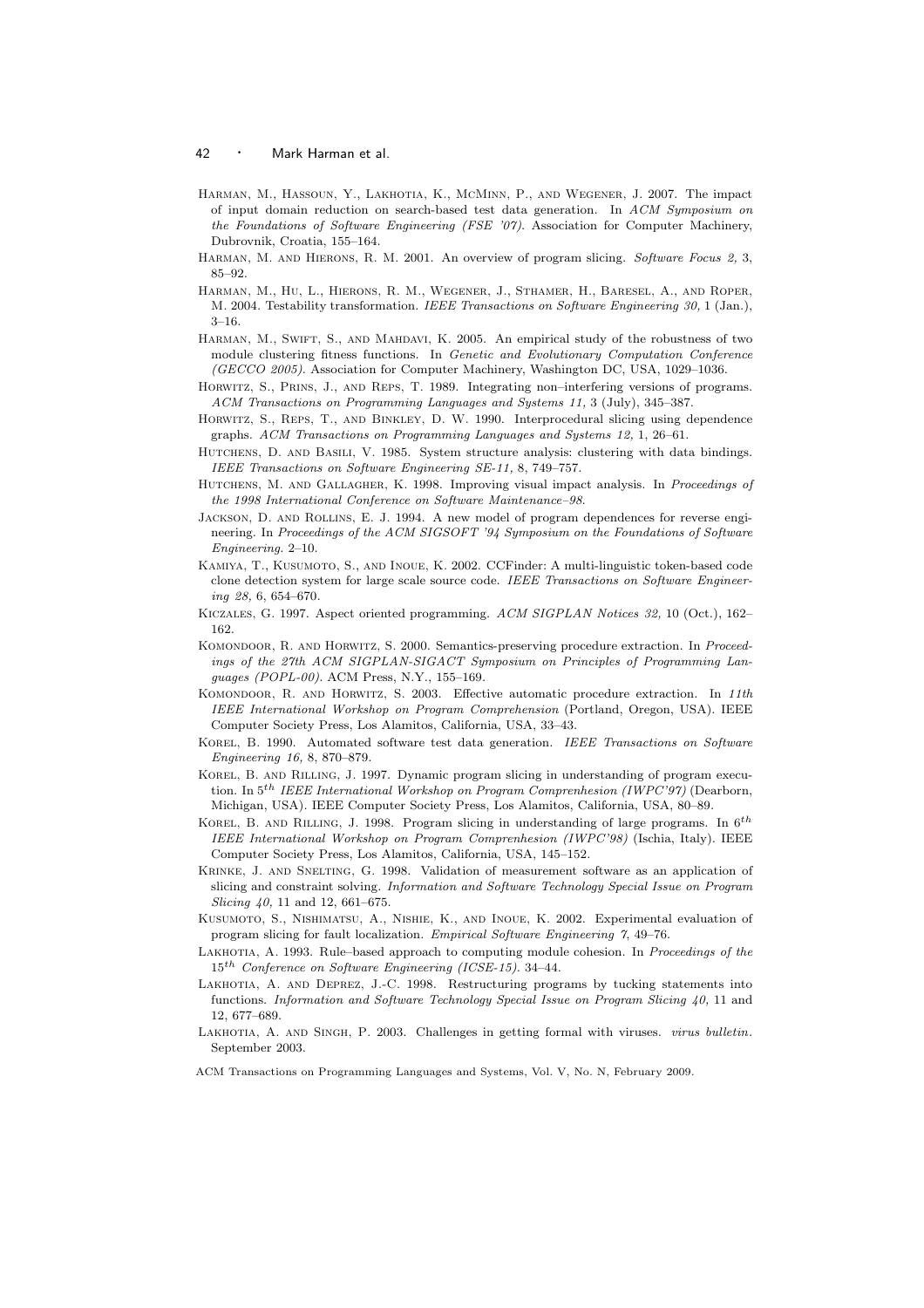- Lehman, M. M. 1980. On understanding laws, evolution and conservation in the large program life cycle. *Journal of Systems and Software 1(3)*, 213–221.
- Lehman, M. M. 1998. Software's future: Managing evolution. *IEEE Software 15,* 1 (Jan. / Feb.), 40–44.
- Li, K. and Wu, M. 2004. *Effective Software Test Automation: Developing an Automated Software Testing Tool*. Sybex.
- LYLE, J. R. AND WEISER, M. 1987. Automatic program bug location by program slicing. In  $2^{nd}$ *International Conference on Computers and Applications* (Peking). IEEE Computer Society Press, Los Alamitos, California, USA, 877–882.
- MAHDAVI, K., HARMAN, M., AND HIERONS, R. M. 2003. A multiple hill climbing approach to software module clustering. In *IEEE International Conference on Software Maintenance* (Amsterdam, Netherlands). IEEE Computer Society Press, Los Alamitos, California, USA, 315–324.
- Mancoridis, S., Mitchell, B. S., Chen, Y.-F., and Gansner, E. R. 1999. Bunch: A clustering tool for the recovery and maintenance of software system structures. In *Proceedings; IEEE International Conference on Software Maintenance*. IEEE Computer Society Press, 50–59.
- Meyers, T. and Binkley, D. W. 2004. Slice-based cohesion metrics and software intervention. In 11th *IEEE Working Conference on Reverse Engineering* (Delft University of Technology, the Netherlands). IEEE Computer Society Press, Los Alamitos, California, USA, 256–266.
- MITCHELL, B. S. AND MANCORIDIS, S. 2002. Using heuristic search techniques to extract design abstractions from source code. In *GECCO 2002: Proceedings of the Genetic and Evolutionary Computation Conference* (New York). Morgan Kaufmann Publishers, San Francisco, CA 94104, USA, 1375–1382.
- MITCHELL, B. S. AND MANCORIDIS, S. 2006. On the automatic modularization of software systems using the bunch tool. *IEEE Transactions on Software Engineering 32,* 3, 193–208.
- Ning, J., Engberts, A., and Kozaczynski, V. 1994. Automated support for legacy code understanding. *Communications of the ACM 37,* 5, 50–57.
- OTT, L. M. AND THUSS, J. J. 1989. The relationship between slices and module cohesion. In *Proceedings of the* 11th *ACM Conference on Software Engineering*. 198–204.
- Ren, X., Chesley, O., and Ryder, B. G. 2006. Identifying failure causes in java programs: An application of change impact analysis. *IEEE Transactions on Software Engineering 32,* 9, 718–732.
- REN, X., RYDER, B. G., STÖRZER, M., AND TIP, F. 2005. Chianti: a change impact analysis tool for java programs. In *27th International Conference on Software Engineering (ICSE 2005), 15-21 May 2005, St. Louis, Missouri, USA*, G.-C. Roman, W. G. Griswold, and B. Nuseibeh, Eds. ACM, 664–665.
- Rilling, J., A.Seffah, and J.Lukas. 2001. MOOSE a software comprehension framework. In 5 th *World Multi-Conference on Systemics, Cybernetics and Informatics* (Orlando, Florida). 312–318.
- Rilling, J. and Mudur, S. P. 2002. On the use of metaballs to visually map source code structures and analysis results onto 3d space. In  $10^{th}$  *Working Conference on Reverse Engineering* (Richmond, Virginia). IEEE Computer Society Press, Los Alamitos, California, USA, 42–52.
- Ryan, C. 2000. *Automatic re-engineering of software using genetic programming*. Kluwer Academic Publishers.
- SHERRIFF, M. AND WILLIAMS, L. 2008. Empirical software change impact analysis using singular value decomposition. In 1st *IEEE International Conference on Software Testing*. IEEE Computer Society, Lillehamer, Norway, 268–277.
- Tip, F. 1995. A survey of program slicing techniques. *Journal of Programming Languages 3,* 3 (Sept.), 121–189.
- Tonella, P. 2003. Using a concept lattice of decomposition slices for program understanding and impact analysis. *IEEE Transactions on Software Engineering 29,* 6, 495–509.
- TRACEY, N., CLARK, J., MANDER, K., AND MCDERMID, J. 2000. Automated test-data generation for exception conditions. *Software Practice and Experience 30,* 1, 61–79.
- Voas, J. M. and Miller, K. W. 1995. Software testability: The new verification. *IEEE Software 12,* 3 (May), 17–28.